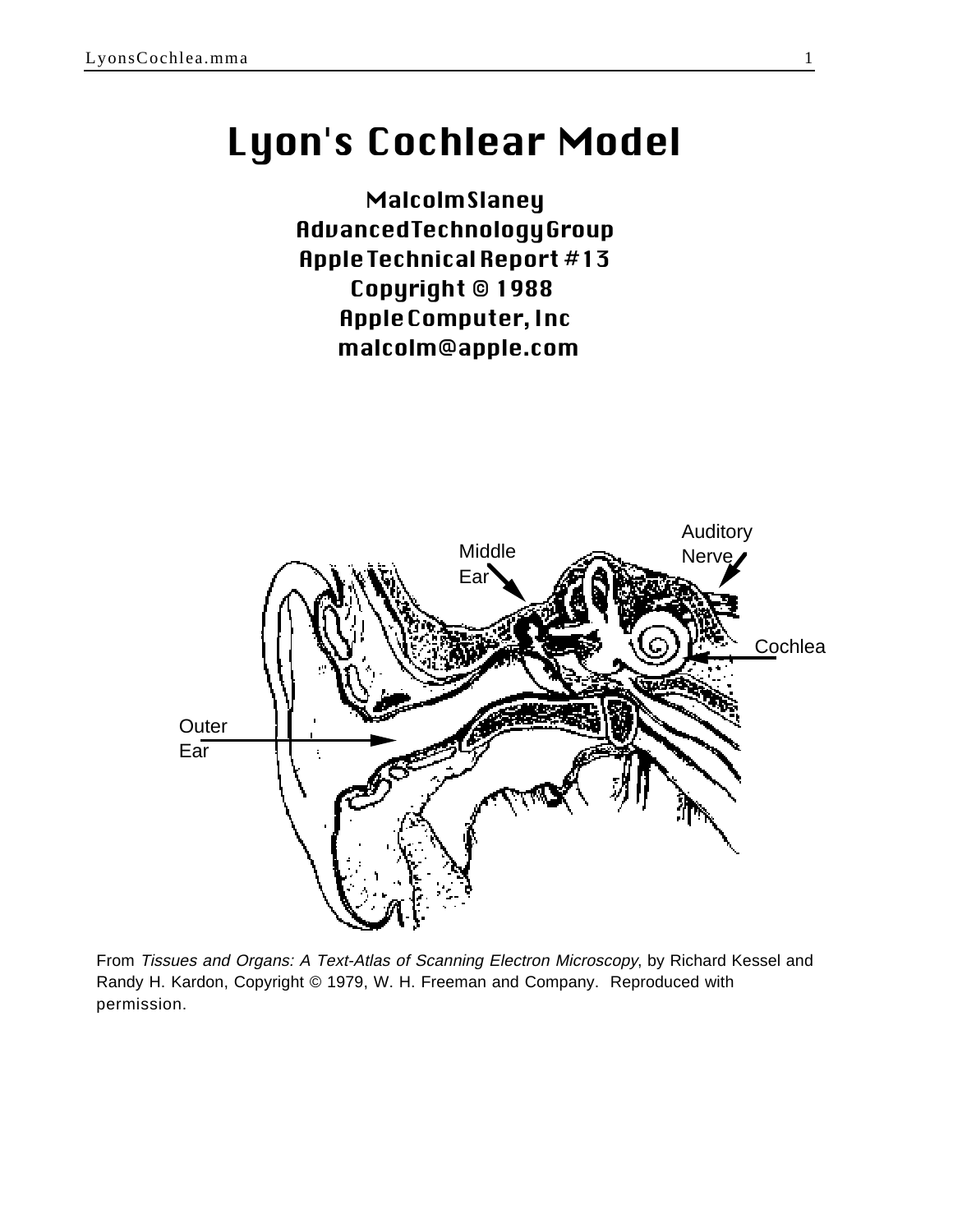# **1 - Introduction**

#### **1.1 - About this report**

This technical report describes the implementation of a model of the cochlea developed by Richard Lyon. Automatic speech recognition is a difficult problem and by studying the human cochlea we will gain a better understanding of how humans perceive speech. Hopefully this knowledge will help us to design better speech recognition systems.

## ■ 1.2 - About Mathematica

The words you are now reading were formatted using a revolutionary symbolic math program called *Mathematica*. The resulting document is called a notebook. Mathematica is a symbolic math package developed by Wolfram Research Institute and is available on many popular computers. This report is available as a conventional paper document but more interestingly is also available as an electronic document. Much like a scientist's notebook, this report is a living, breathing document. Readers are encouraged to play with this notebook, modify the models and extend it to apply to their own research.

Mathematica is used here to describe the cochlear model for two reasons. First, it provides a portable way to describe the characteristics of the computations. This will allow more people to understand the important characteristics of the model than if the model were described in a conventional programming language. Secondly, and perhaps more importantly, because Mathematica is a complete symbolic math package it allows the reader to explore the mathematics of the model. Thus if the reader is unsure about a concept it is possible to play with the equations that are confusing.

The Mathematica system is described in a book written by Stephen Wolfram called "Mathematica: A System for Doing Mathematics by Computer." Like many symbolic math packages (for example Macsyma) a model is built using textual equations. These equations can then be manipulated algebraically or actually used for computation. In this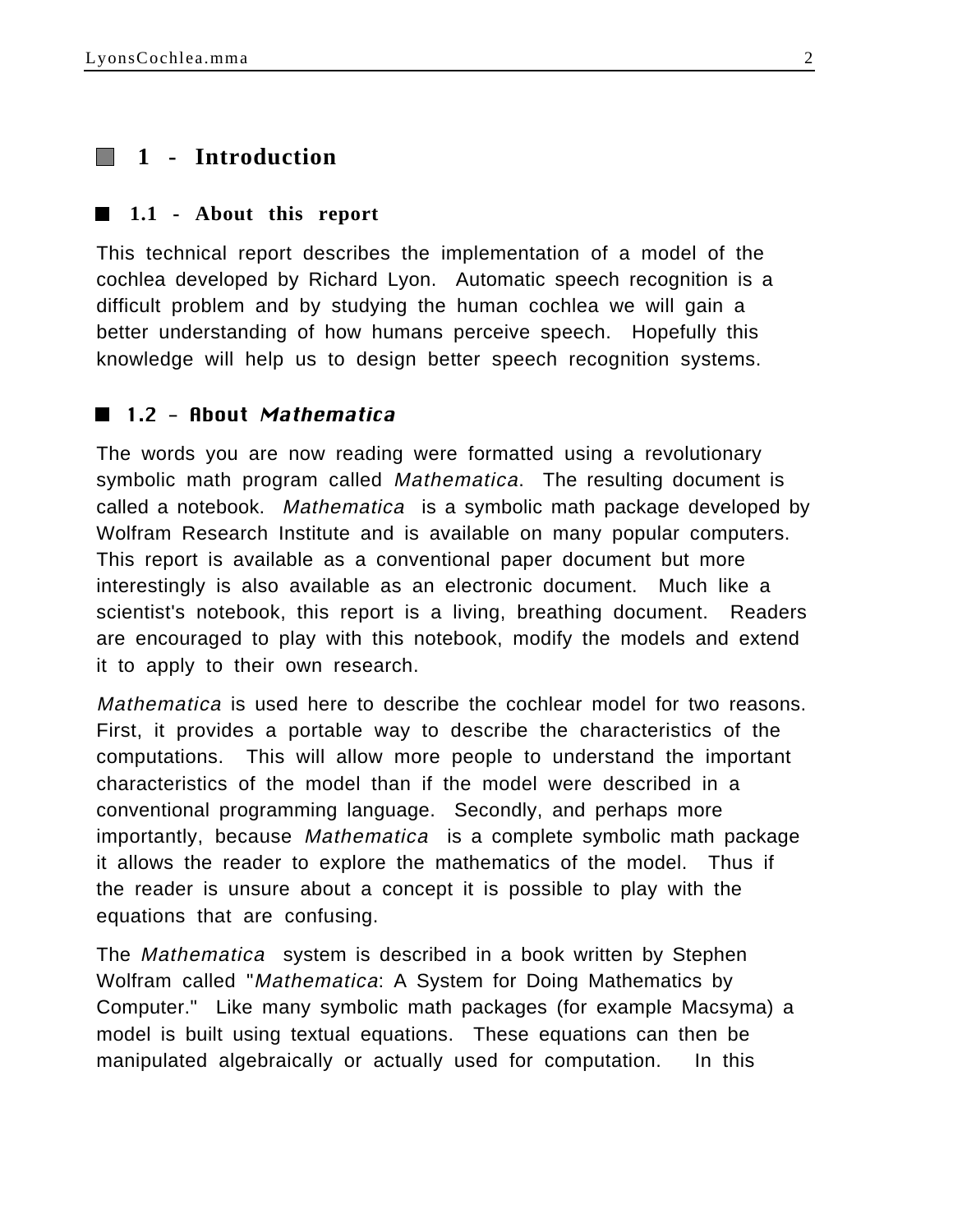report Mathematica is mostly used for its computational ability and its excellent graphics.

One characteristic of a Mathematica notebook is that details of the model can be hidden in closed cells. Like an outline, this notebook is organized into sections and subsections. A section of this notebook is used to describe one part of the model (for example the filter design software) and subsections are used to state the equations, show graphical examples and perhaps include some test code. Most readers of this report are probably not interested in the test code and these subsections can be closed so as to not clutter the report. See the Mathematica help screens for information on opening and closing sections of a notebook.

The information in this report is being published not only on paper but also on Macintosh® 3 1/2" floppy disk. By publishing this material electronically we hope to give other scientists and engineers better acccess to this information. Not only do we hope that readers will understand the model better but we hope they will be able to better apply it to their own work.

#### **1.3 - How to use this report**

This report can be read two ways. The paper copy of this notebook can be read like a normal report. Readers who are not familiar with the Mathematica notation used to write this report can ignore the equations. We have written this report so that most of the material is explained in text and figures. While equations (and programs) are entered into Mathematica with linear text the basic principles should be evident for those readers who have questions about the details.

We hope that most readers will be able to access a copy of Mathematica and read the electronic version of this report. A notebook reader is provided on the floppy disk to allow readers to browse through the document but the real power of the notebook comes from interacting with the equations defined here. Learning is not a one way process and the material will be better understood if you, the reader, can interact with the material as I, the author, did while writing this report.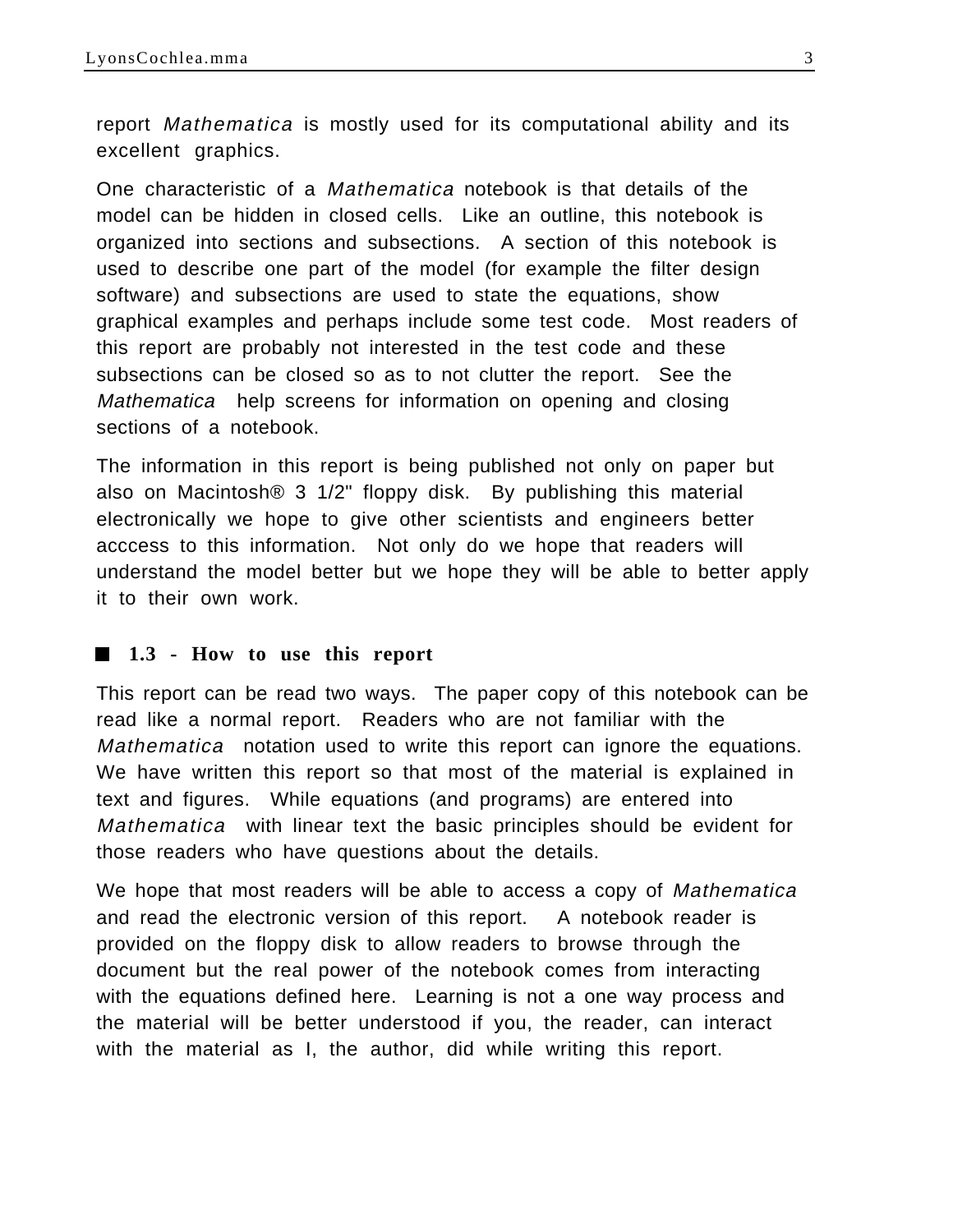The best way to interact with this notebook is to read the description, study the examples and then modify an example to see how different parameters give different results. For example an appendix to this report describes digital filtering and provides functions to design first and second order filters. Much can be learned about digital filtering by combining these filters and studying the resulting frequency response or pole-zero plots.

Readers might also want to modify this model to better fit their own experience or ideas. For example this notebook describes a relatively simple model of the effects of the outer and middle ears on the sound. A reader might be interested in providing a better model or removing the outer and middle ear filters completely and studying the change in response. As another example, this report describes a simple Automatic Gain Control (AGC) to compensate for the large range of sounds produced by humans. This notebook explores several variations on the basic AGC but readers might want to try their own.

#### **1.4 - Prerequisites**

This report was written for readers with some knowledge of signal processing. The filters in this notebook are described using the Laplace and Z transforms. While we never actually calculate a Laplace or Z transform, readers who are comfortable with these tranformations will get the most out of this notebook. More information about digital signal processing can be found in [Oppenheim75].

An appendix to this report defines several functions that are used to design continuous and digital filters. In the rest of this report the names used for these functions should be self explanatory. For readers of the electronic version of this document, more information is available about any function by selecting the function name and picking "About the selection" from the menu.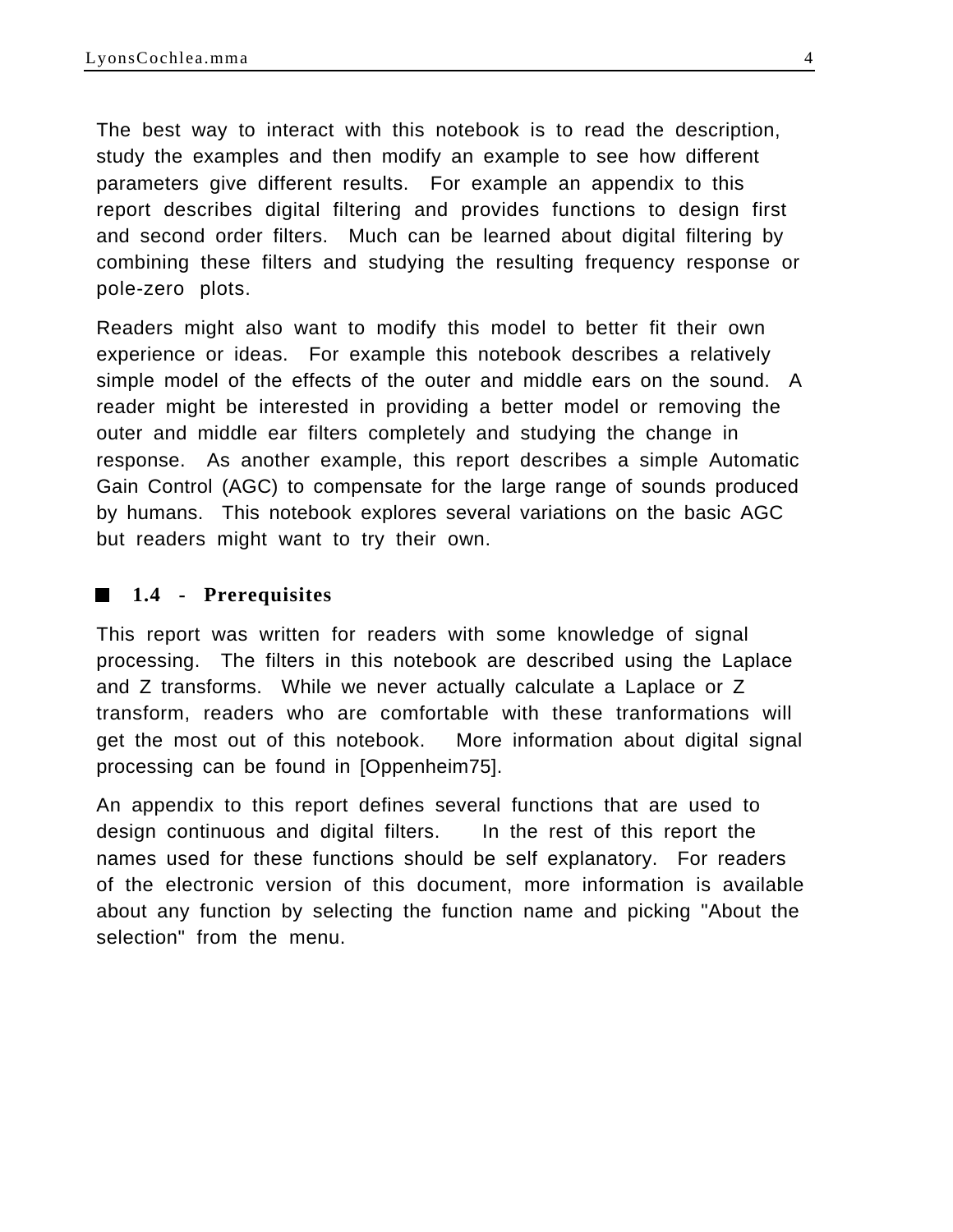#### **1.5 - About This Notebook**

The purpose of this notebook is to describe the design and implementation of a model of sound propagation in the human cochlea. Two versions of the cochlear model are described here. In the model originally published a combination of a cascade filter bank and a parallel set of resonators were used. Later it was realized that these resonators could be folded into the cascade filter bank to build a cascade-only version of the model. It is important to realize that the behaviour of these two models are identical; the change only affects the computational efficiency.

This report first describes the philosophy of this cochlea model and the two different implementation techniques are described and illustrated. The model of the cochlea and its implementation as a cascade filter bank are then described. Finally the Automatic Gain Control (AGC) used in this model is explored.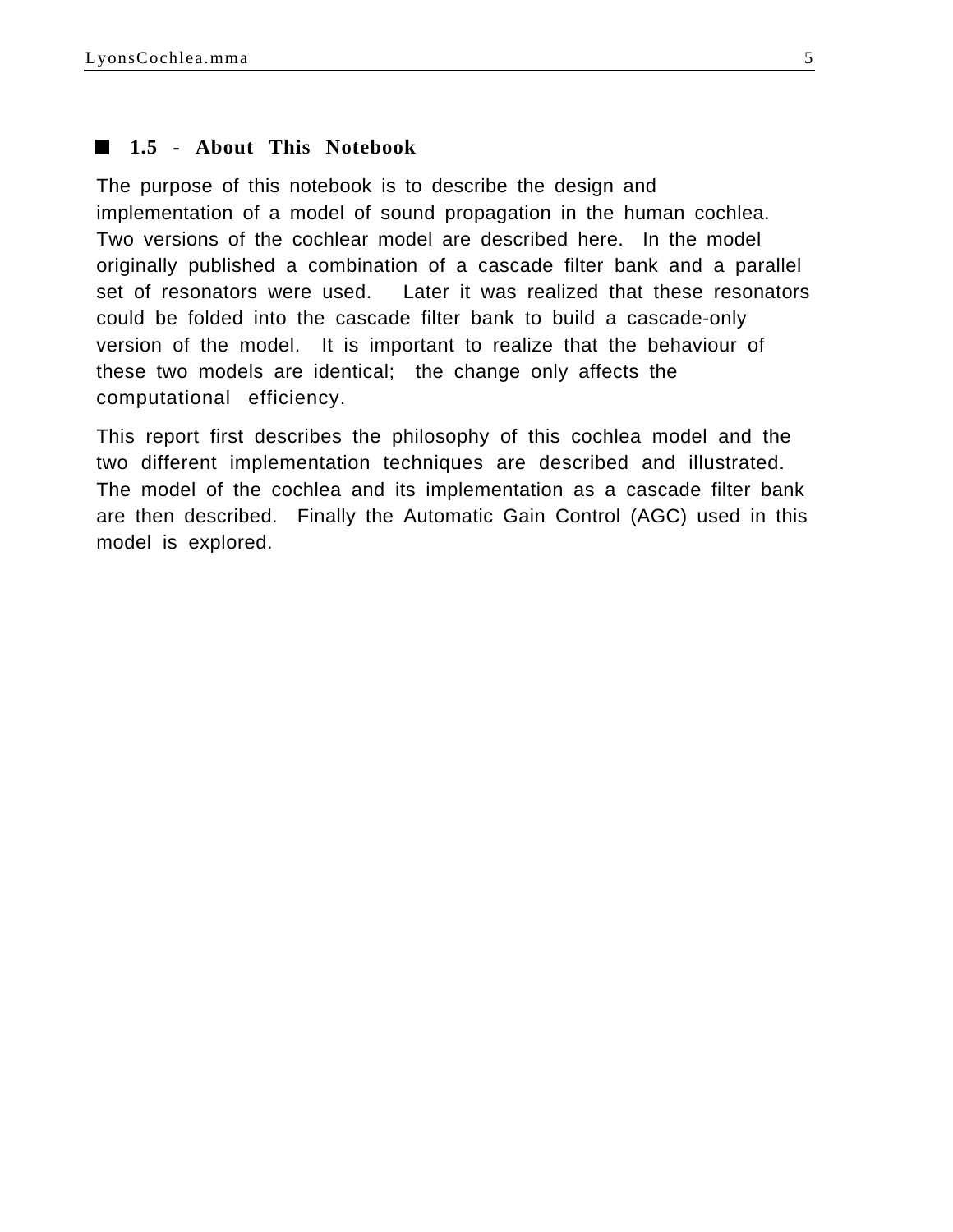# **2 - The Ear Model**

#### **2.1 - Philosophy**

The cochlear model to be described here was first sketched by Richard Lyon [Lyon82 and Lyon85] based on work described elsewhere [Schroeder73 and Zweig76]. These papers should be consulted for more information about the theory of the cochlea on which this model is based. The purpose of this notebook is to describe a number of the details that have not been previously published. The information in this report should be sufficient to allow the reader to implement their own version of this cochlear model.

This model describes the propagation of sound in the inner ear and the conversion of the acoustical energy into neural representations. We do not describe the effect on the sound as it enters the ear and travels down the ear canal. This is commonly thought to consist of a simple linear filter of the sound and thus to be relatively unimportant for speech recognition. The middle ear couples the energy that is traveling in the ear canal through the ear drum and a series of bones into the fluid filled chambers of the cochlea. The middle ear is also thought to provide some automatic gain control (AGC) via the stapedial reflex, but we have chosen not to model this mechanism [Pickels82, p21].

This model does not try to literally describe each structure in the cochlea but instead models the cochlea as a "black box." Sound entering the cochlea via the oval window is converted into nerve firings that then travel up the auditory nerve into the brain. The output of this model is a vector proportional to the firing rate of neurons at each point in the cochlea.

While many of the structures in this model (such as half-wave rectification or automatic gain control) are present in the cochlea, we have implemented our model differently to make the computations easier. Hopefully the results or our model are similar to the real cochlea. A more accurate description of the cochlea would model the propagation of pressure waves in two dimensional or three dimensional ducts, replace the AGC described later in this report with structures similar to the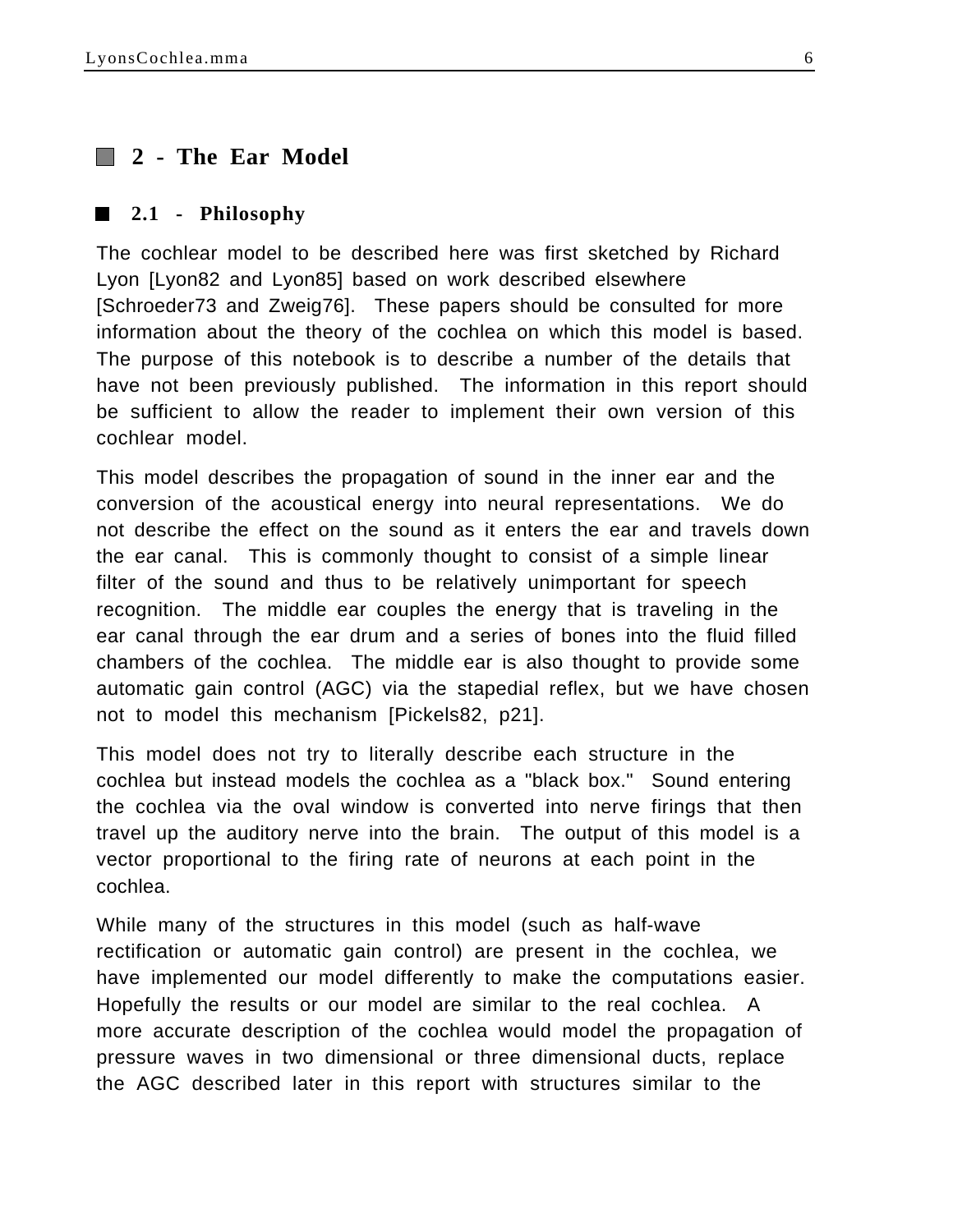outer hair cells and finally would assume a continuous-time analog implementation. This type of model is described in other works [Lyon88a and Lyon88b].

#### **2.2 - Overview**

The cochlear model described by Lyon [Lyon82] combines a series of filters that model the traveling pressure waves with Half Wave Rectifiers (HWR) to detect the energy in the signal and several stages of Automatic Gain Control (AGC). This structure is shown in the figure below.



Sound that enters the outer and the middle ear is passed through the oval window into the cochlea. Once in the cochlear duct the the pressure wave propagates down the basilar membrane. The stiffness of the basilar membrane varies smoothly over its length and at any one point will resonate most strongly with a pressure wave of a particular frequency. At each stage of the cochlea some of this motion is sensed by the hair cells. It is these cells that convert the mechanical signals which in turn cause stimulation of the neurons which commicate with higher levels in the brain.

An important characteristic of the cochlea is that energy in the acoustitic wave is separated by frequency and each point in the cochlea will respond best to one frequency. In a sense the cochlea maps the frequency content of the signal into the spatial domain. The cochlea near its base (where the sound enters) is most sensitive to high frequency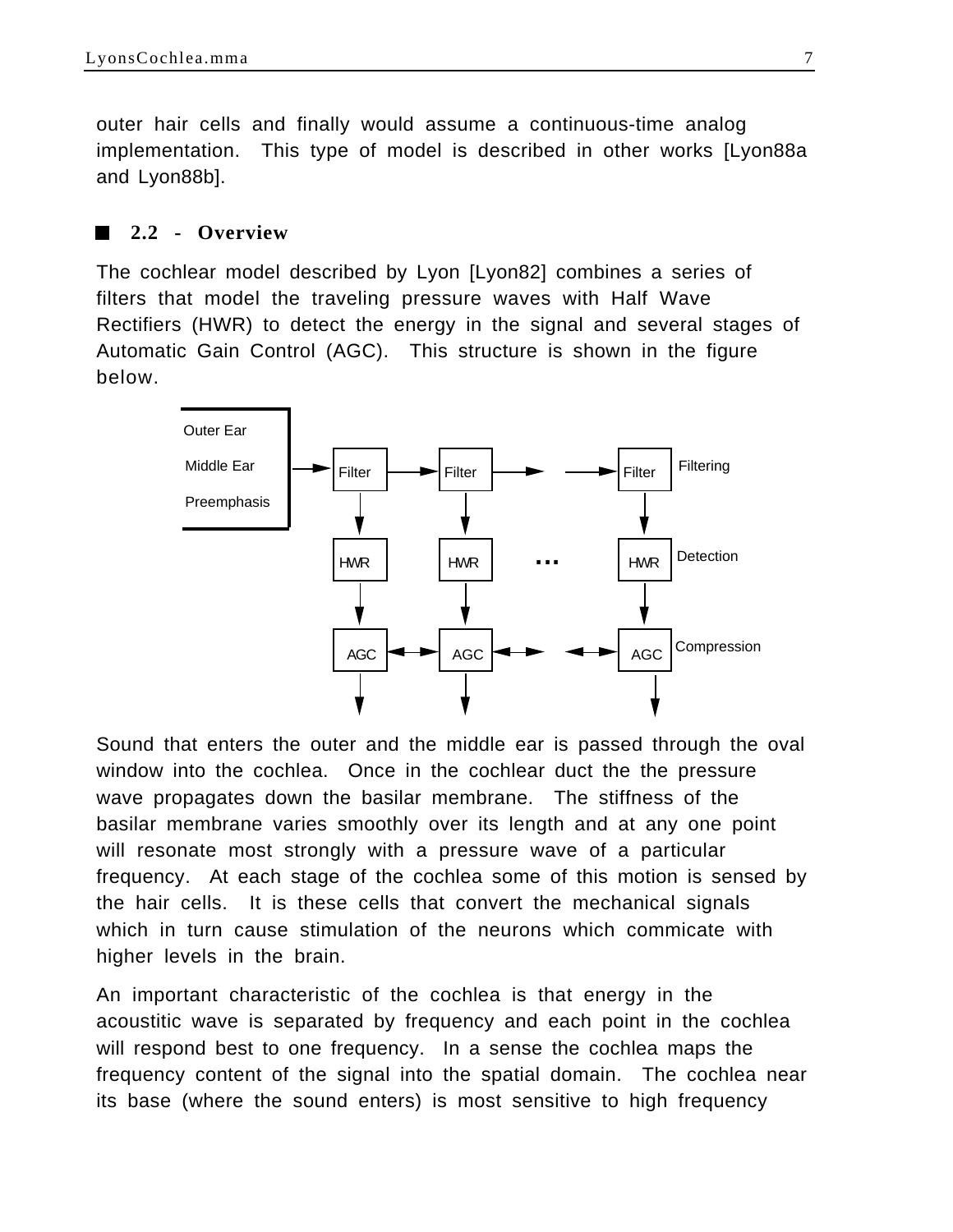sounds and as the wave travels down the cochlea lower and lower frequencies are sensed.

This notebook describes the filters and the AGC's shown in the picture above. The outputs of the AGC stage are positive signals that indicate the firing rate of the neurons leading to the brain. This notebook will first describe the characteristics of a filter stage. A number of Mathematica structures used to design digital filters are described in an Appendix. We will then describe the construction of each stage. Finally we will conclude with a discussion of the AGC used in this model.

Two versions of the filtering stage are described here. In the original formulation each filter stage was implemented as two separate filters. The sound passes through a cascade of filters to model the propagation down the cochlea and a parallel set of filters model the basilar membrane motion. For this reason the original model is known as the cascade-parallel formulation. Later it was discovered that the poles and zeros of the original two filters per stage could be rearranged and each stage implemented as a single second order filter. This is called the cascade-only filter bank.

#### **2.3 - The Cascade-Parallel Model The Co**

The cochlea is best modeled using a continuous differential equation. This is very difficult to implement on a digital computer so instead we split the cochlea into a large number of discrete sections. We can then model each section with a simple linear transfer function. For small enough sections the errors involved will be negligible and our digital implementation will be accurate. In this implementation of the model we have used approximately 80 stages.

The cochlea model described by Lyon [Lyon82] combines a series of notch filters that model the traveling pressure waves with resonators to model the conversion of pressure waves into basilar membrane motion or velocity. The combination of notch filters and resonators used to model the cochlea are shown below.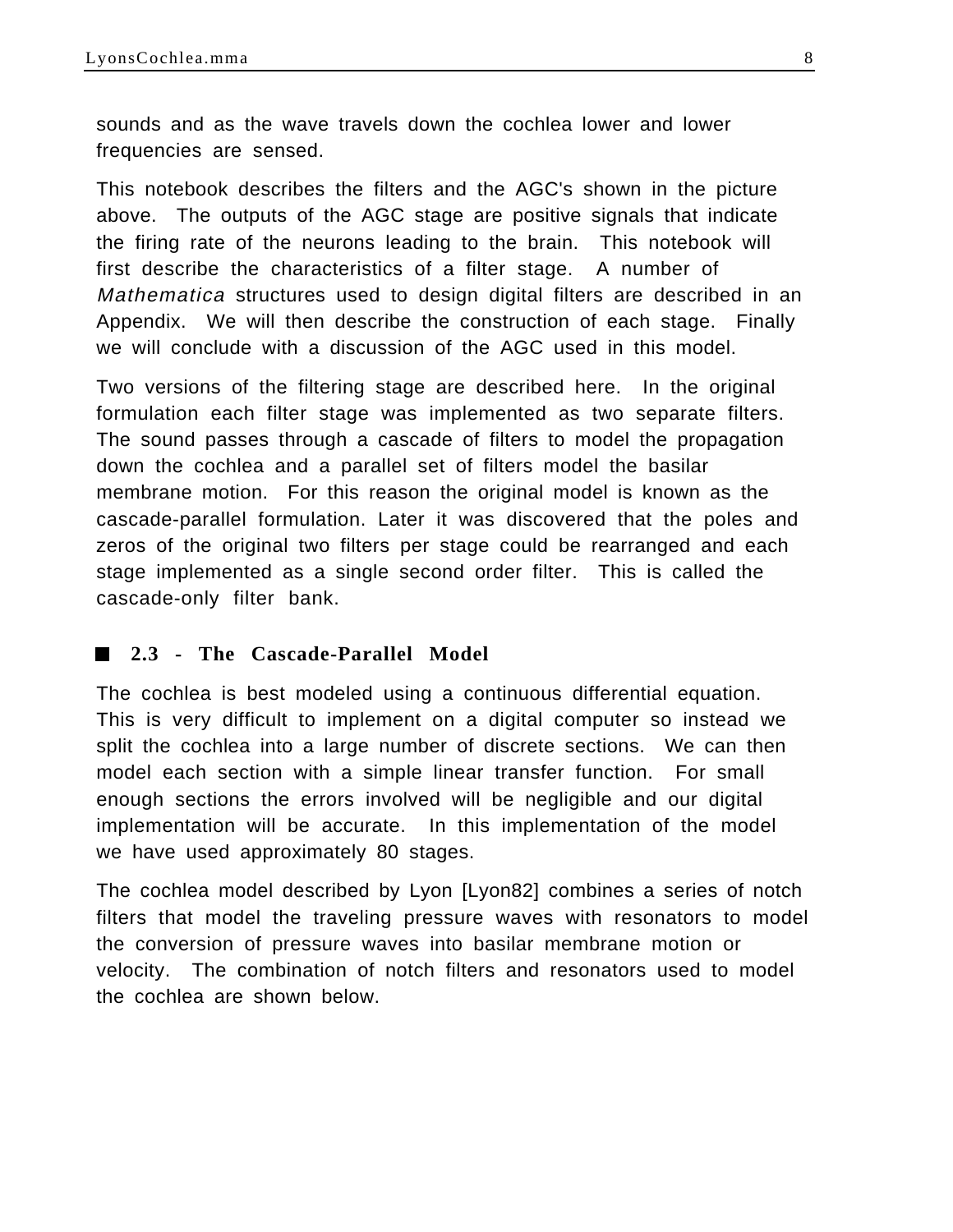

At each point in the cochlea the acoustic wave is filtered by a notch filter. Each notch filter operates at successfully lower frequencies so the net effect is to gradually low pass filter the acoustic energy. An additional resonator (or bandpass filter) picks out a small range of the traveling energy and models the conversion into basilar membrane motion. It is this motion of the basilar membrane that is detected by the inner hair cells. In the work to follow a combination of a notch and a resonator is called a stage.

The filters used in this model have pole-zero plots as shown below. Sound travels down the line of notch filters, at each stage getting filtered at lower and lower frequencies. At each stage a resonator (or bandpass filter) senses the output. The following plots show the locations of the poles and zeros in the s-plane for several of the notch and resonator filters.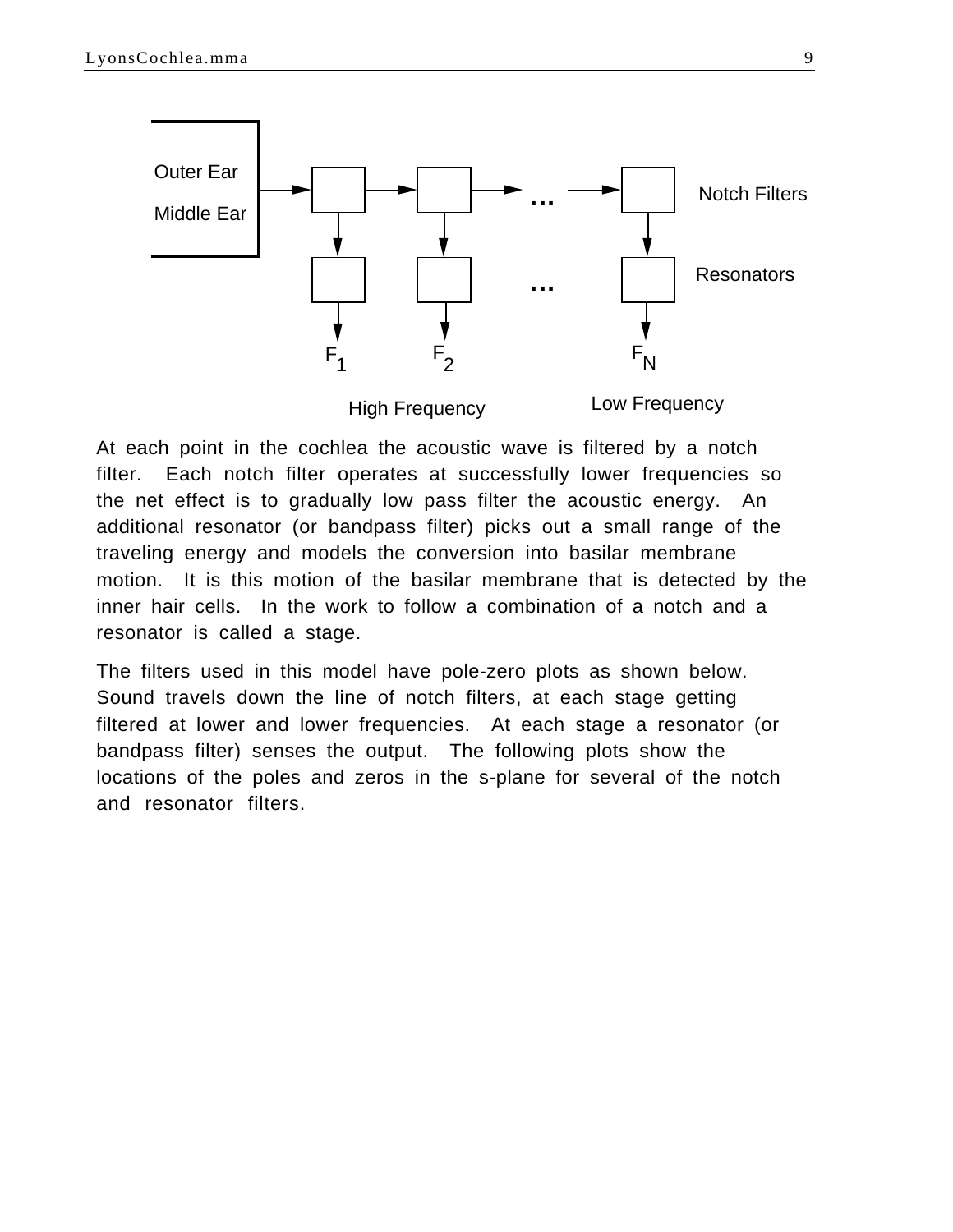

The frequency domain responses of the 1, 4, 10, 30, 60 and 75'th stages are shown below. The curves with their peaks at the right represent the response of the low numbered stages while later stages respond best to low frequencies. These curves include the effects of a simple model of the outer and middle ears.

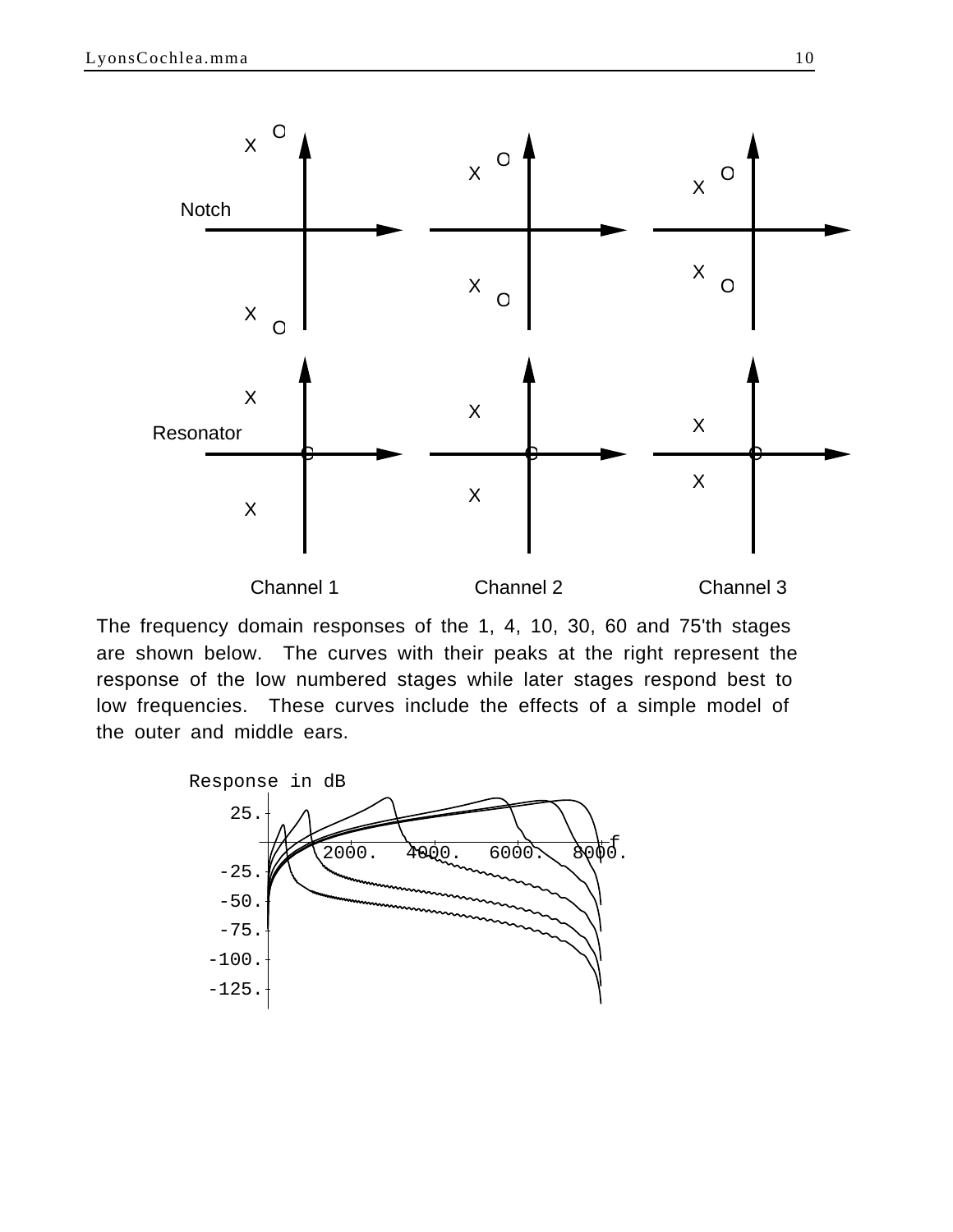#### **2.4 - Parameters of Cascade-Parallel Model**

We will first describe the parameters of the original (cascade - parallel) cochlea model. To make the description simpler we will assume there is no sampling and express the filters in the Laplace domain. The bandwidth of each ear filter is a function of its center frequency. At high frequencies the bandwidth is approximately equal to the center frequency divided by a constant (**EarQ**). At lower frequncies the bandwidth approaches a constant given by **EarBreakFreq/EarQ**.

```
EarBandwidth[cf_] := Sqrt[cf^2 + EarBreakFreq^2]/EarQ
```
where

```
EarBreakFreq = 1000.0;
EarQ = 8;
Limit[EarBandwidth[f],f->0]
125.
```
The bandwidth of the ear filter as a function of its center frequency looks like this:



Successive ear filter stages are overlapped by a fraction of their bandwidth. This parameter is arbitrary but smaller numbers lead to more computations. We currently overlap 4 stages within the bandpass region of any one filter.

```
EarStepFactor = .25;
```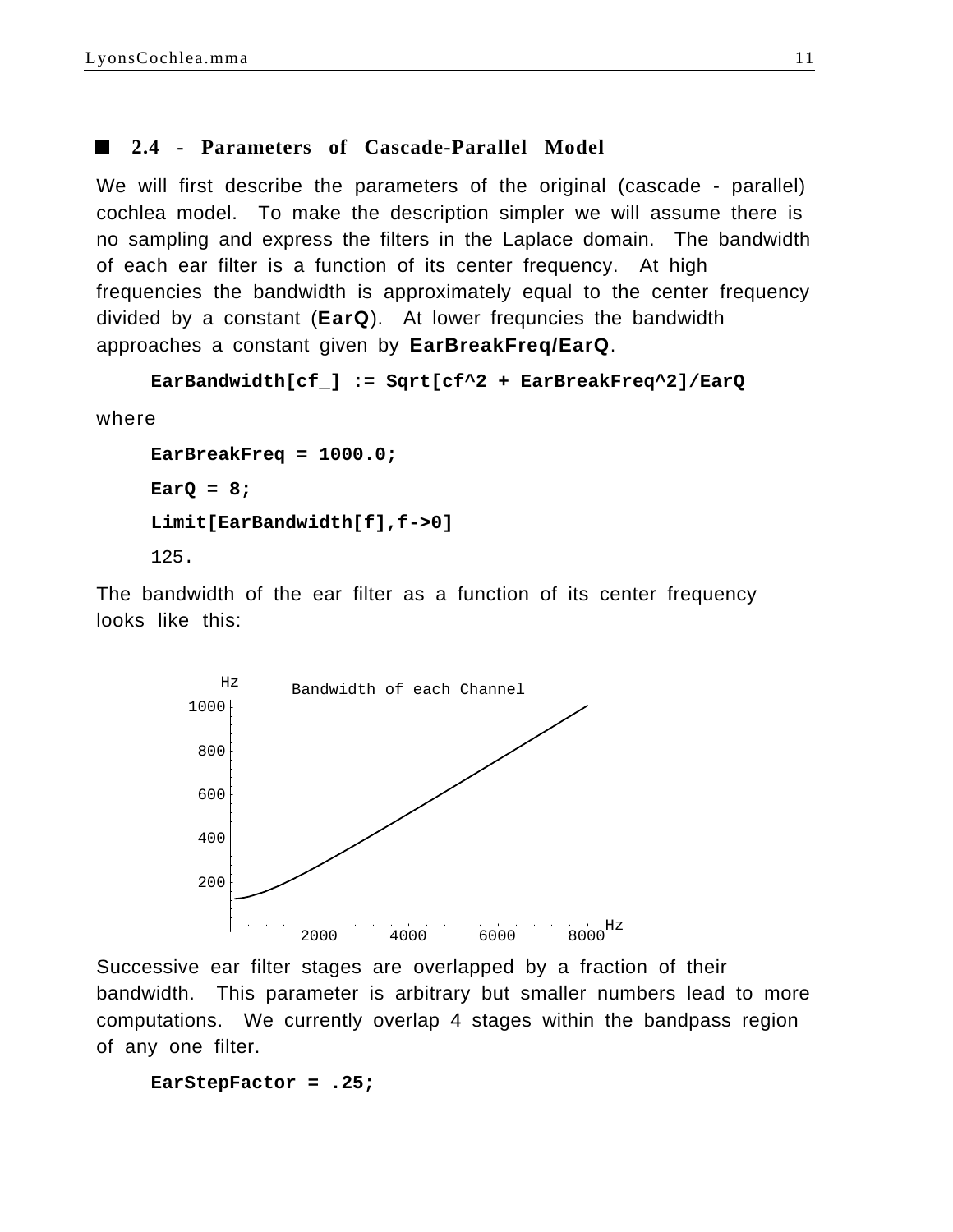We model each section of the cochlea with a second order section. We use a pole at the center frequency to give a slight peak to the filter's response at its center frequency. A zero is placed in the response slightly above the center frequency to provide the band rejection.

The center frequency and quality factor (q) of the zeros are given by:

```
OriginalZeroCF[cf_] := cf + 
                       EarBandwidth[cf]*EarStepFactor*
                                    OriginalEarZeroOffset
```

```
OriginalEarZeroOffset = 0.5;
```
Note, that **OriginalEarZeroOffset** is a factor that determines how far the zero is offset from the center frequency of the filter stage. The offset is a function of the center frequency change (**EarBandwidth[cf] \* EarStepFactor**) and models the fact that the response of the filter is slightly lower above the notch than it is below.

```
OriginalZeroQ[cf_] := OriginalEarSharpness*
                               OriginalZeroCF[cf]/
                               EarBandwidth[cf]
```

```
OriginalEarSharpness = 5.0;
```
**OriginalEarSharpness** is a parameter that in effect sets how much sharper the notch (zero) is than the resonator (pole.)



The poles (resonators) in the response are centered at the center frequency of each stage but have a lower bandwidth or **q**.

```
OriginalPoleCF[cf_] := cf
```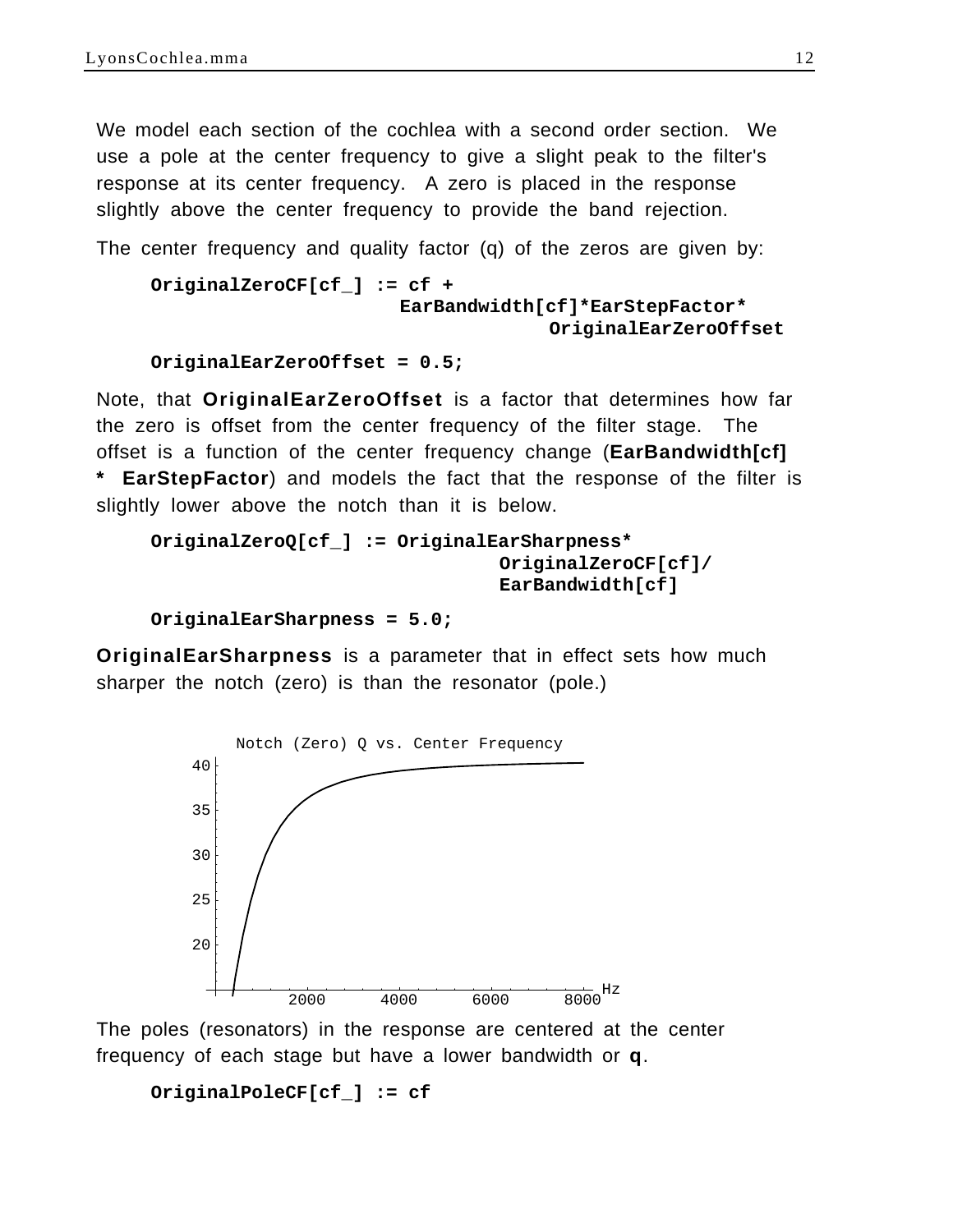```
OriginalPoleQ[cf_] := cf / EarBandwidth[cf]
```


Each section or stage of the discrete cochlea is numbered starting at the base. Those stages that are closest to the base (low indices) are sensitive to the highest frequencies and stages with higher indices respond to lower frequencies. The center frequency of each discrete ear filter is defined by the following recursive relationship: [Note, **Block** is a Mathematica function that allocates storage for a list of variables, just **cf** in this case, and then executes the statements that follow.]

```
OriginalEarChannelCF[index_] :=
    OriginalEarChannelCF[index] = 
    If [ index <= 0, 
              8000,
             Block[{cf},
                  cf = OriginalEarChannelCF[index-1];
                  cf - EarStepFactor EarBandwidth[cf]]]
```
Starting at an arbitrary high frequency (8000 Hz for **index = 0**) we step down in frequency by **EarStepFactor** times the bandwidth of the filter at the previous frequency.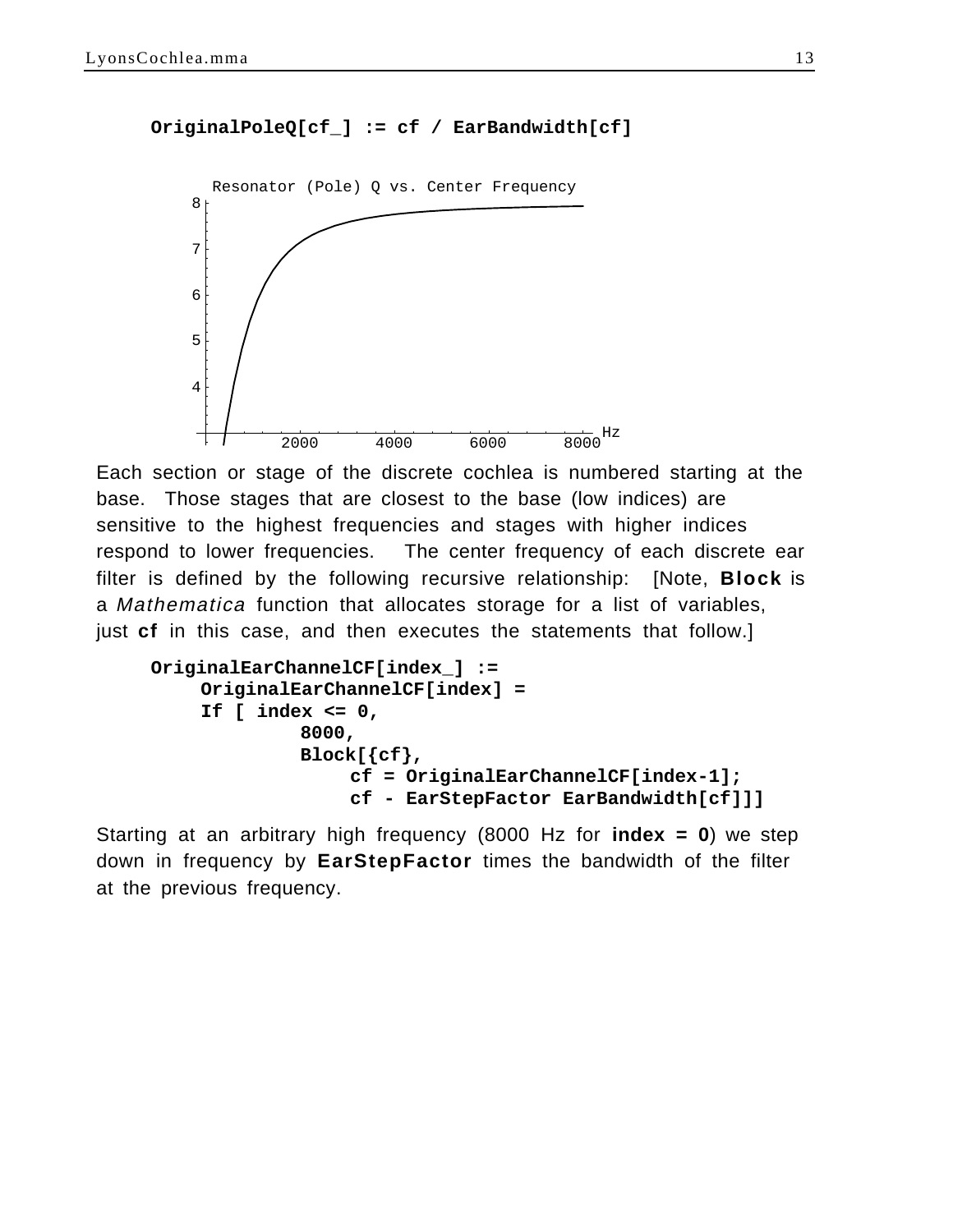

## **2.5 - Cascade-Parallel Filter Design**

We can now design the actual filters used in the original ear model. Each notch filter is a combination of a pair of poles (with low **q**) and a pair of zeros (with a higher **q** and higher center frequency.) To simplify the explanation we will illustrate the model by showing the continuous time filters. [Note the function **ContinuousSecondOrderFilter** and other basic filter design functions are defined in the Appendix to this report.]

```
OriginalNotch[index_] :=
    Block[{cf,zerof,polef},
         cf = OriginalEarChannelCF[index];
         zerof = ContinuousSecondOrderFilter[
                                    OriginalZeroCF[cf],
                                    OriginalZeroQ[cf]];
         polef = ContinuousSecondOrderFilter[
                                    OriginalPoleCF[cf],
                                    OriginalPoleQ[cf]];
         N[ContinuousAdjustGain[zerof/polef,0]]]
```
For example this is the response to the 10'th notch filter.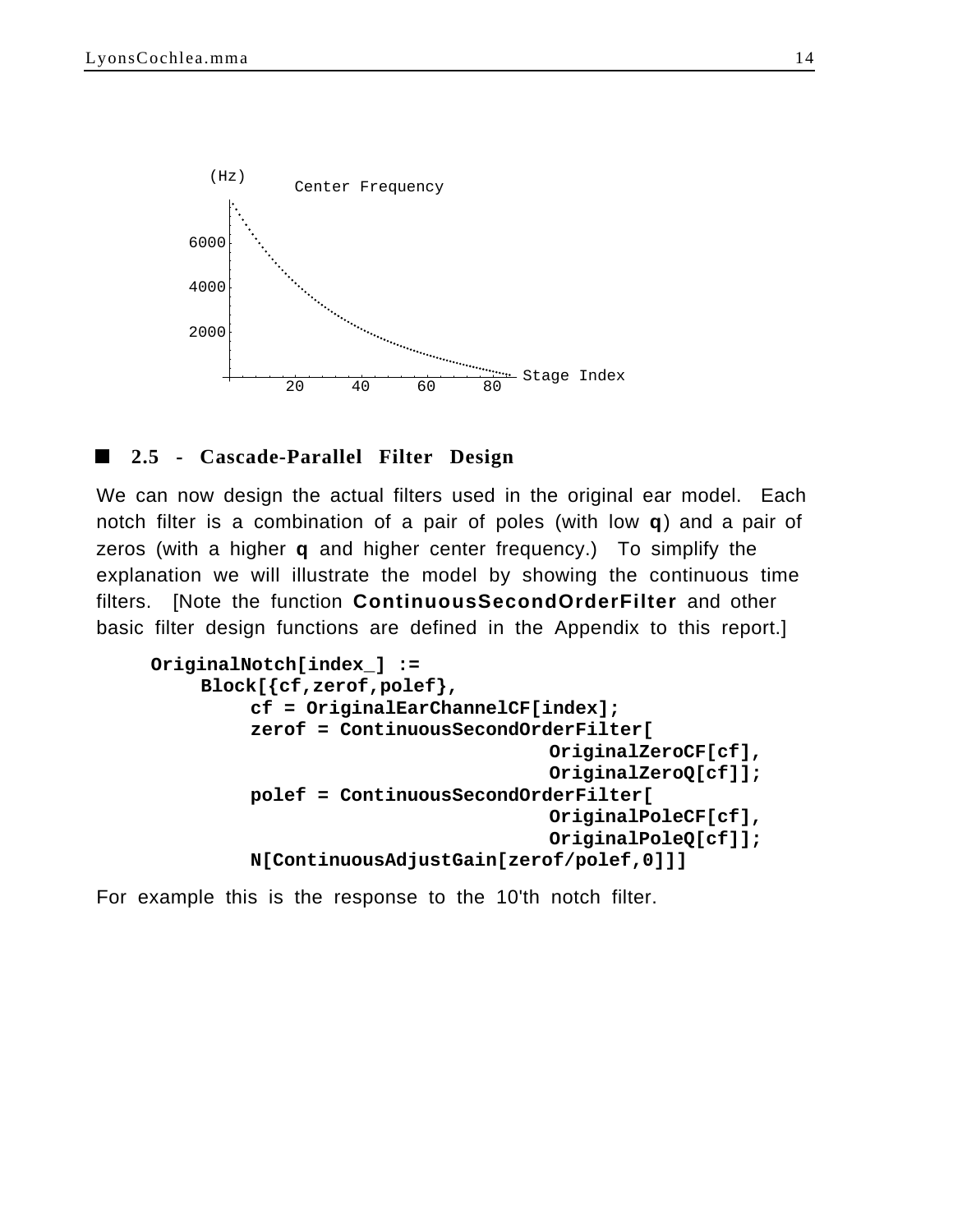

**onp = ContinuousFreqResponse[OriginalNotch[10],10000];**

A resonator converts pressure in the cochlea into basilar membrane motion. We represent the resonator as a combination of a zero at DC (implemented as a differentiator) and a pair of poles. The poles (or bandpass filter) are slightly below the center frequency of the stage so that they emphasize the frequencies near the cutoff frequency. To make the computations easier the poles of this stage are actually placed at the same location as the poles in the resonator of the following stage. The reasons for this will be described in the next section. In the latest model we combine the poles in adjacent stages to reduce the computational effort.

```
OriginalResonator[index_] :=
    Block[{cfplus1,zerof,polef},
         cfplus1 = OriginalEarChannelCF[index+1];
         zerof = s;
         polef = ContinuousSecondOrderFilter[
                                    OriginalPoleCF[cfplus1],
                                    OriginalPoleQ[cfplus1]];
         N[ContinuousAdjustGain[zerof/polef,cfplus1]]]
```
This is the response of the 10'th resonator. The sharp cutoff at DC is caused by the differentiator.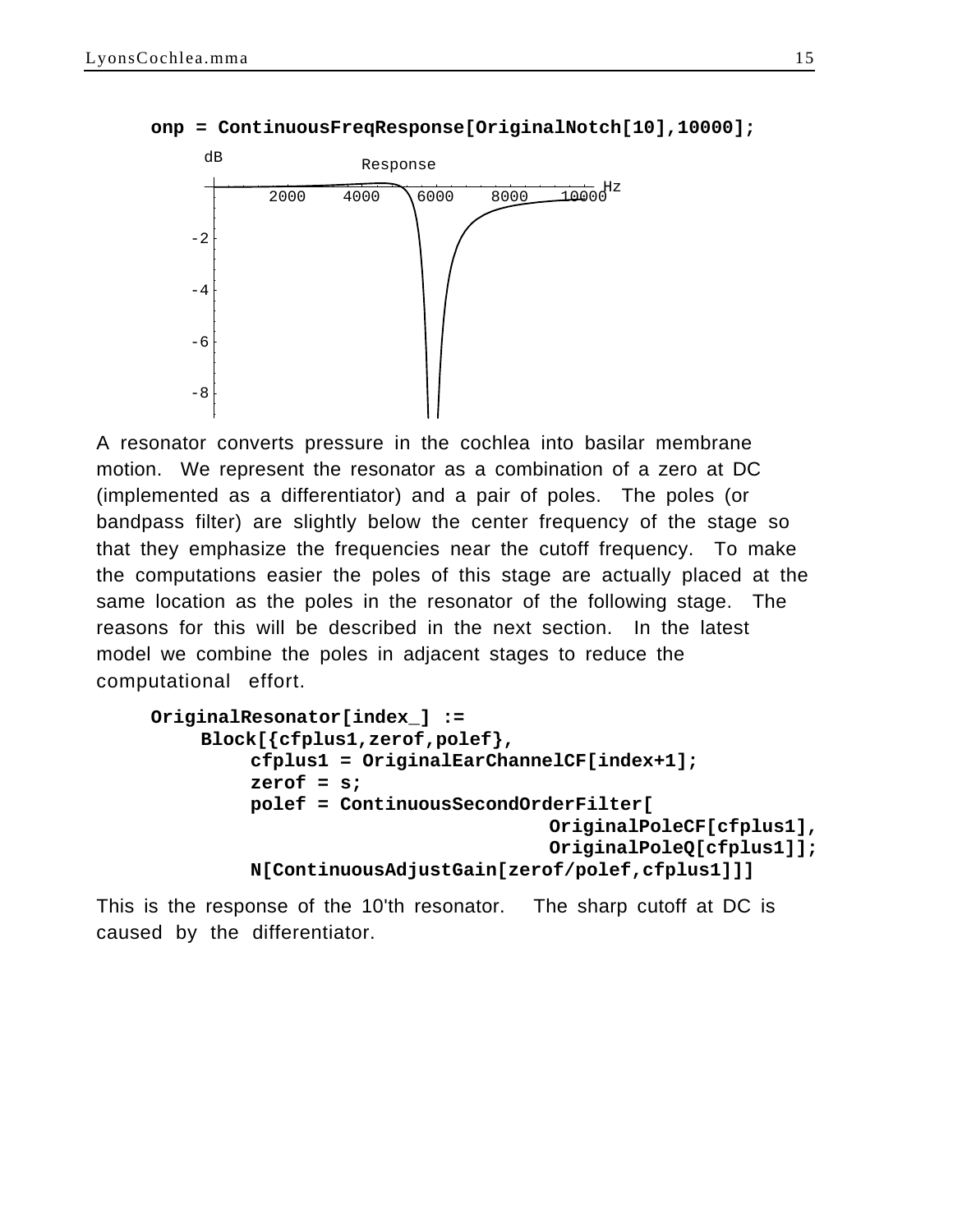#### **orp = ContinuousFreqResponse[OriginalResonator[10], 10000];**



We can overlay these two last plots to show that the resonator peaks at the lower edge of the notch filter.

#### **Show[onp,orp];**



Finally the response of the combined notch and the resonance filters is shown below (for the 10'th filter stage.)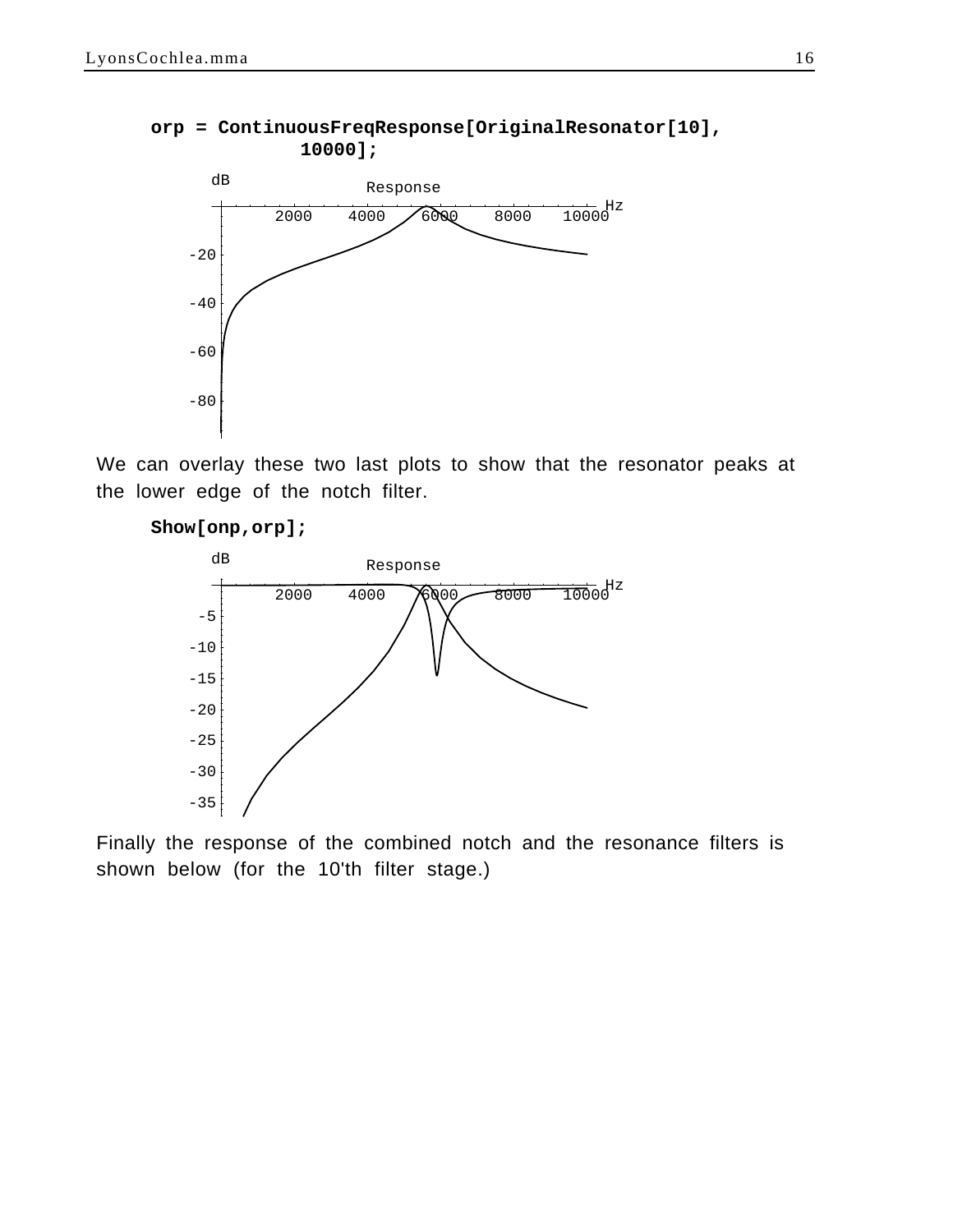

#### **ContinuousFreqResponse[OriginalResonator[10] \* OriginalNotch[10], 10000];**

## **2.6 - The Cascade-Only Model**

The latest version of the ear model combines the notch and resonator filters of each stage into a single filter. This gives a cascade-only representation of the ear model instead of the cascade-parallel version described above. Rearranging the filters does not change the the net result of the filtering; its only effect is to reduce the computational effort needed to model the cochlea.

The pole-zero plots of the original model are shown again below. We have circled the poles and zeros that are combined to form each stage of the cascade-only filter bank. First note that every resonator includes a zero at DC. Since all the filters shown here are linear we can move the differentiator into an initial preemphasis stage.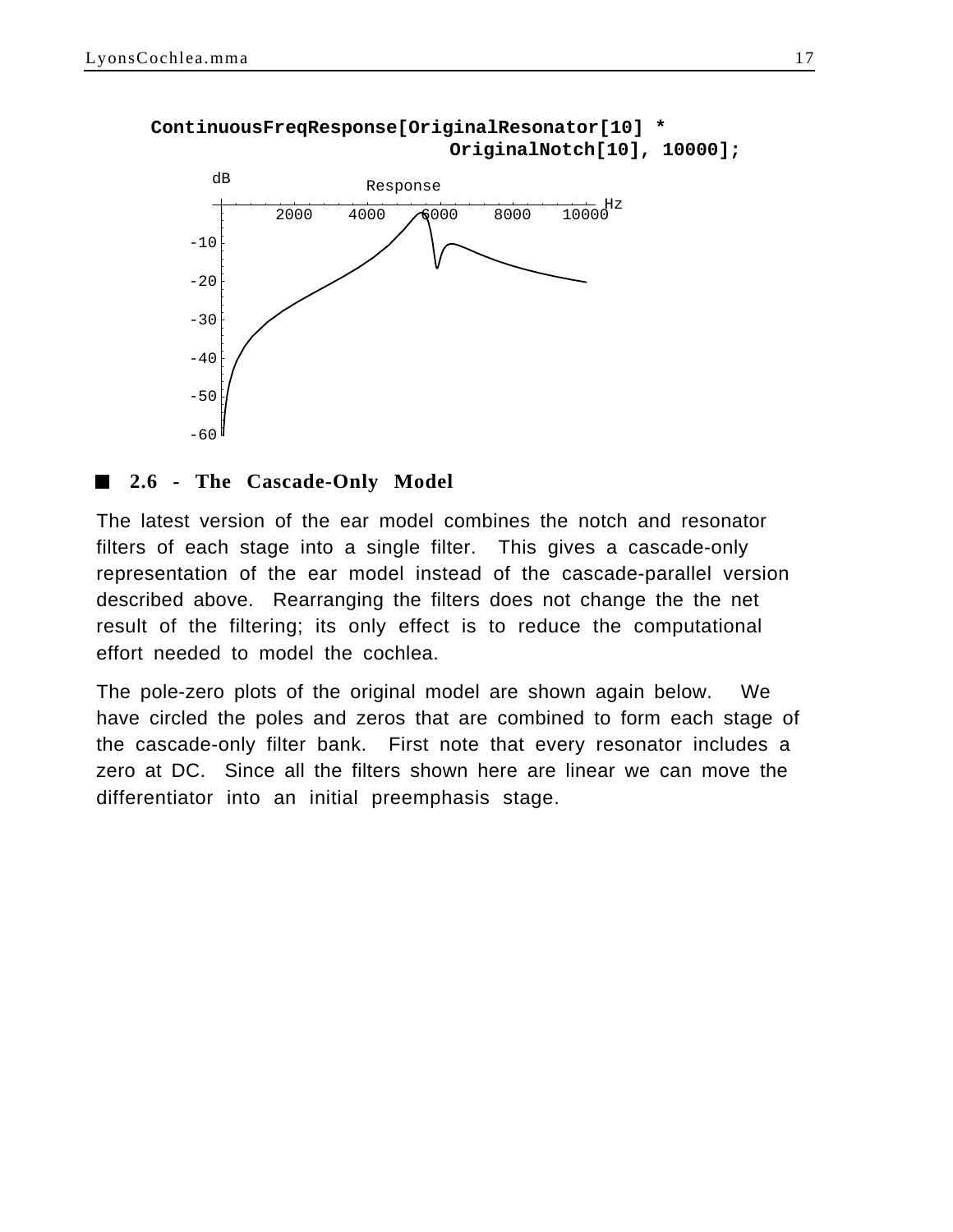

A more important optimization is possible if the poles in each notch filter are combined with the poles in the previous resonator filter. This optimization is shown above. The zeros from each notch filter and the poles from a resonator and the next notch filter are rearranged into a single filter. This is possible because the locations of the poles in the resonator filters were chosen to be at the same location as the poles in the succeeding notch filter.

The new cascade-only ear filter has an initial stage that combines the effects of the outer and middle ears, the differentiator (zero at DC) that was originally part of the resonator and a pair of poles from what was the first stage. Each succeeding stage is a pair of poles and a pair of zeros and the output of each stage is input to not only the next stage in the cascade but also the detection blocks (HWR).

The cascade-only filter structure has slightly different parameters. We repeat the following equations with several small changes. Like before the center frequency of each stage is described by the location of the poles. This means the center frequency of the associated zero is an extra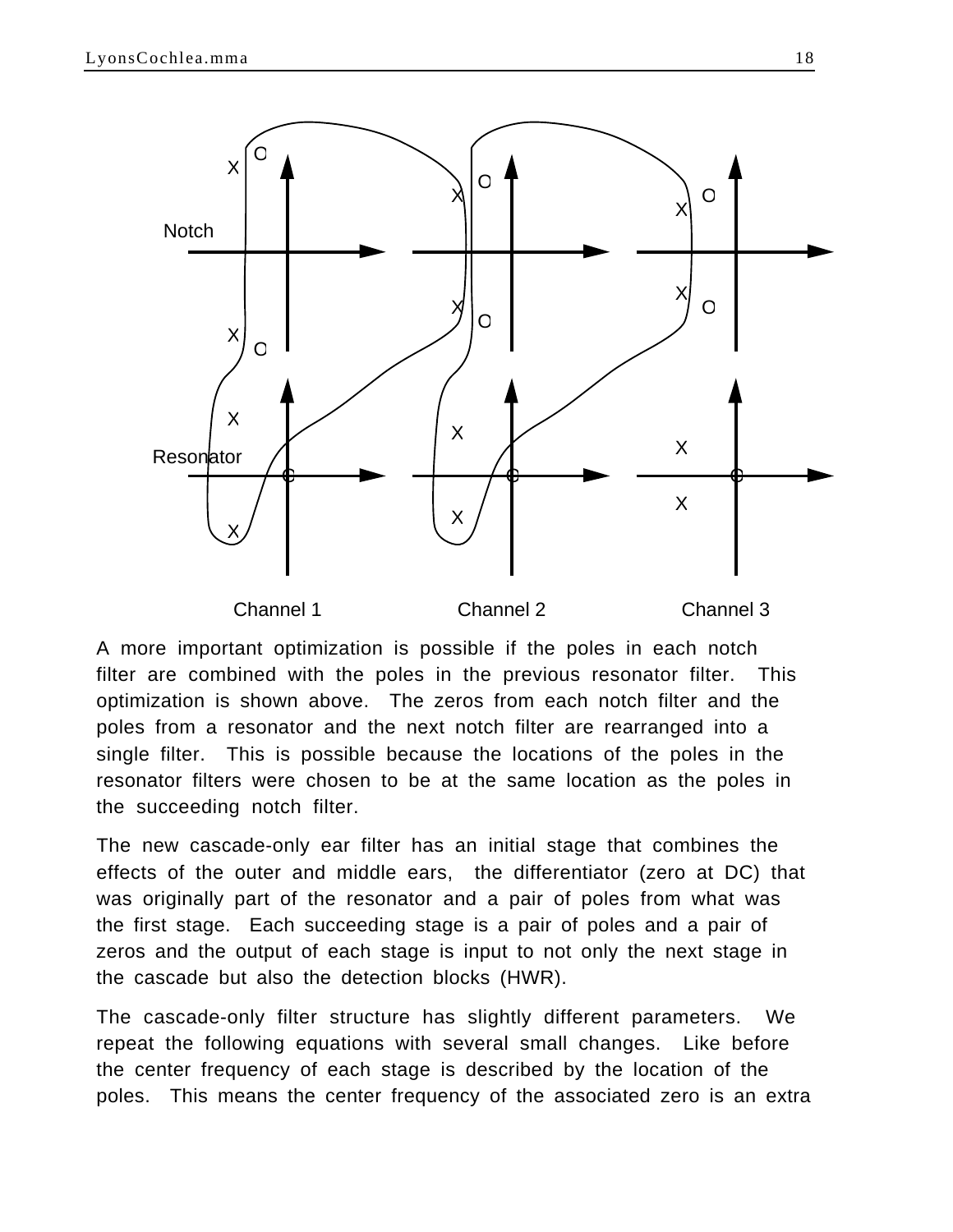channel higher than the pole frequency therefore **EarZeroOffset** changes from 0.5 to 1.5.

```
CascadeZeroCF[cf_] := cf + 
                      EarBandwidth[cf]*EarStepFactor*
                                    EarZeroOffset
EarZeroOffset = 1.5;
CascadeZeroQ[cf_] := EarSharpness*CascadeZeroCF[cf]/
                               EarBandwidth[cf]
EarSharpness = 5.0;
CascadePoleCF[cf_] := cf
CascadePoleQ[cf_] := cf / EarBandwidth[cf]
```
We define a new version of **EarChannelCF** that is based on a sampled version of the ear model. Now the maximum channel frequency is a function of the Nyquist rate (**fs**/2) and the location of the zeros in the first stage of filtering.

```
MaximumEarCF[fs_] :=
    Block[{topf},
             topf = fs / 2.0;
             topf - (CascadeZeroCF[topf]-topf) +
                  EarBandwidth[topf] EarStepFactor]
```
Starting at the **MaximumEarCF** (**index = 0**) the center frequency of each channel decreases by **EarStepFactor** of the bandwidth at the previous stage. [Note that since the **EarChannelCF** function is used everywhere in the ear model we have used a Mathematica technique known as dynamic programming (or caching) to remember previously calculated values in an array. Later, if we want to find the center frequency of an already computed filter section, we only need to look in the array.]

```
EarChannelCF[index_, fs_] :=
    EarChannelCF[index,fs] = 
         If [ index <= 0, 
                   MaximumEarCF[fs],
                  Block[{cf},
                       cf = EarChannelCF[index-1, fs];
                       cf - EarStepFactor EarBandwidth[cf]]]
```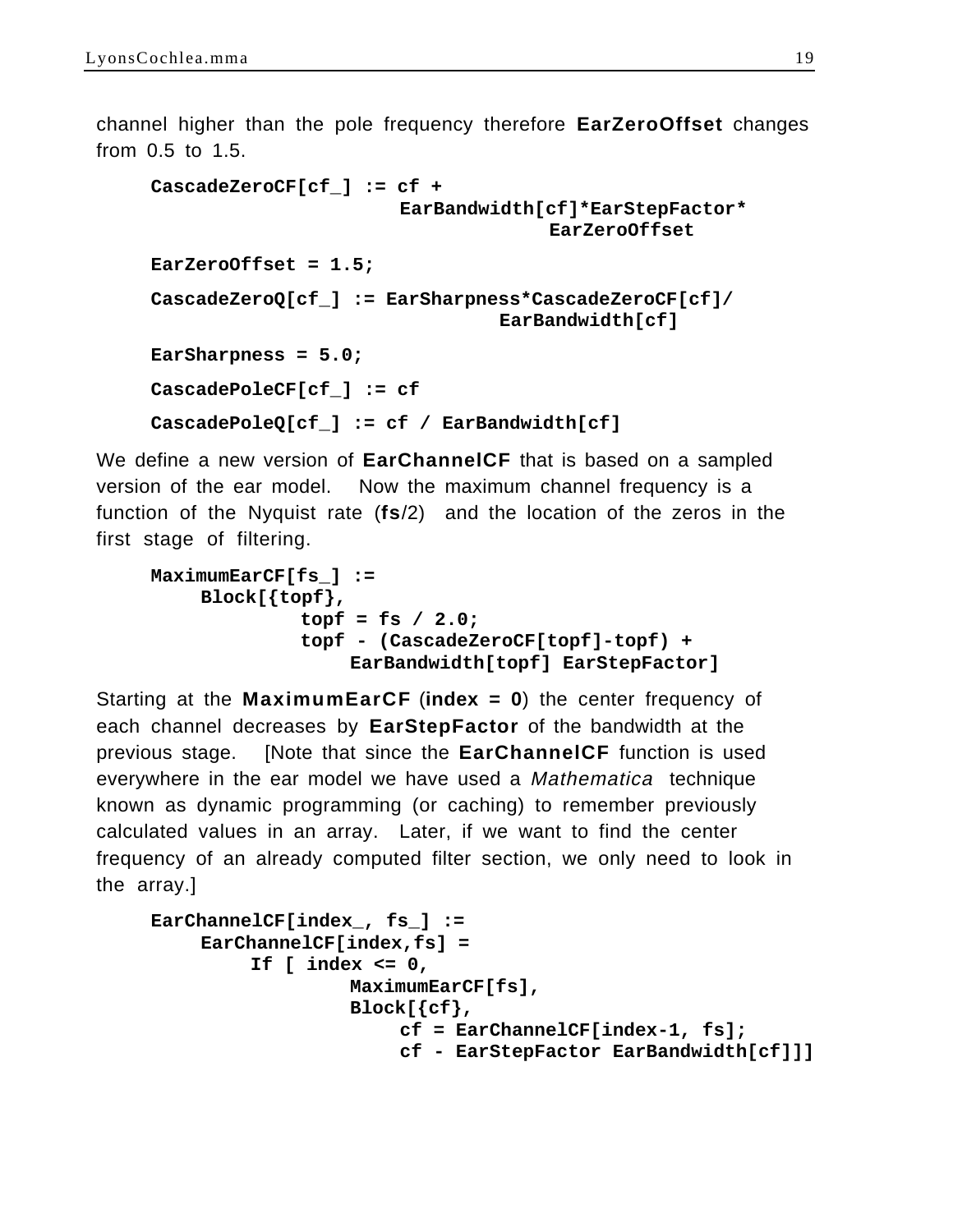Note that this expression is a function of the sampling frequency (**fs**). To prevent aliasing it is important that the zero in the first stage be below the Nyquist rate.

#### **CascadeZeroCF[EarChannelCF[1,16000]]**

7986.52

The center frequency of each stage in the cascade-only filter bank is shown below.



#### **Test Code**

The following is some test code to show that the *Mathematica* definitions above are working correctly.

#### **samplingfrequency=16000**

16000

**cf=EarChannelCF[1,samplingfrequency]**

7625.99

#### **EarBandwidth[cf]**

961.409

**CascadeZeroCF[cf]**

7986.52

**CascadeZeroQ[cf]**

41.5355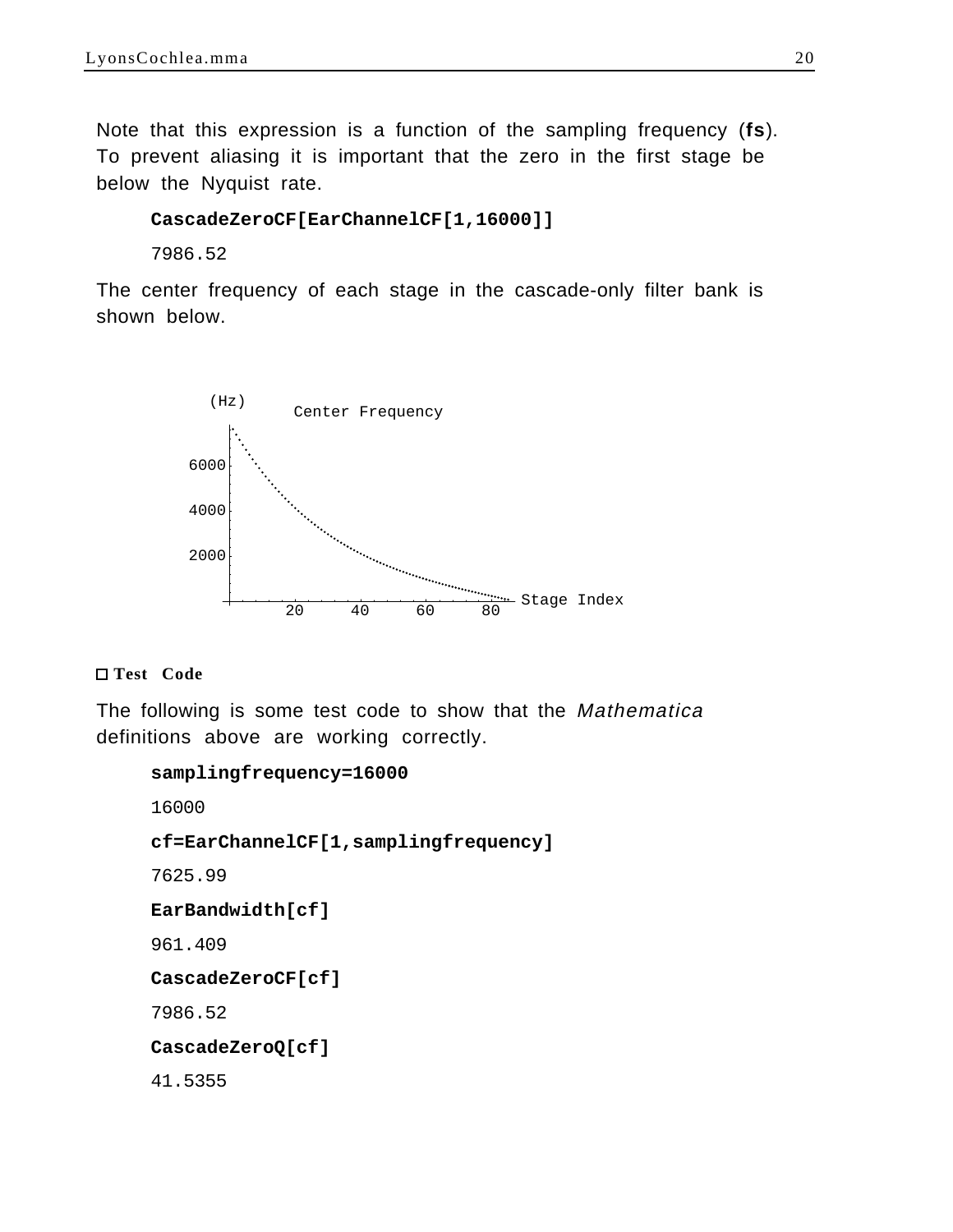#### **CascadePoleCF[cf]**

7625.99

#### **CascadePoleQ[cf]**

7.93209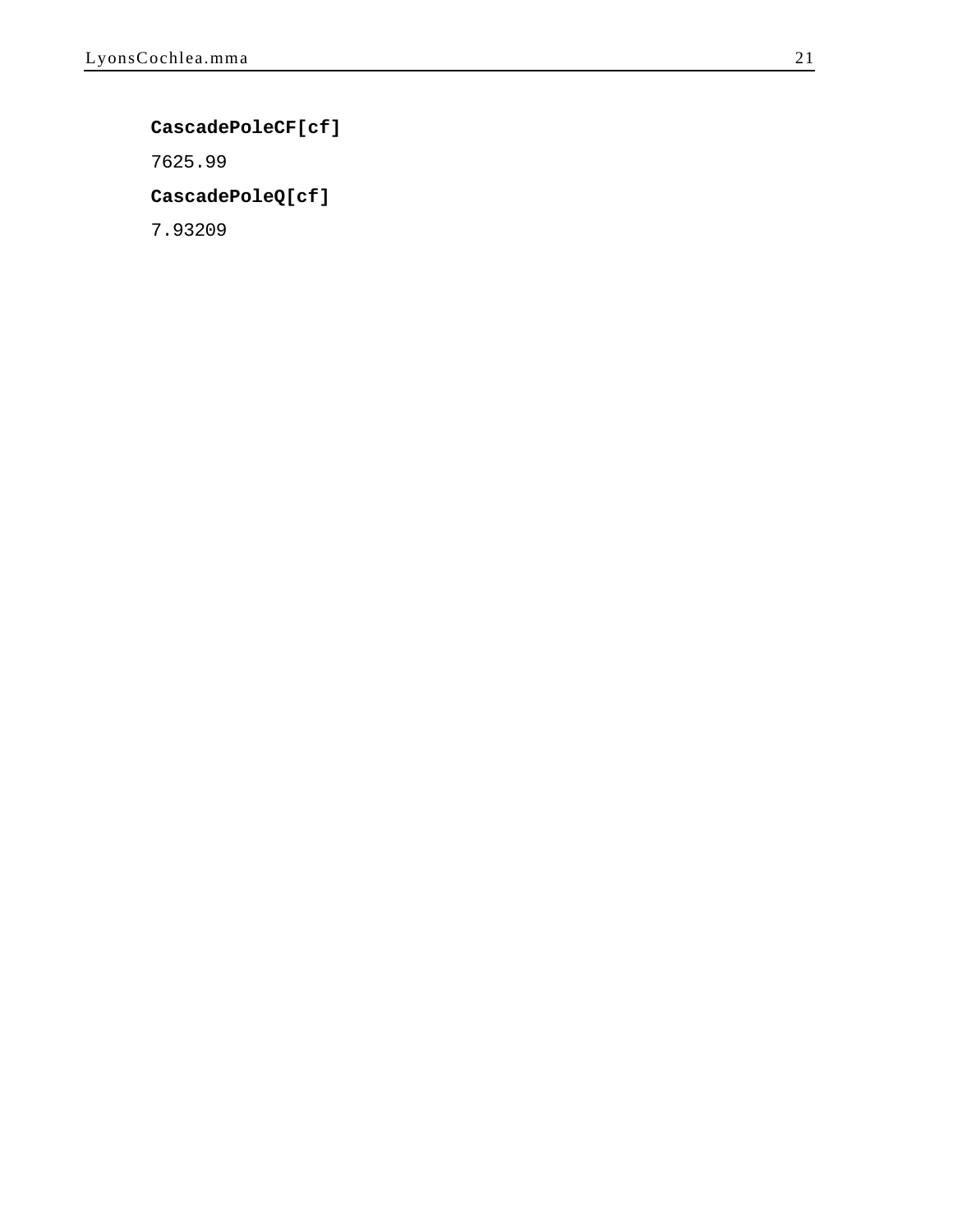# **3 - The Cochlea Filter Bank**

This section describes the cascade of filters that define the ear model. As described above there is an initial preemphasis stage followed by the cascade of ear filter stages. This section will define the preemphasis stage, each of the cochlea stages and then show their combined frequency response. In the remainder of this report we will describe the filters in the z-domain. Again, see the Appendix of this report for the definitions of the filter design functions used here.

## **3.1 - Preemphasis Stage**

Our model of the ear uses a simple preemphasis filter to roughly model the effects of the outer and middle ear. This is followed by a differentiator and a high frequency compensator that are common to all of the stages. Finally, there is a string of second order filters to model each section of the cochlea.

The outer and middle ear add a slight high pass response to the system. This initial high pass filter also helps to normalize (or whiten) the input to the inner ear and makes it easier to display the resulting output. The outer and middle ears are modelled here with a high pass filter with a corner frequency of 300 Hz.

```
EarPremphCorner = 300.0;
OuterMiddleEarFilter[fs_] := 
    MakeFilter[FirstOrderFromCorner[EarPremphCorner,fs],
                  MakePoly[{1}], 
                  fs, 0, 1.0]
OuterMiddleEarFilter[16000]//N
8.99808 (1. - 0.888865 z)
```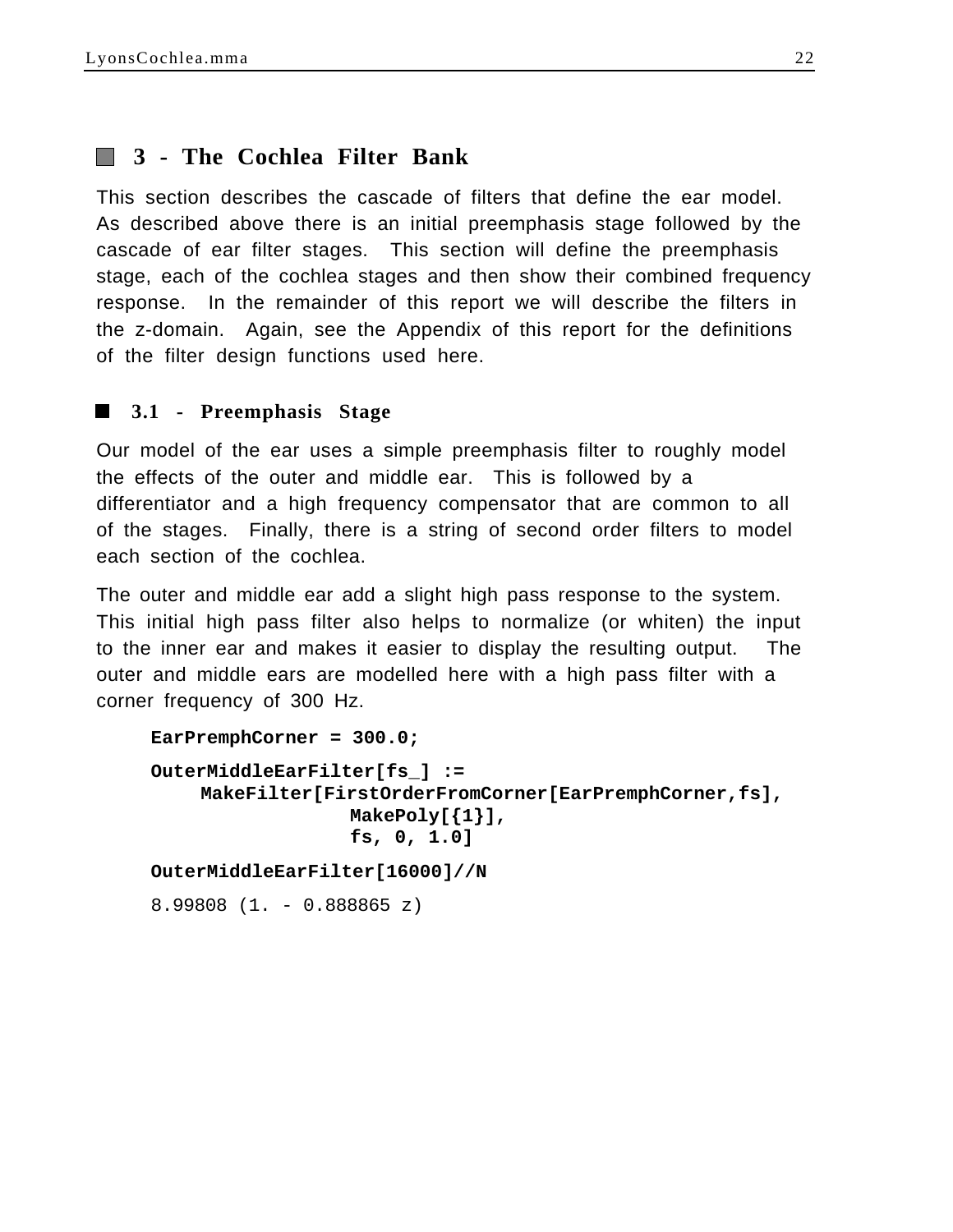

**FreqResponse[OuterMiddleEarFilter[16000],16000];**

Each stage of the cascade-parallel filter bank described in [Lyon82] uses a differentiator to convert pressure waves into basilar membrane motion. Each differentiator is adjusted so that at the center frequency of the stage the differentiator has unity gain. In this model we have "factored" this differentiator out of each stage and it appears just once before the ear cascade (a term of the form **1-z**). Later when we define the stages of the cascade we will adjust the gain of each stage so that the differeniator has unity gain at its center frequency. In addition we combine the differentiator with a zero at the Nyquist rate (**1+z**) to compensate for the close spacing of the poles near z=-1 for high frequencies. This combined filter looks like:

```
Compensator[fs_] := MakeFilter[MakePoly[{1,0,-1}],
                                     MakePoly[{1}],
                                     fs,
                                     fs/4,
                                     1.0]
```
**Compensator[16000]**

 2  $0.5$   $(1 - z)$ 

In the frequency domain the response looks like: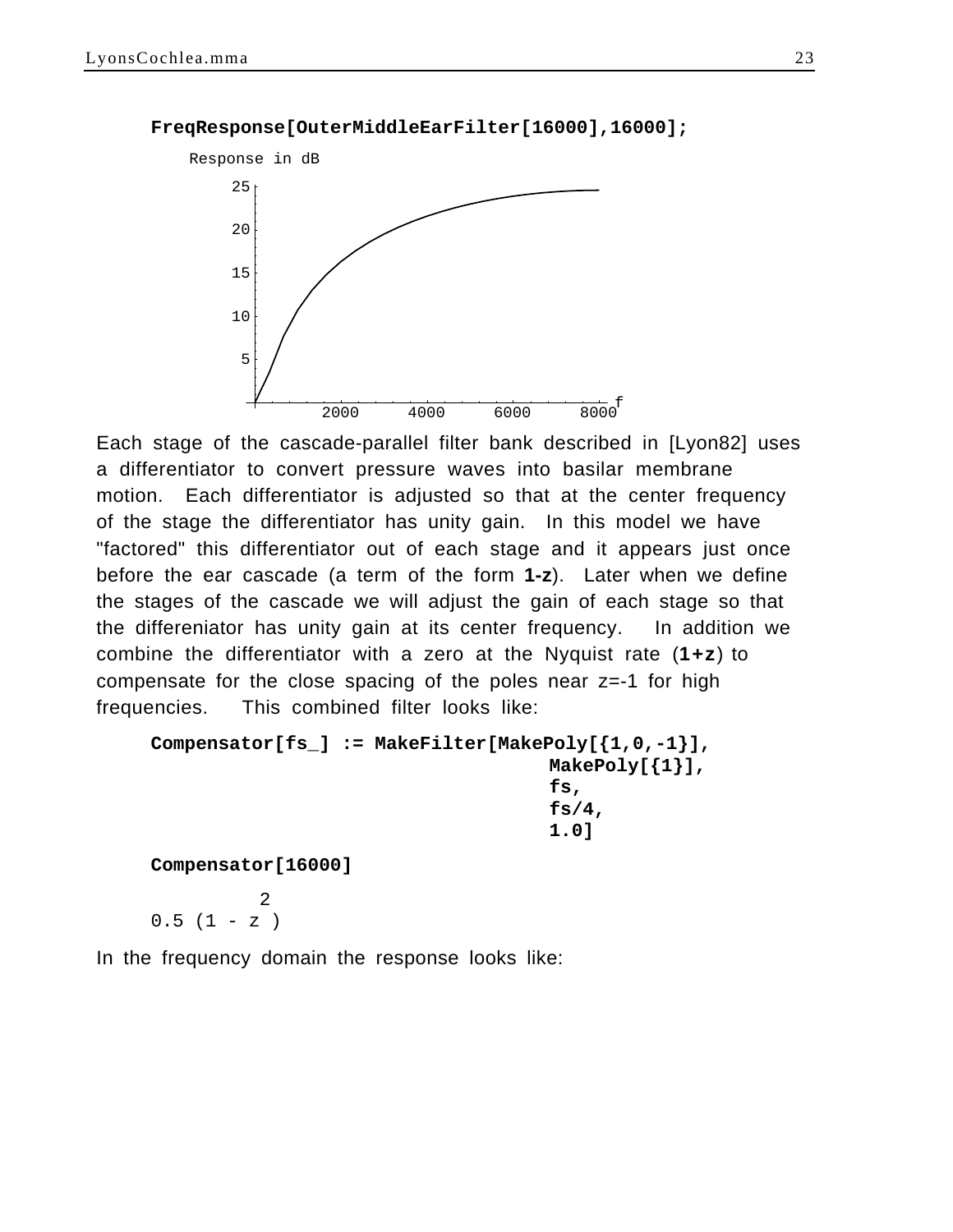#### **FreqResponse[Compensator[16000],16000];**



Combining the outer/middle ear filter and the compensator the total response is:





Finally we can combine these initial stages with the first two poles of the ear filters. The first stage of the cascade is a combination of the outer/middle ear filter, the compensator and a pole pair.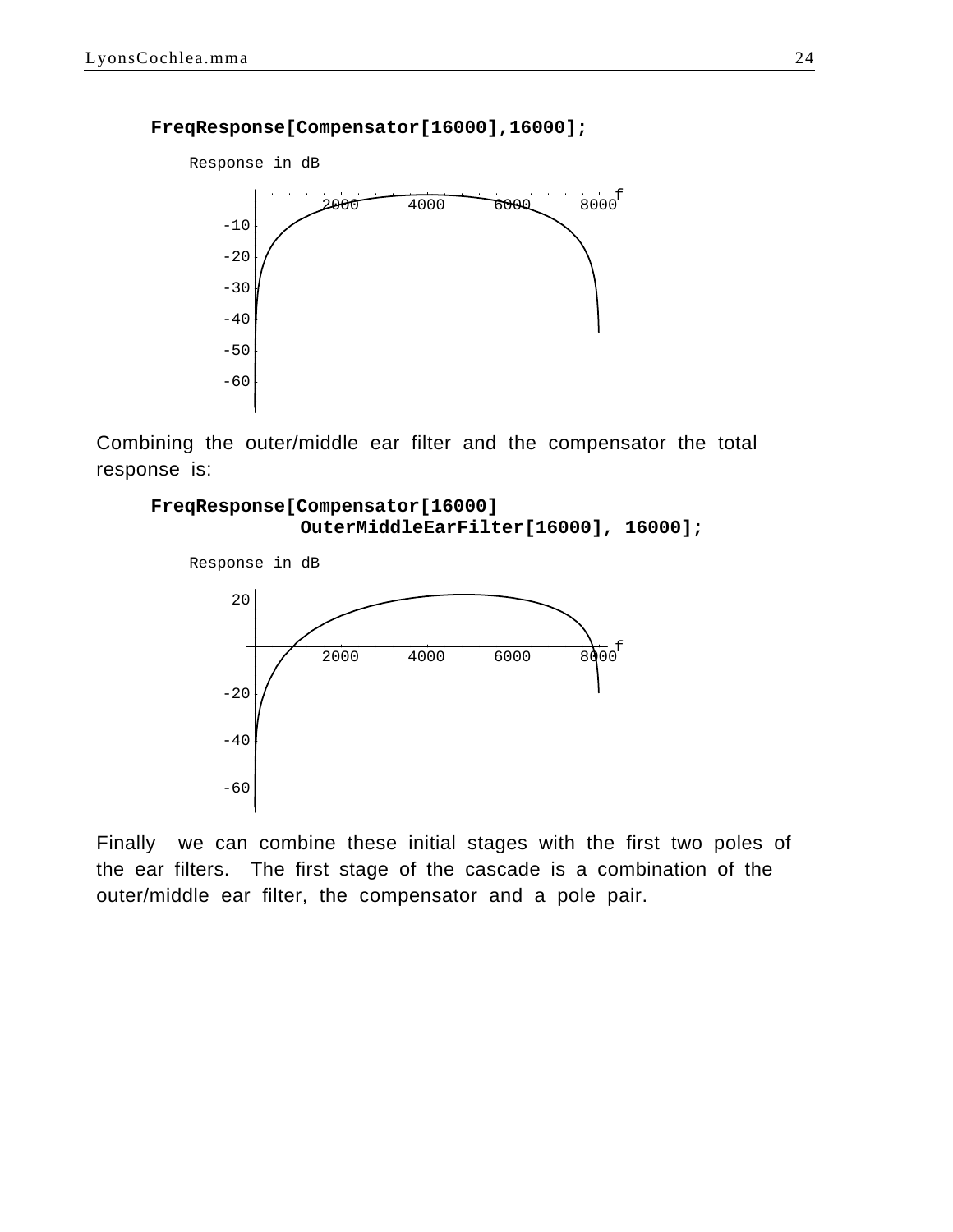```
EarFrontFilter[fs_] :=
    (OuterMiddleEarFilter[fs]
      Compensator[fs]
      MakeFilter[MakePoly[{1}],
                  SecondOrderFromCenterQ[
                            CascadePoleCF[MaximumEarCF[fs]],
                            CascadePoleQ[MaximumEarCF[fs]],
                            fs],
                  fs,
                  fs/4,
                  1.0])
```
The combined initial filters and first two poles of the ear filter have the response shown below.

#### **EarFrontFilter[16000]//N**

 2 (-1.45178 + 7.39389 I) (1. - 0.888865 z) (1. - 1. z ) ----------------------------------------------------- ---------------------------------------------------- 2  $0.677314 + 1.64344 z + z$ 

**FreqResponse[EarFrontFilter[16000],16000];**



#### **3.2 - The Stage Filters** E

#### **Definitions**

The stages of the filter bank that simulate each section of the cochlea are each a combination of two poles and two zeros. Recall that a pair of poles with a broad response is combined with a pair of zeros at a slightly higher frequency.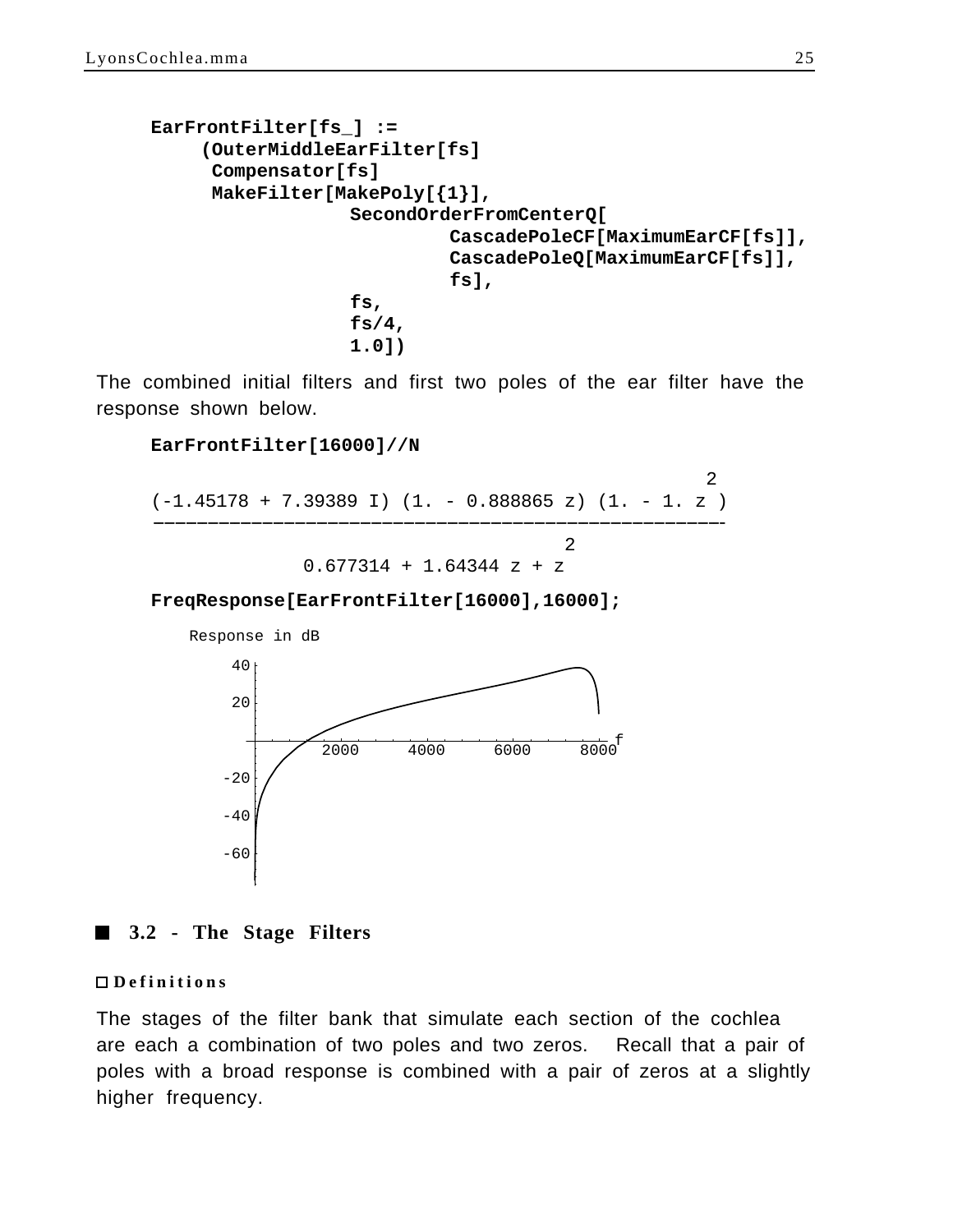```
EarStageFilter[cf_, fs_, dcgain_] :=
    MakeFilter[
         SecondOrderFromCenterQ[CascadeZeroCF[cf],
                                     CascadeZeroQ[cf],
                                     fs],
         SecondOrderFromCenterQ[CascadePoleCF[cf],
                                     CascadePoleQ[cf],
                                     fs],
         fs,
         0.0,
         dcgain]
```
This filter has the following response (shown here for the filter section centered at 5000Hz.) Note that there is a slight peak in the response before the notch due to the poles.



We set the gain of each stage in the ear filter to compensate for the gain provided by the differentiator in the preemphasis stage. The gain of an ideal differentiator is proportional to frequency. Preceeding all channels of the ear filter with a single differentiator will cause the lower frequency channels (high index) to have a much lower output then the preceeding stages. While within a single channel we still want to add a term that is proportional to frequency we want to adjust the differentiator at each stage so it has unity gain at the center frequency.

To compensate for the single differentiator we adjust the gain of each stage of the cascade filter by dividing its response by its center frequency (**cf**). But since all of the filter stages are in series we must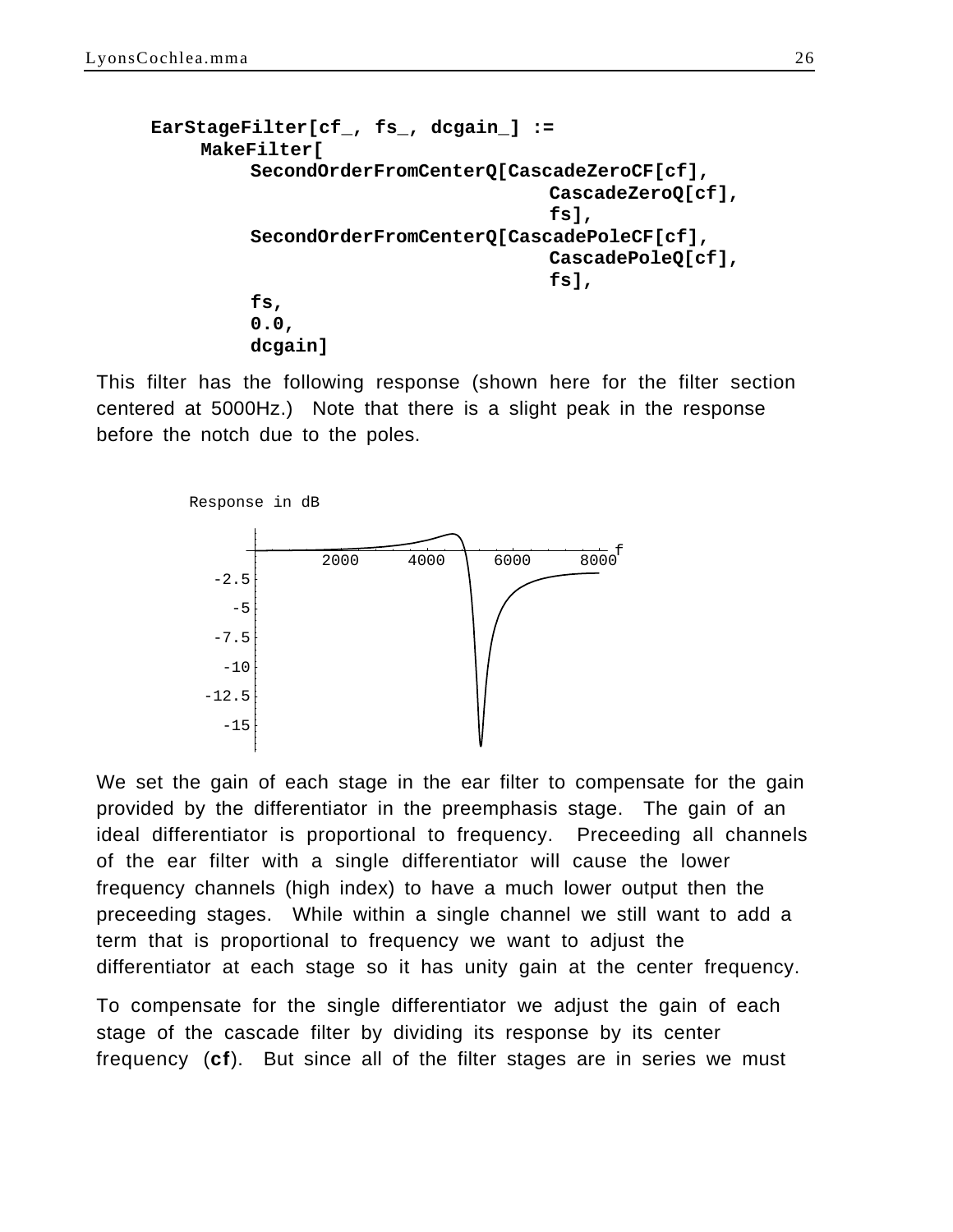also remove the effect of the gain from the previous section. Thus the gain at each stage is given by:

```
EarFilterGain[i_,fs_] := EarChannelCF[i-1,fs]/
                               EarChannelCF[i,fs]
```
When the differentiator is combined with each stage of the ear filter (by multiplying their responses) the net effect of this gain term is to normalize the differentiator so that it has unity gain. The gain at each stage is shown below.



To produce the final filter function we combine the response for **EarFrontFilter** (section 0) with those defined by the **EarStageFilter** function.

Again we use what Mathematica refers to as dynamic programming (caching) to save the resulting filters. It is important to remember that this function implicitly depends on the values of a number of constants (for example **EarSharpness** and **EarQ**) and if any of these parameters are changed then the Mathematica function **Clear[EarFilter]** must be used to invalidate the cache.

```
Clear[EarFilter]
```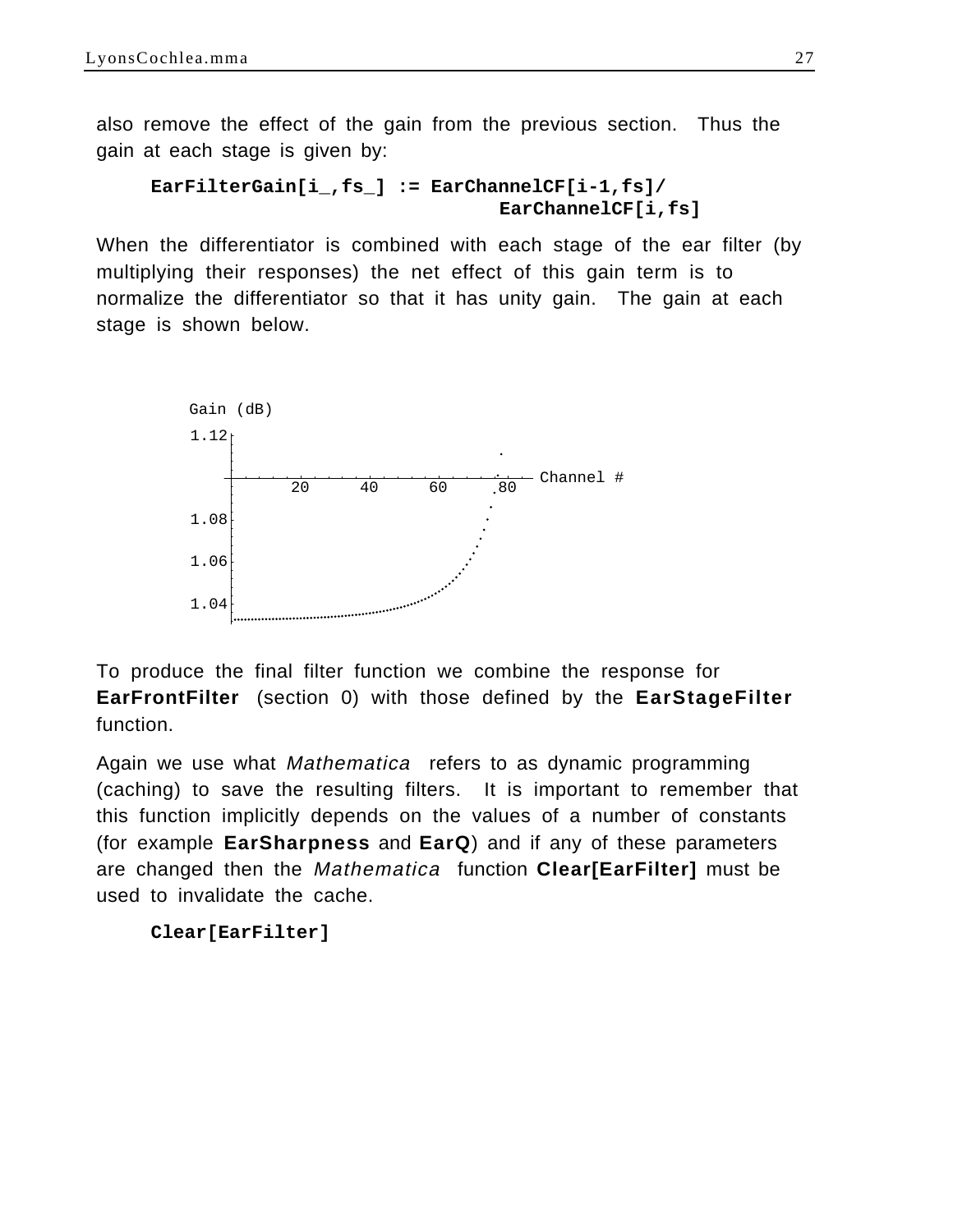```
EarFilter[i_,fs_] :=
    EarFilter[i,fs] = 
    If [ i == 0,
         N[EarFrontFilter[fs]],
         Block[{cf, stagegain},
                  cf = EarChannelCF[i,fs];
                  stagegain = EarFilterGain[i,fs];
                  If [ CascadePoleQ[cf] < 0.5 ,
                       0,
                       N[EarStageFilter[cf,fs,stagegain]]]]]
```
The filter calculated using the function **SecondOrderFromCenterQ** will have real roots when the value of **q** is less than 0.5. We arbitrarily stop the cascade structure when this happens. Solving the equation **CascadePoleQ[f] == .5** we find this is true for all stages with a center frequency less than 63hz.

```
Solve[CascadePoleQ[f] == .5,f]
{f f \rightarrow 62.6224}EarChannelCF[85,16000]
71.9869
EarChannelCF[86,16000]
40.656
```
**Test Cases**

These test cases are used to verify the consistency between this Mathematica model and the C and Lisp versions.

```
EpsilonFromTauFS[5/cf,fs]
 -1525.2/fsE
FirstOrderFromTau[5/cf,fs]//N
       -1.
            - + z
        1525.2/fs
2.71828
```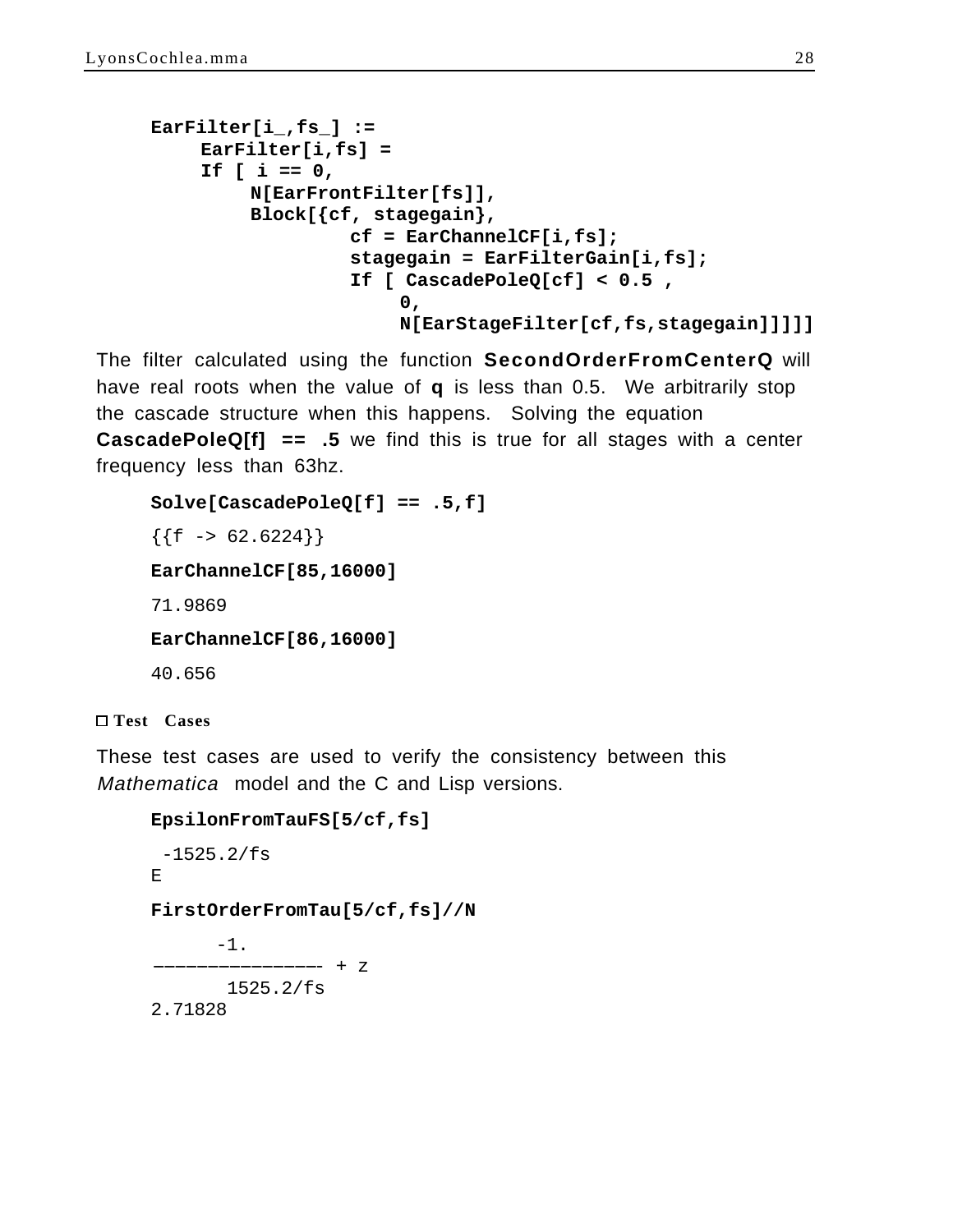**FirstOrderFromCorner[cf/4,fs]//N**

 1. z  $1. - -$  11978.9/fs 2.71828

**SecondOrderFromCenterQ[cf/4,2,fs]//N**

|               |      |  |         | 11598.5                  |
|---------------|------|--|---------|--------------------------|
|               |      |  |         | 2. $z \cos[\frac{1}{2}]$ |
| $-5989.44/fs$ | 2    |  |         | ts                       |
| 2.71828       | $+Z$ |  |         |                          |
|               |      |  |         | 2994.72/fs               |
|               |      |  | 2.71828 |                          |

**EarPreCoeffs[16000]//N**

EarPreCoeffs[16000.]

**EarFrontCoeffs[16000]//N**

EarFrontCoeffs[16000.]

#### **EarCascadeCoeffs[cf,16000,1.032525595]//N**

EarCascadeCoeffs[7625.99, 16000., 1.03253]

#### **Graphics**

Using the following functions we can plot the poles and zeros of all of these filters.

```
PlotPoles[fs_] :=
    ListPlot[Map[{Re[#],Im[#]}&,
                  Flatten[Table[RationalPoles[
                                    EarFilter[i,16000]],
                                {i,0,85}]]],
             PlotRange->{{-1,1},{-1,1}},
             AspectRatio->1,
             PlotLabel->"Poles of Ear Filter (z domain)"]
```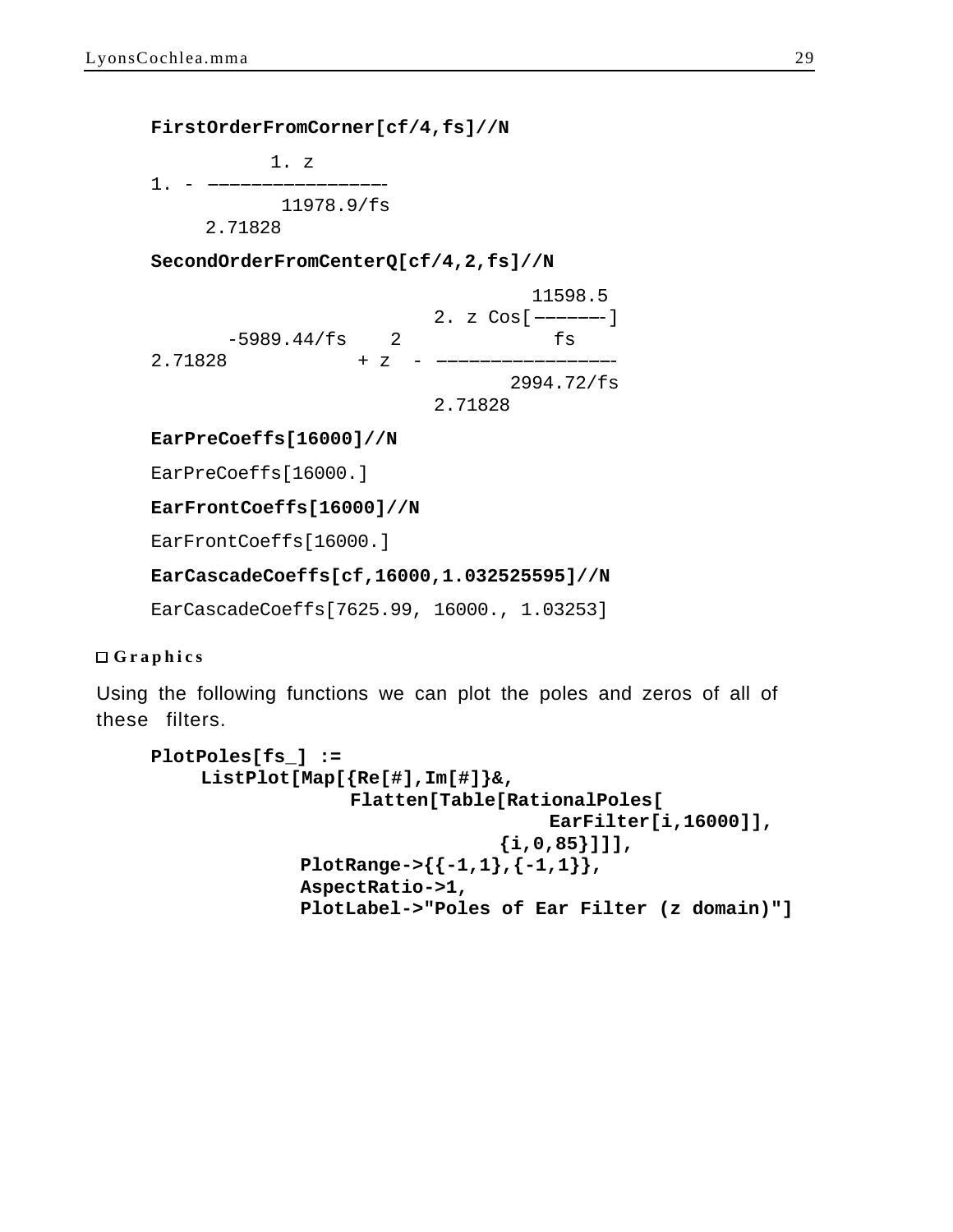

This plot shows the poles of the filter bank going from high frequencies (near the base of the cochlea) around the unit circle to those of the low frequencies. Recall in the z-domain that frequency is mapped into a position on the unit circle. DC is at 1 on the real axis, the Nyquist frequency is at -1 and all other frequencies are on the unit circle between these two points. In addition the distance the pole (or zero) is from the unit circle is proportional to the quality factor of the filter. The poles in the cochlear filter have a lower q and thus are farther from the unit circle then the zeros shown below.

```
PlotZeros[fs_] :=
    ListPlot[Map[{Re[#],Im[#]}&,
                  Flatten[Table[RationalZeros[
                                    EarFilter[i,16000]],
                                {i,0,85}]]],
             PlotRange->{{-1,1},{-1,1}},
             AspectRatio->1,
             PlotLabel->"Zeros of Ear Filter (z domain)"]
```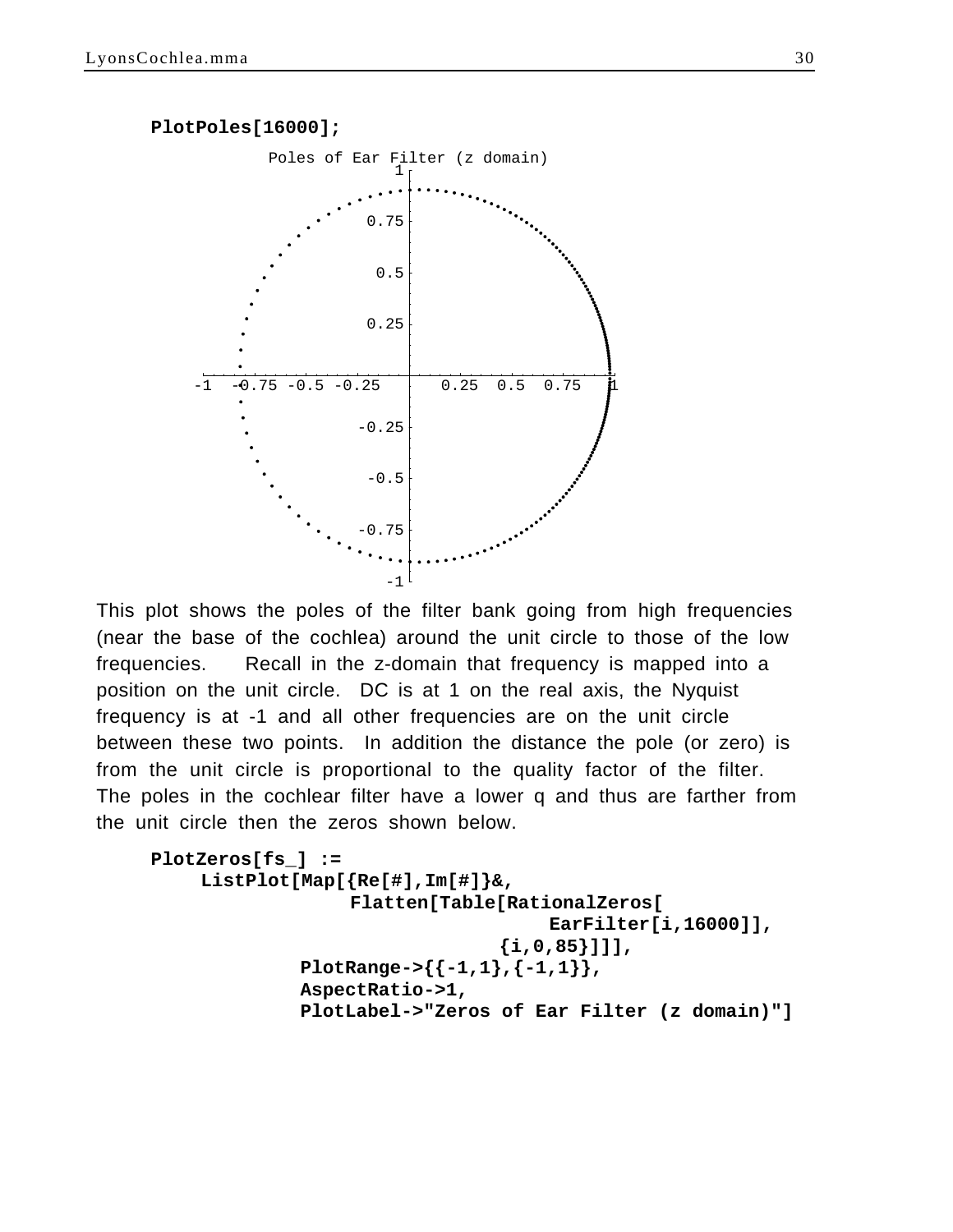

In the s-plane the poles look like (using the substitution **z = exp[sT]**):

```
PlotSPoles[fs_,smax_] :=
    ListPlot[Map[{Re[#],Im[#]}&,
                  Log[Flatten[Table[RationalPoles[EarFilter[i,16000]
                                    {i,0,85}]]]] fs,
             PlotLabel->"Poles of Ear Filter (s Plane)",
             PlotRange->{{-smax,smax},{-smax,smax}},
             AspectRatio->1,
             Axes->{0,0}]
```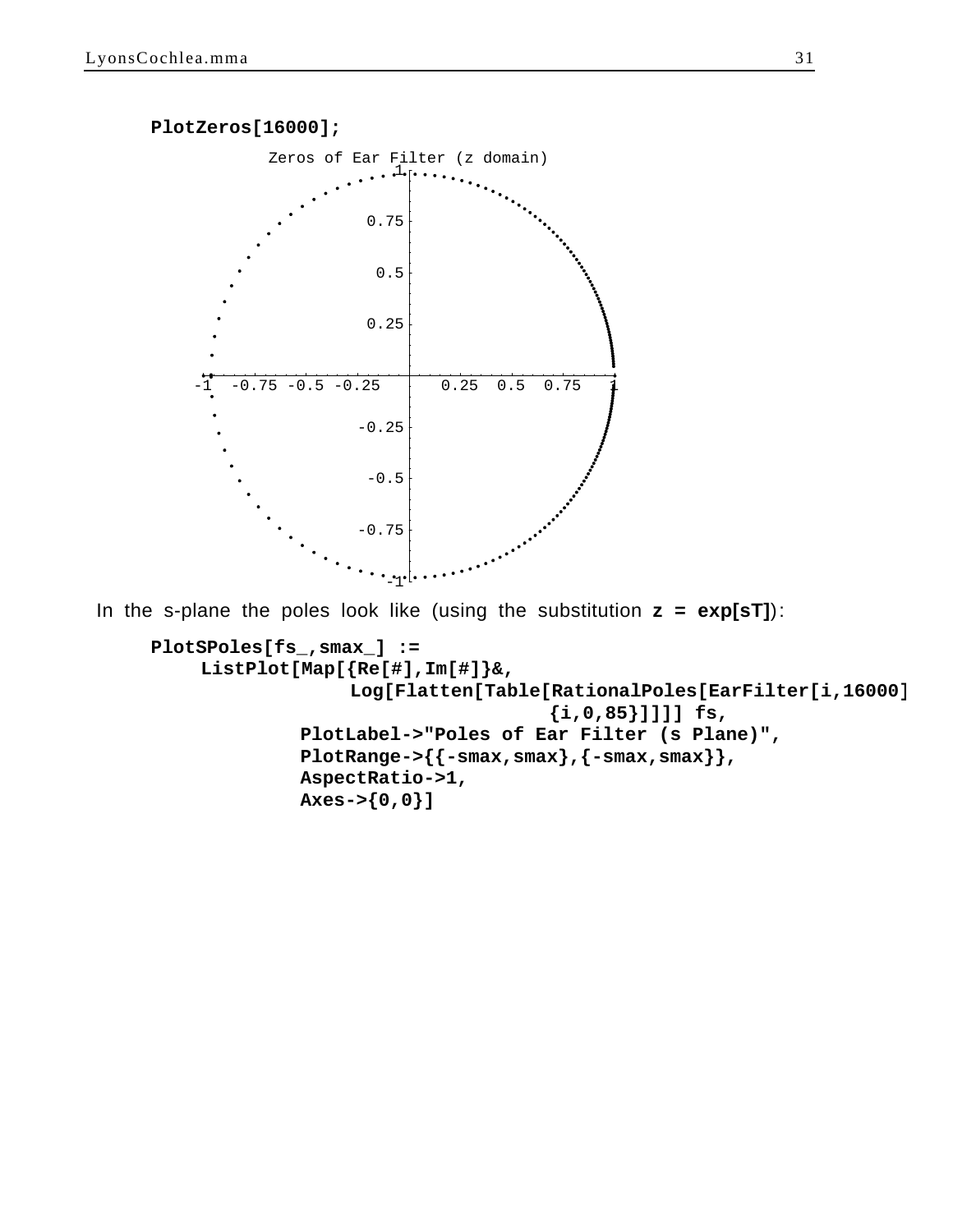#### **PlotSPoles[16000,5000];**



#### **3.3 - The Cascade Filters**

We can now define a cascade response. At each position in the cochlea the response is the product of the response of this section and all preceeding sections. In Mathematica this is written:

```
Clear[CascadeFilter]
```

```
CascadeFilter[index_, fs_] :=
    CascadeFilter[index, fs] = 
         Product[EarFilter[i,fs], 
                  {i, 0, index}]
```
Since each term in this product is a second order function the cascade filter quickly becomes very high order. It is tempting to wrap **ExpandNumerator** and **ExpandDenominator** functions around the **Product** in this defintion but the numerical errors involved become large. For low index numbers we can display the results which look like: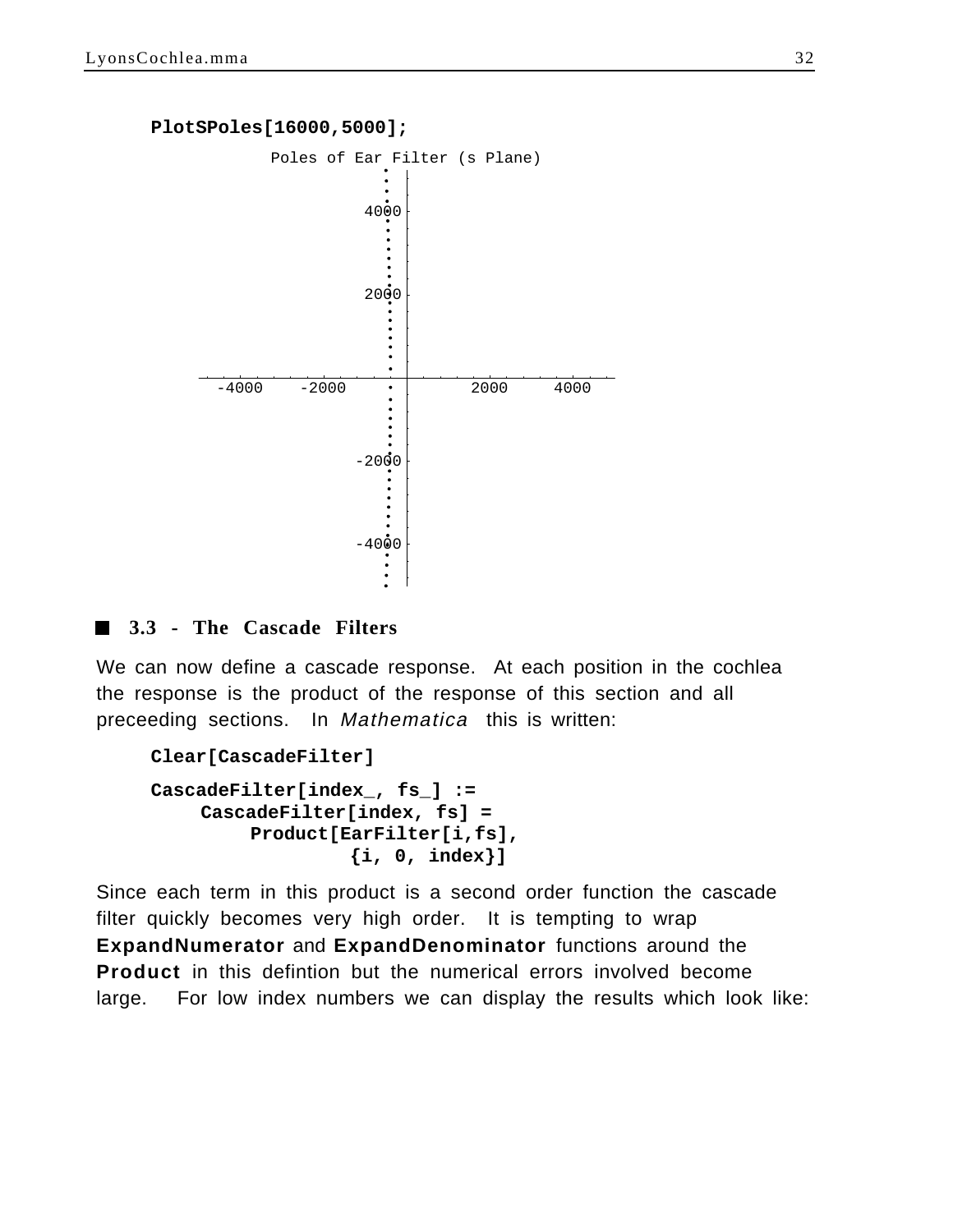#### **CascadeFilter[1,16000]**

```
 2
((-1.29244 + 6.58239 I) (1. - 0.888865 z) (1. - 1. z) 2
   (0.927271 + 1.92587 z + z )) / 
 2
 ((0.685543 + 1.63665 z + z)) 2
  (0.677314 + 1.64344 z + z)
```
The frequency responses at a number of different places in the cochlea are shown below. In each case the maximum of the response is near the center frequency of the last stage of the filter.

**FreqResponse[CascadeFilter[1,16000],16000];**





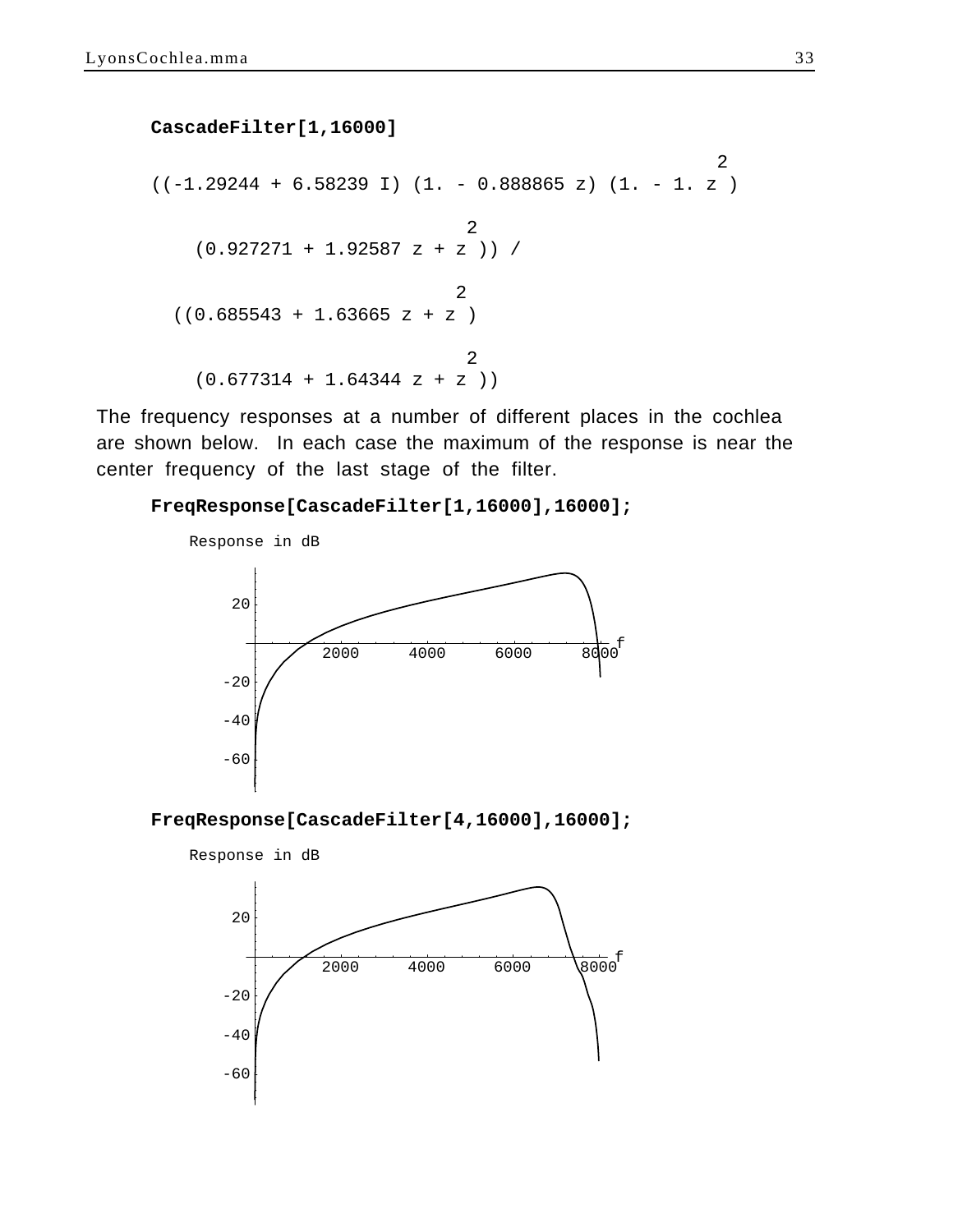#### **FreqResponse[CascadeFilter[10,16000],16000];**



Note the response curves for later stages (higher indices) take a long time to compute. The 30'th stage, for example, is actually the product of 31 second order sections or a 62nd order filter.

#### **FreqResponse[CascadeFilter[30,16000],16000];**

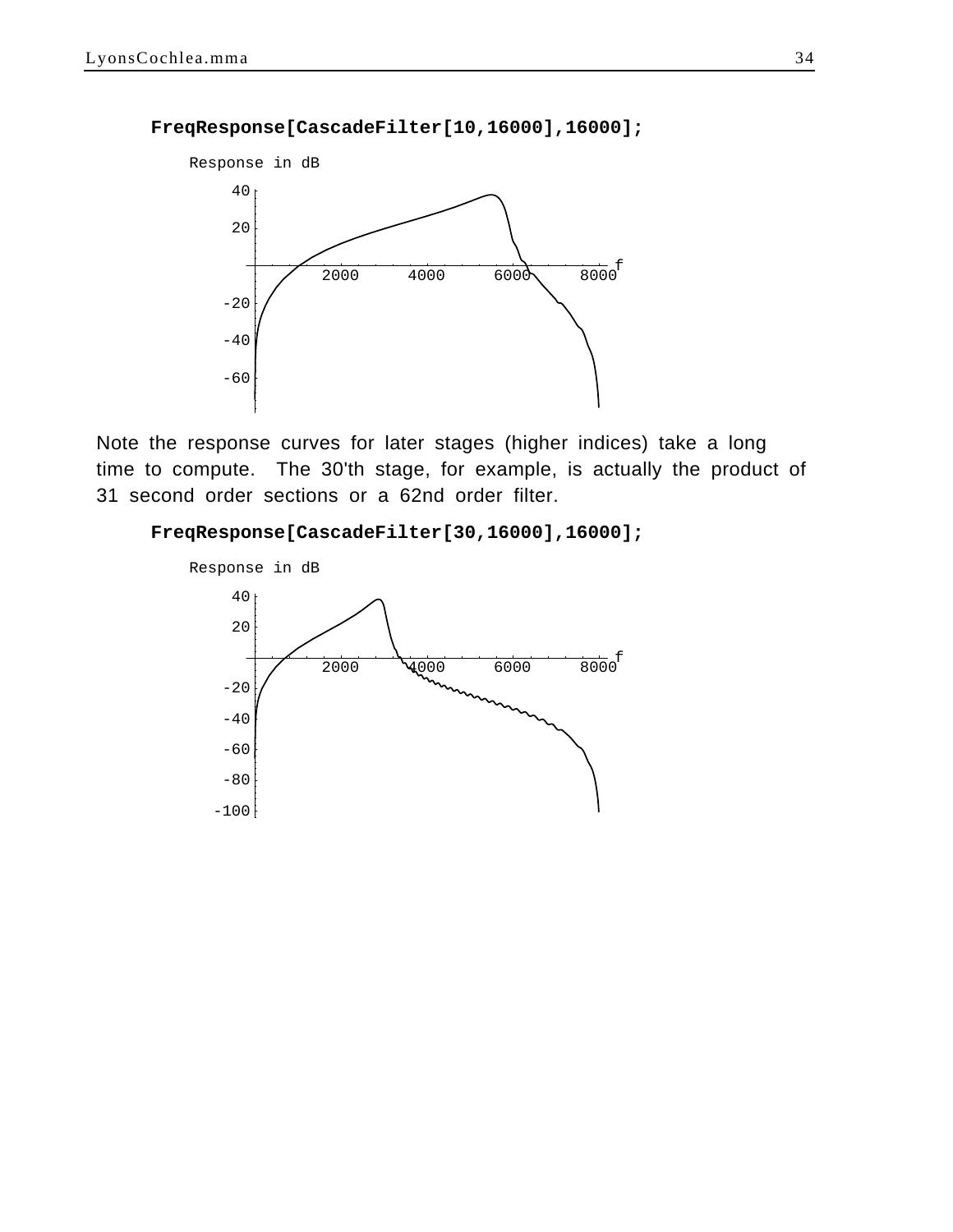

#### **FreqResponse[CascadeFilter[60,16000],16000];**

**FreqResponse[CascadeFilter[75,16000],16000];**



We can evaluate the response of the fifth cascaded stage on the z-plane using the expression below. Note that the first five stages includes the first 10 poles plus 10 zeros with a higher q. The zeros lead to the sharp dropoff.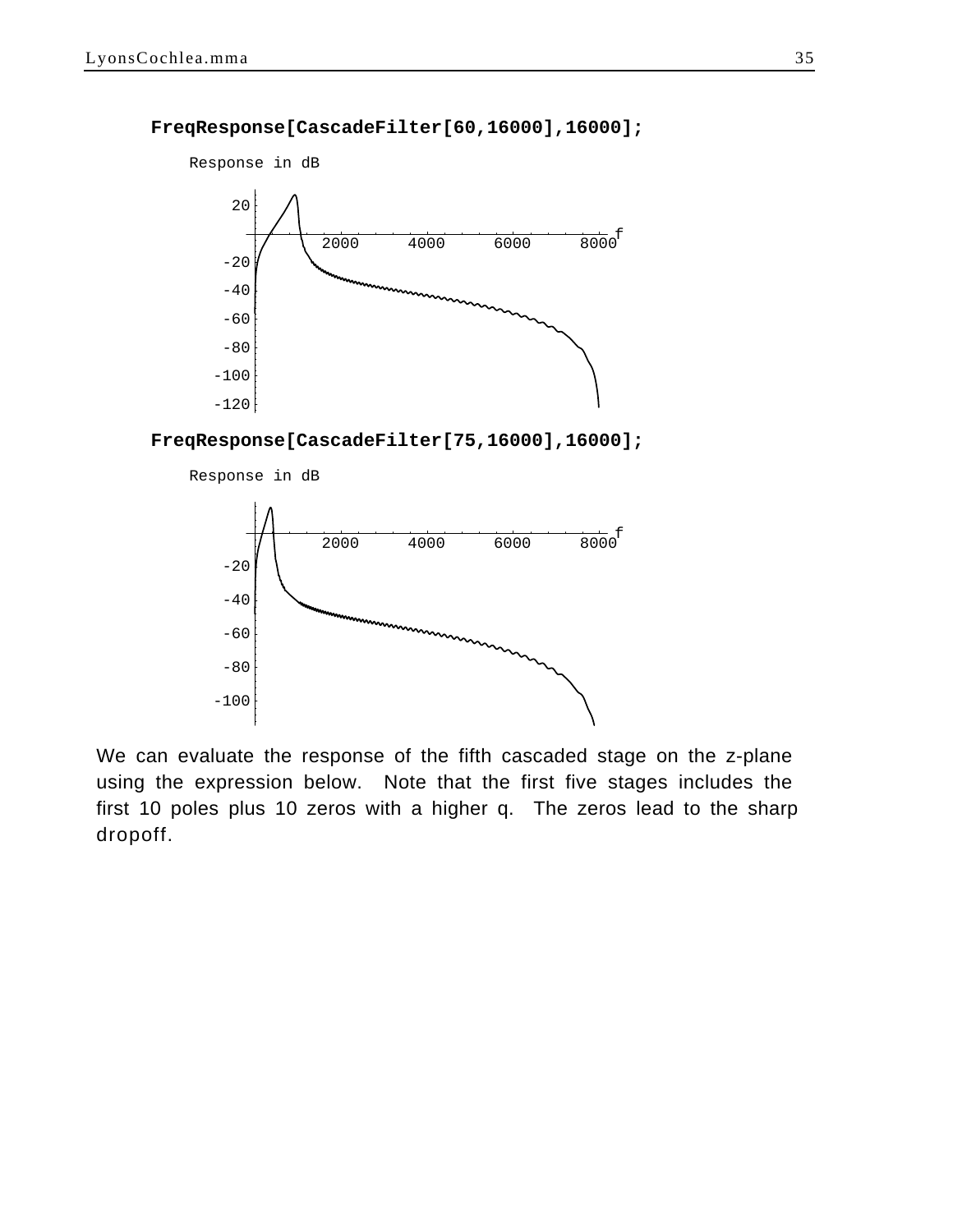

The next plot shows the total response for all 85 stages of the ear filter. The zeros with their high q lead to a low response outside the unit circle. This plot does not have enough resolution to show each of the poles. Thus the four spikes are places where Mathematica happened to sample especially close to a pole. The response is generally higher near DC because the end of the cochlea is especially sensitive to low frequencies.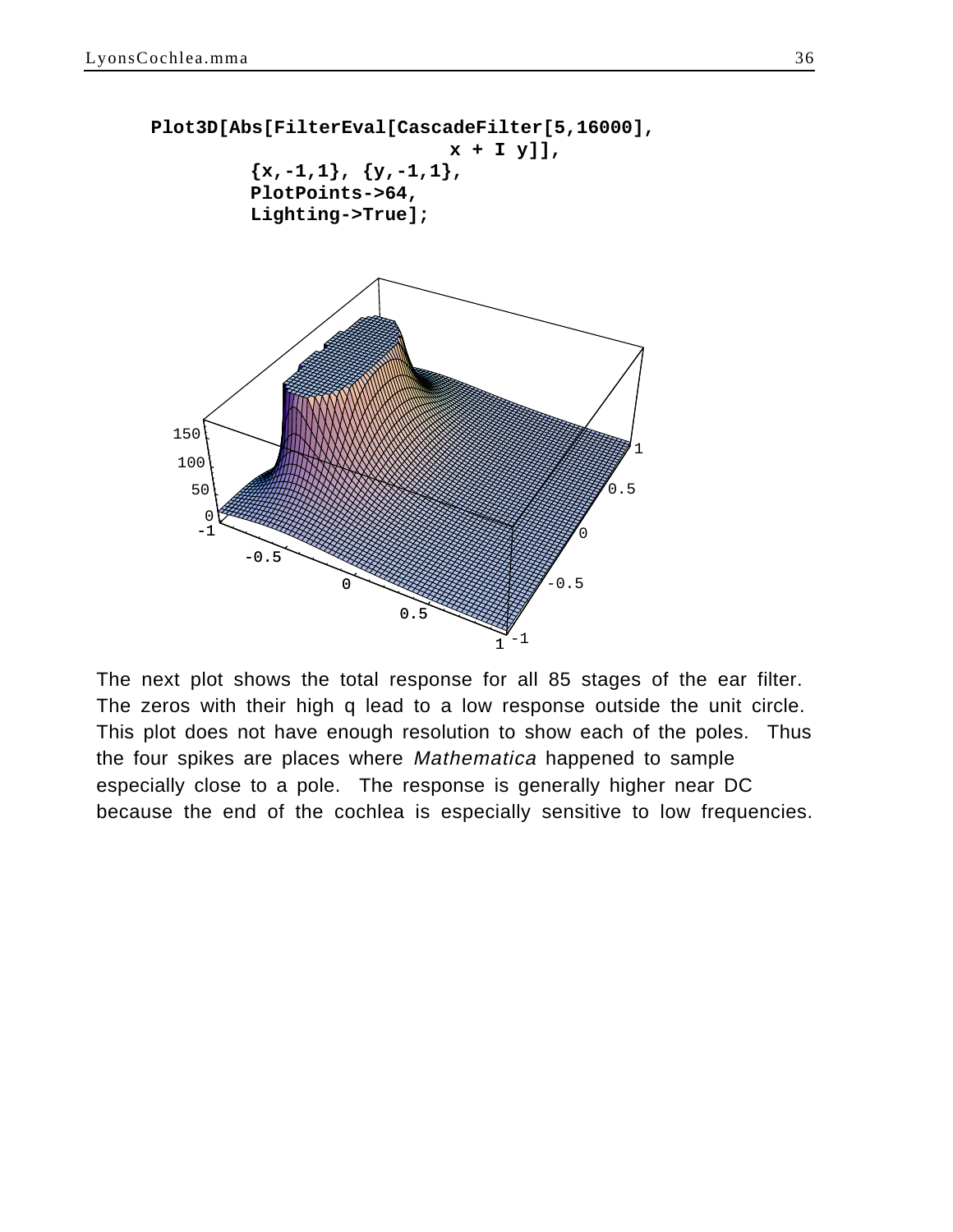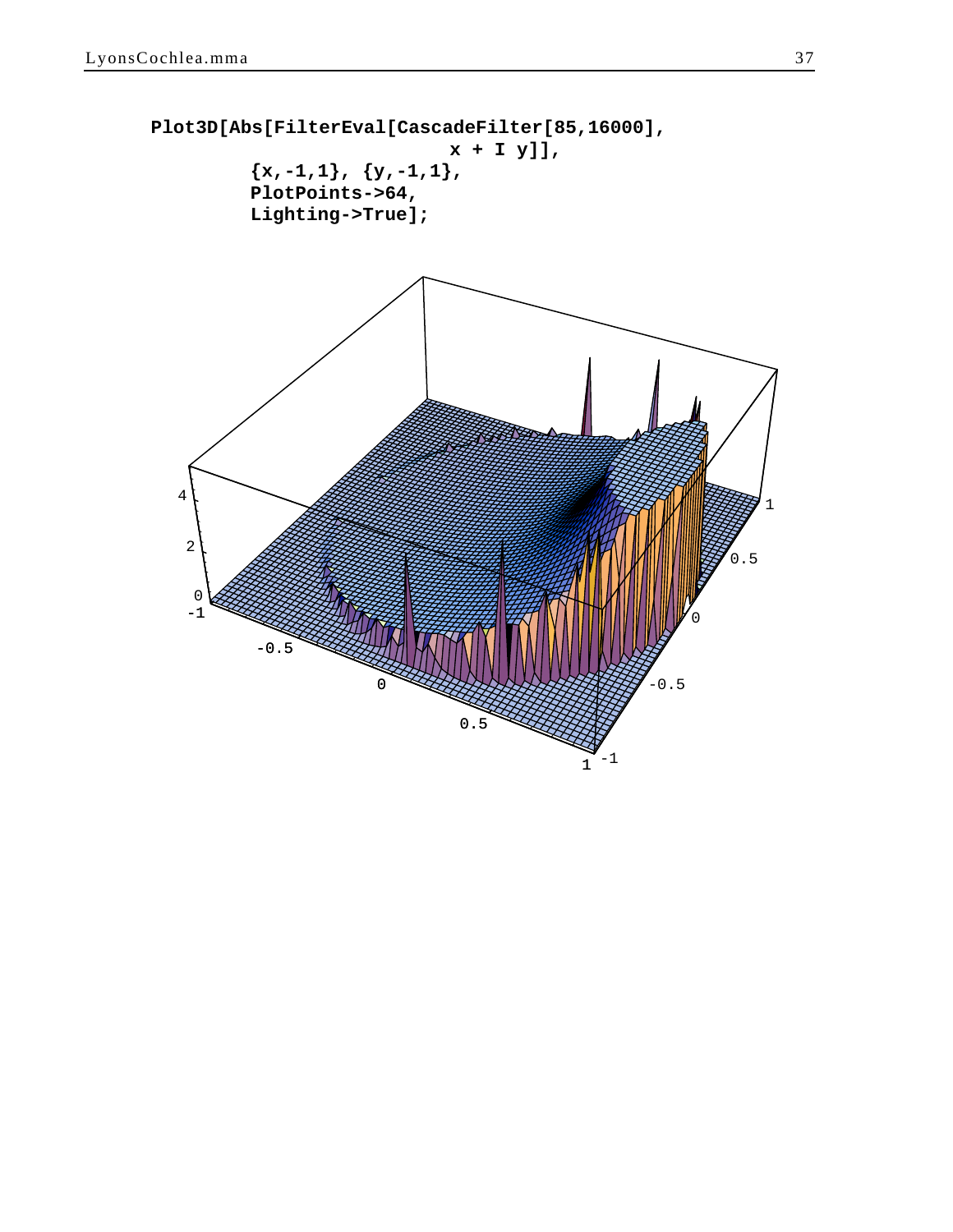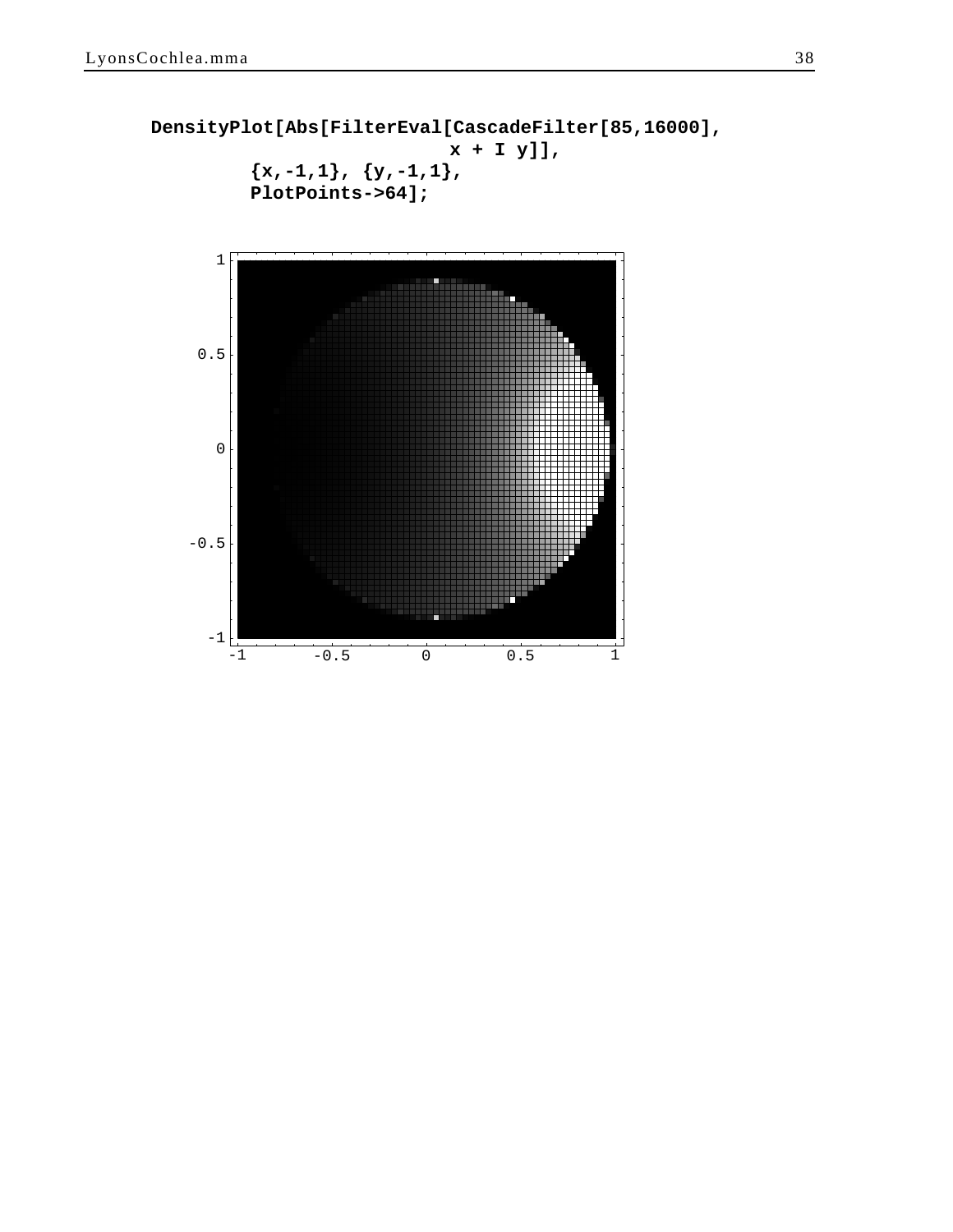# **4 - The Automatic Gain Control (AGC)**

# **4.1 - The Simple AGC**

The output of each filter stage is a bandpass representation of the original audio signal. Each of these bandpass signals is passed through a half-wave rectifier and then through four stages of AGC. The half-wave rectifier models the detection nonlinearity of the hair cells, providing a non-negative output that can be used to represent neural response. The AGC stages described below depend on their inputs being rectified.

Each stage uses a different time constant to simulate the different adaptation times in the ear. The cochlear model as currently implemented uses four stages of AGC. Each AGC in turn reduces the level of the channel, but with shorter time constants. The **target** values and time constants that are currently used are:

| First AGC:  | .0032 | 640 <sub>ms</sub> |  |
|-------------|-------|-------------------|--|
| Second AGC: | .0016 | 160 <sub>ms</sub> |  |
| Third AGC:  | .0008 | 40 <sub>ms</sub>  |  |
| Fourth AGC: | .0004 | 10 <sub>ms</sub>  |  |
|             |       |                   |  |

The significance of these figures will be explained shortly.

The half-wave rectification provides a crude energy measure in the signal. Each AGC stage is implemented as a variable gain which tries to keep the output of the AGC stage from exceeding a fixed level. In general the gain will be between zero and one. To model the masking effects of the ear, each stage of the AGC combines the bandpass outputs from the current channel plus its nearest neighbors. Since all channels are coupled one channel can affect all channels in the filter bank although the effect will decay exponentially with distance.

The resulting AGC is shown below. The letter **e** in the drawing is the same as the **epsilon** variable in the equations to follow. Likewise the letter **t** is substituted for **target**.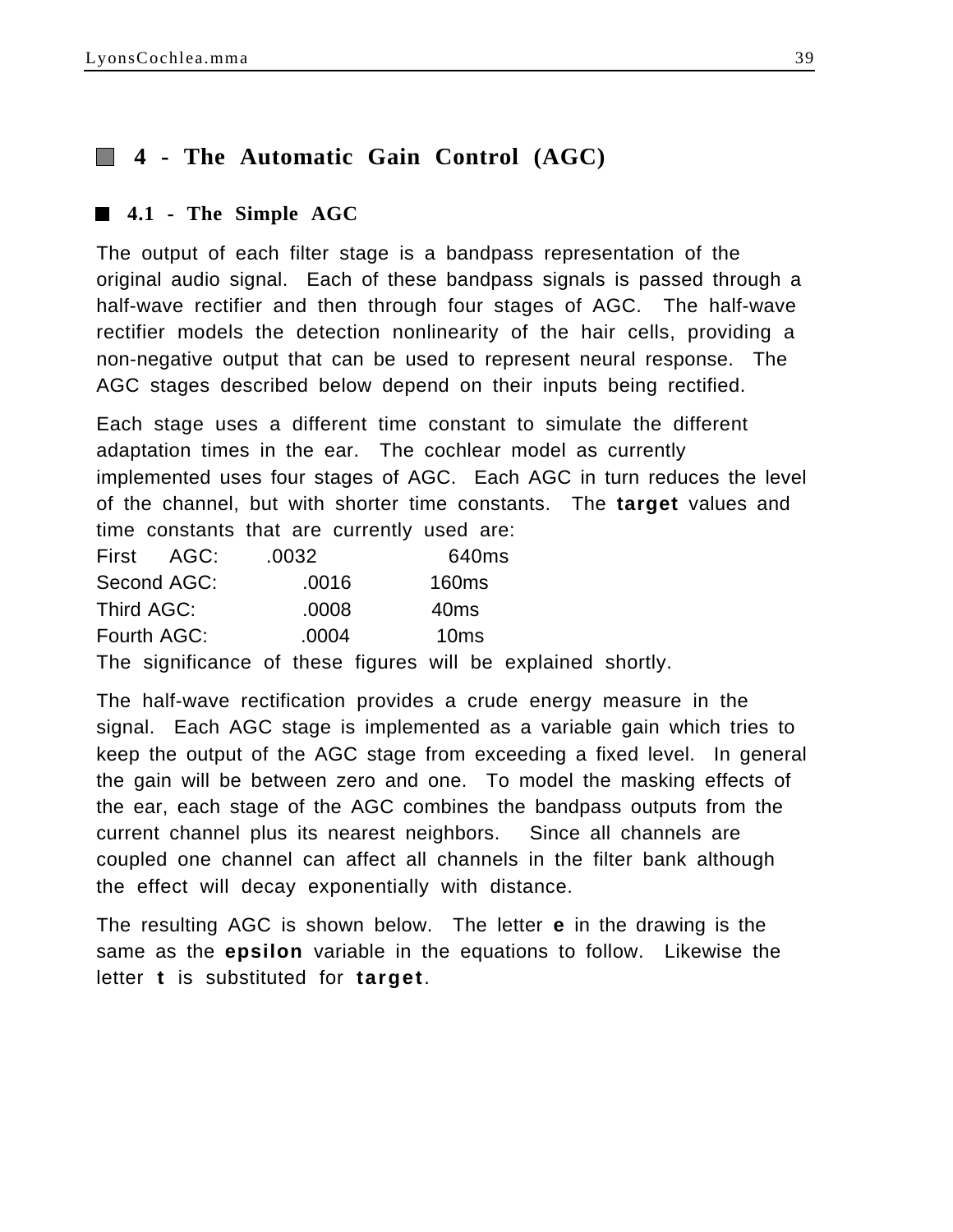

The purpose of the AGC is to attenuate the incoming signal so that on average it remains below the **target** value. The loop with a feedback gain of **(1-epsilon)/3** (the **state** equation below) represents a simple low pass filter with a time constant related to the **epsilon** parameter. A longer time constant means that the AGC takes longer to respond to the input. The division by 3 in this expression in effect takes the average of the left, right and current channels. The **targe**t parameter is used to scale the input to the loop filter, **y**. In the long run the **state** equation will track the value of the output of the AGC divided by the value of **target**.

Assuming the left, middle and right inputs are equal, the following equations define the response of the AGC.

```
Gain[i_] := 1 - State[i-1]
State[i_,y_,epsilon_,target_] := 
    State[i,y,epsilon,target] = 
         epsilon*y/target + 3*State[i-1]*((1-epsilon)/3)
```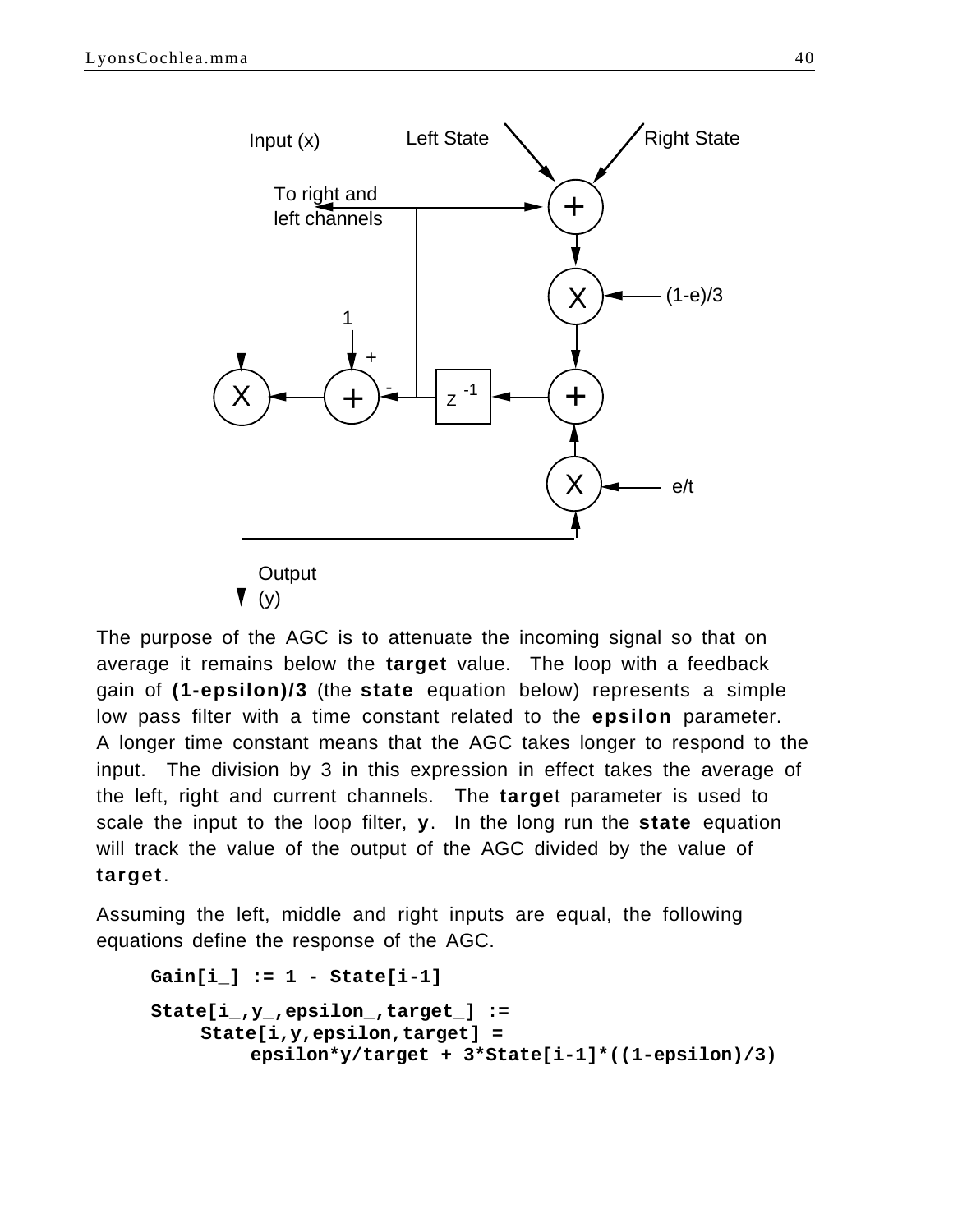In the long term the output of the **state** loop (for constant input **y** in all channels) will be equal to the output value divided by the **target**. This is found using Mathematica by solving the following equation.

```
Solve[state == epsilon y/target + state(1 - epsilon), 
       state]
 y
```

```
\{ \{\text{state -> ----}\}\} target
```
The output of the AGC is found by replacing the **state** in the gain equation above with the steady state solution. Thus the steady state output of the AGC is

```
Solve[y == x ( 1 - y / target), y] target x
\{\{y \rightarrow \ target + x
```
If the **target** is equal to one then the following curve shows the output of the AGC versus input values. Note the limit of this function for large input values is equal to **target** (one in this case.)

```
AGCFun[x_,target_] = N[target x / (target + x)];
```

```
Plot[AGCFun[x,1],{x,0,4}];
```


target

The output of the AGC scales. With a **target** of .1 the following transfer function is measured.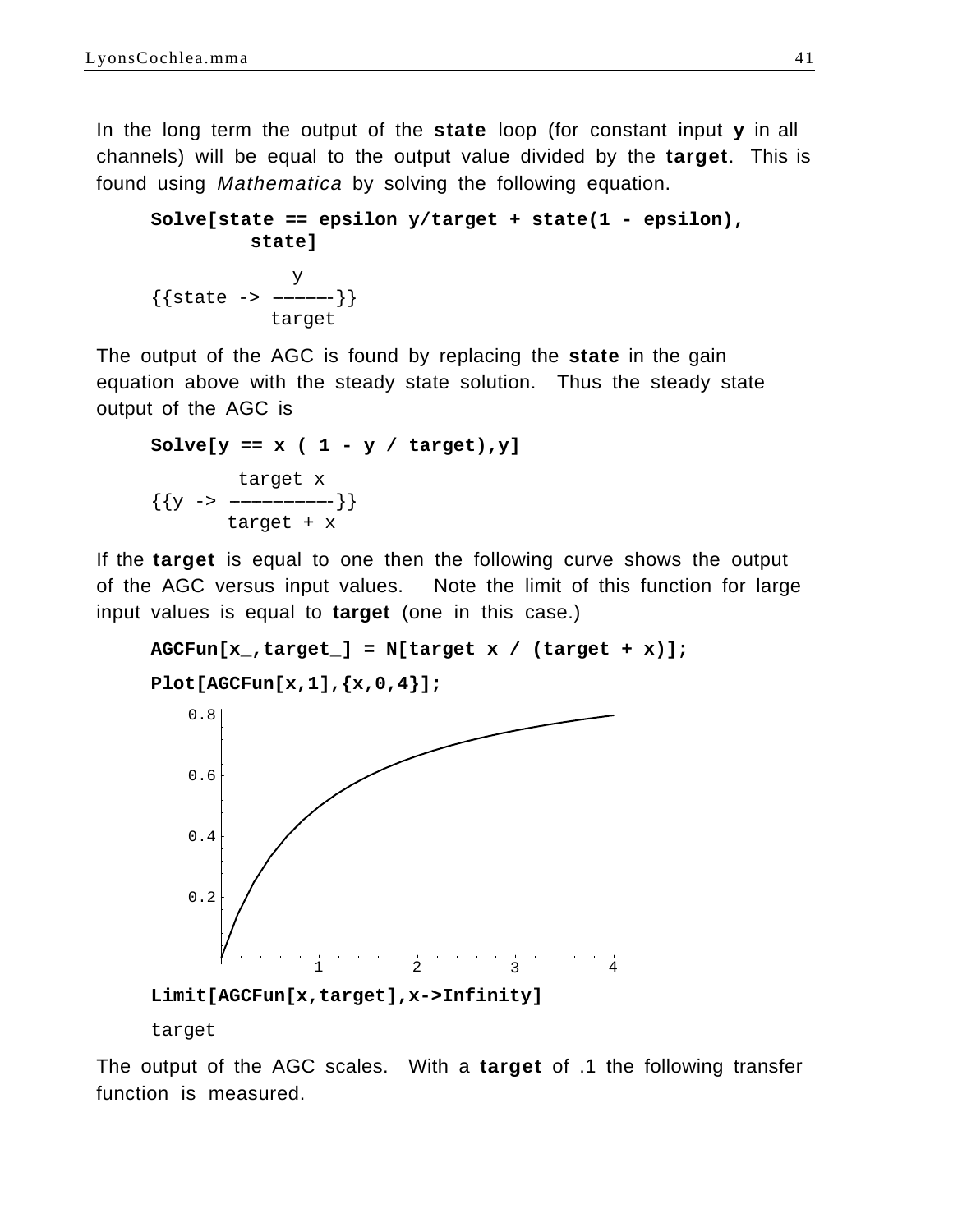**Plot[AGCFun[x,.1],{x,0,1}];**



Plotting the resoponse on a logarithmic axis we see the output of the AGC approach the target value (.0004 this time.)

```
Plot[AGCFun[10^x,.0004],{x,-6,0},
        AxesLabel->{"Log(10) of Input","AGC Output"}];
```


Using actual targets described above for four cascaded stages, here is the overall response (again on a logarithmic scale):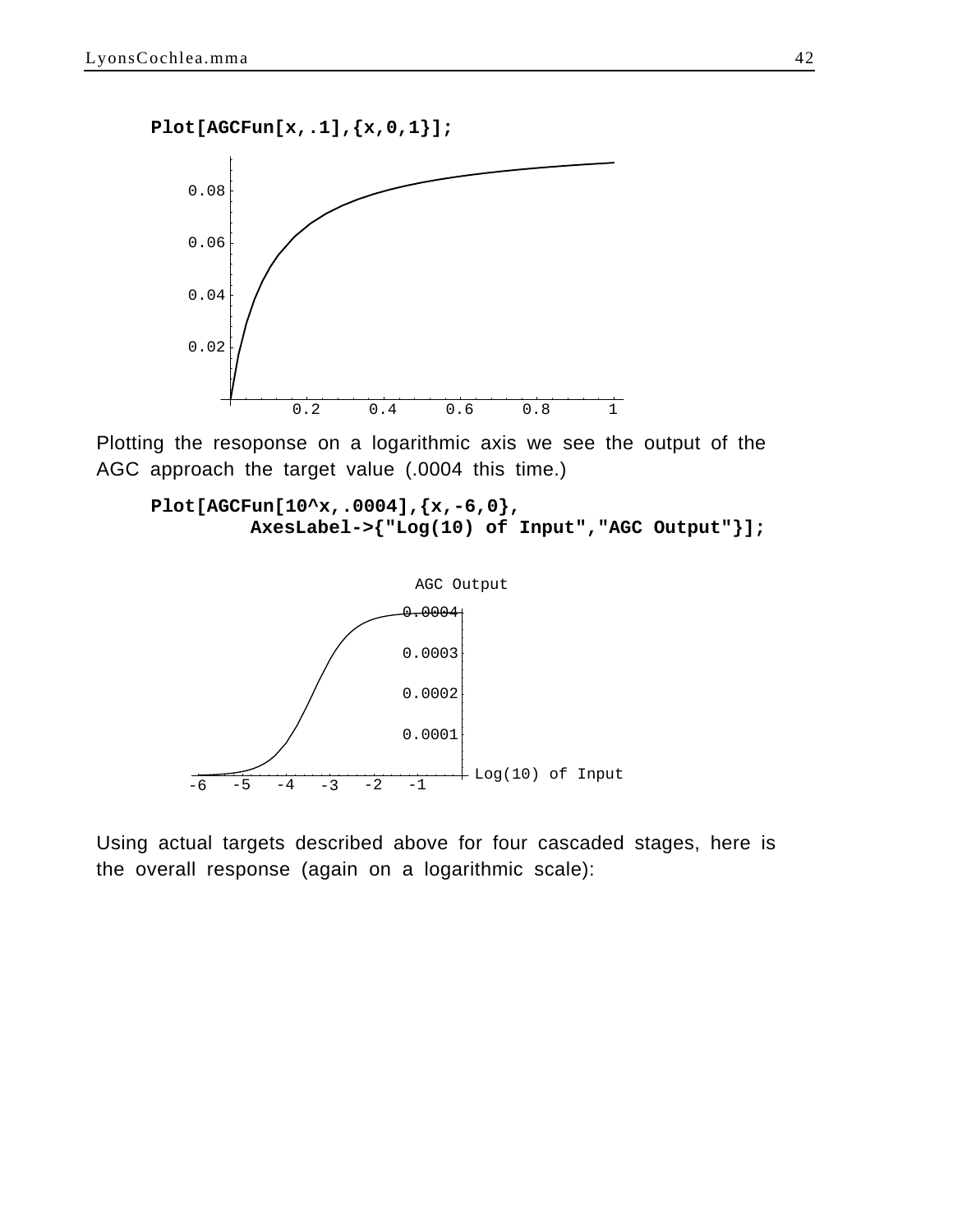```
Plot[AGCFun[AGCFun[AGCFun[AGCFun[10^x,.0032],
                                .0016],
                        .0008],
              .0004],
    {x,-6,0},
    AxesLabel->{"Log(10) of Input","AGC Output"}];
                     0.00015
                      0.0002AGC Output
```


The impulse response of the AGC is uninteresting not only because the AGC is a nonlinear filter but also because all impulses are passed through unchanged. This is because the gain reduction occurs after the impulse has ended. Instead we will demonstrate the behaviour of the AGC using step inputs. The following function simulates the AGC response for step inputs of arbitrary height (**input**). The result of this function is a list of output values for the AGC at each step in time.

```
AGCResponse[input_, target_, epsilon_, count_] :=
    Block[{response,state,eps,eps1},
         state = 0;
         eps = epsilon/target;
         eps1 = 1 - epsilon;
         response = Table[0,{i,1,count}];
         Do [response[[i]] = N[(1-state)*input];
             state = response[[i]]*eps + state*eps1,
             {i,1,count+1}];
         response];
```
This leads to the following behavior for small inputs (we will use a **target** value of 1 and an **epsilon** of .2 for most illustrations .)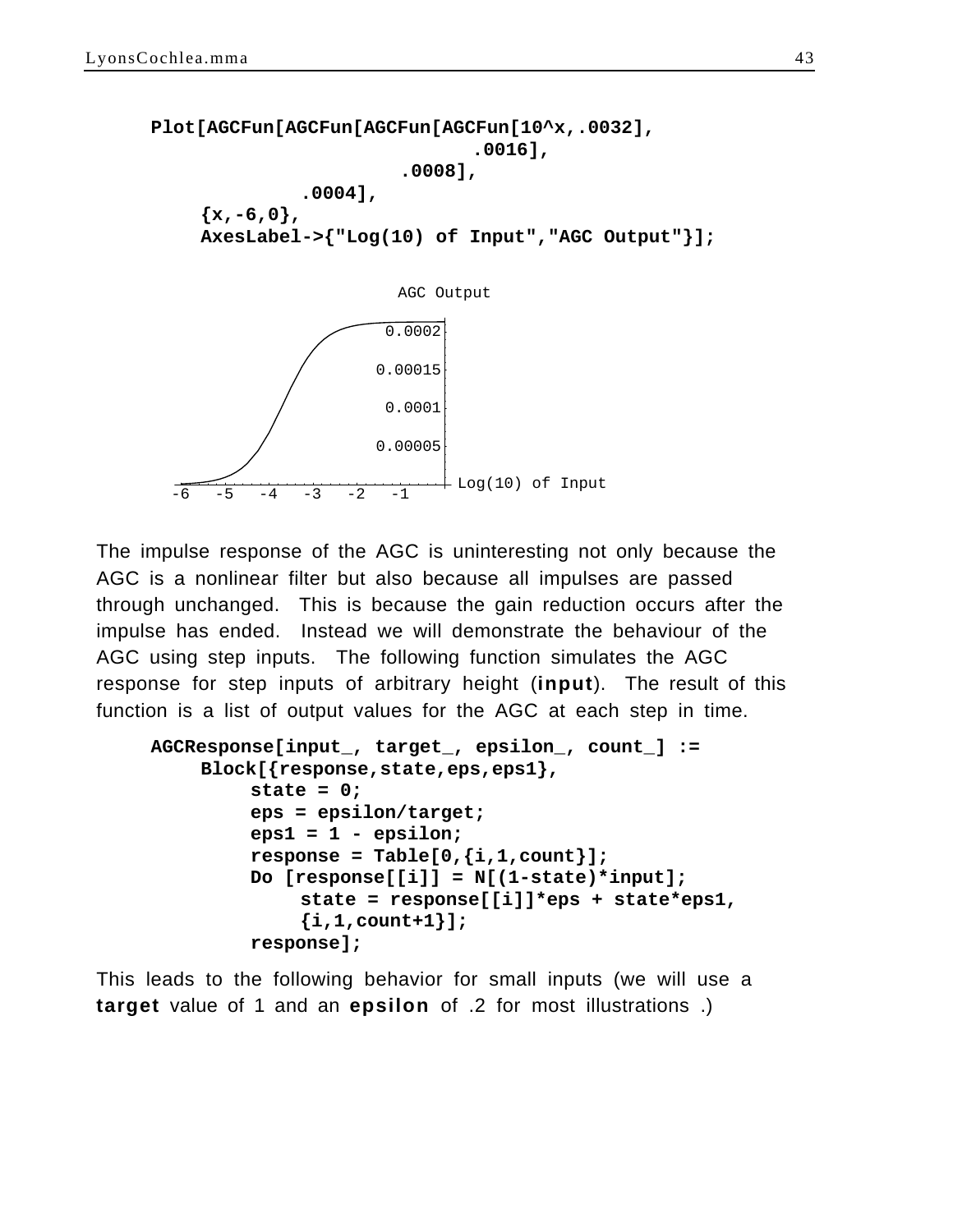```
PlotResponse[responselist_] :=
    ListPlot[responselist,
                  PlotRange->{{0,Length[responselist]},
                       {-1,1+Max[responselist]}},
                  Axes->{0,0},
                  PlotJoined->True];
```
For a step **input** of height .5, a **target** value of 1 and an **epsilon** of .2 the following plot shows the first 15 outputs of this AGC.

```
PlotResponse[AGCResponse[.5,1,.2,15]];
```


For an input that is 10 times larger the response is shown below.

**PlotResponse[AGCResponse[5,1,.2,15]];**



One problem with this AGC is that it initially overcorrects by reducing the gain too much. For large enough inputs the gain can go negative, leading to highly oscillatory behaviour.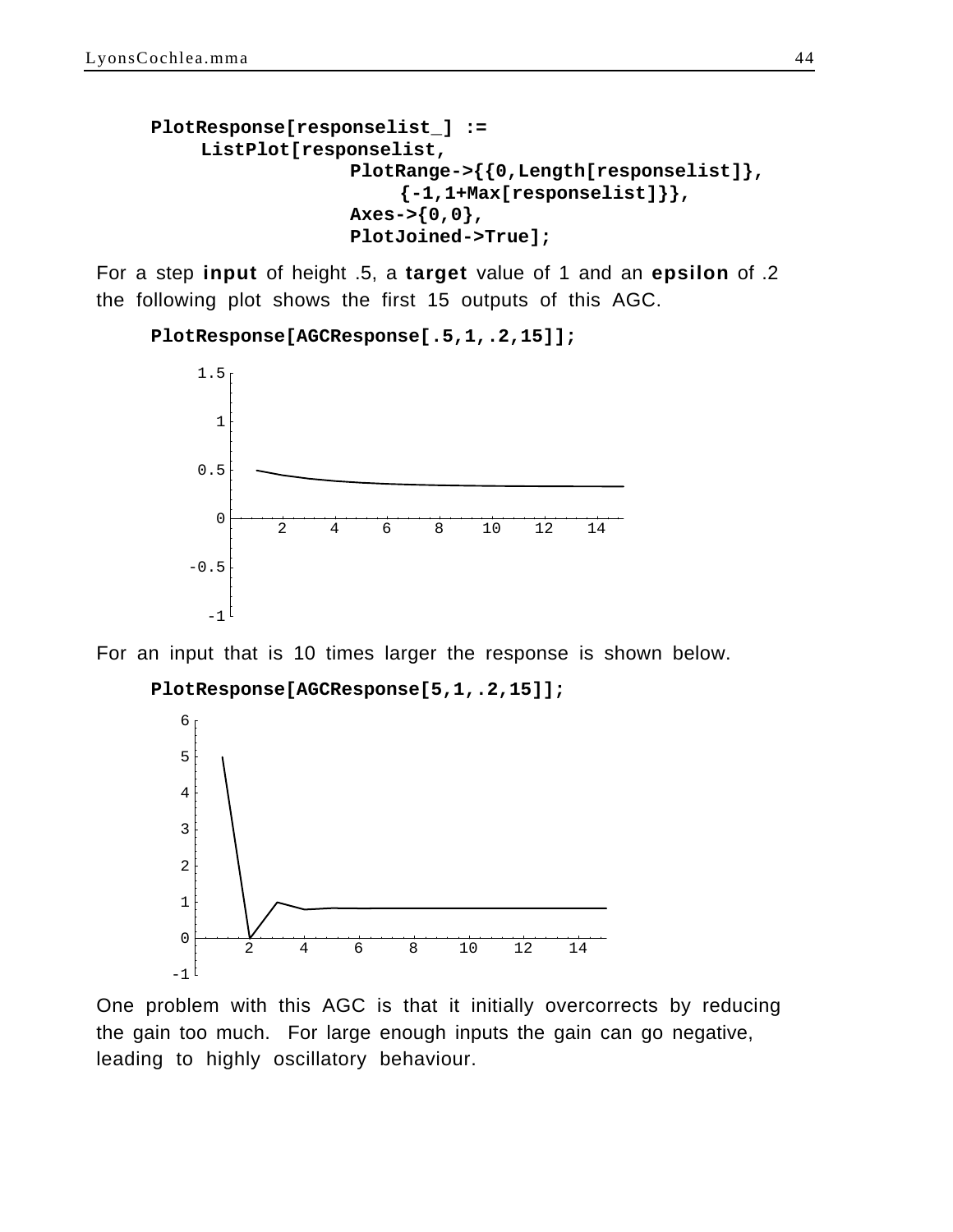**PlotResponse[AGCResponse[8,1,.2,15]];**



For even larger outputs this AGC is unstable.

**PlotResponse[AGCResponse[10,1,.2,15]];**



### **4.2 - AGC Improvements**

We will consider three different approaches to keep the AGC stable. First, if the variable gain is followed by a half wave rectification then this will prevent the **state** loop and the AGC stages that follow from ever seeing a negative input. This is described by:

**Hwr[x\_] := If [ x < 0, 0, x]**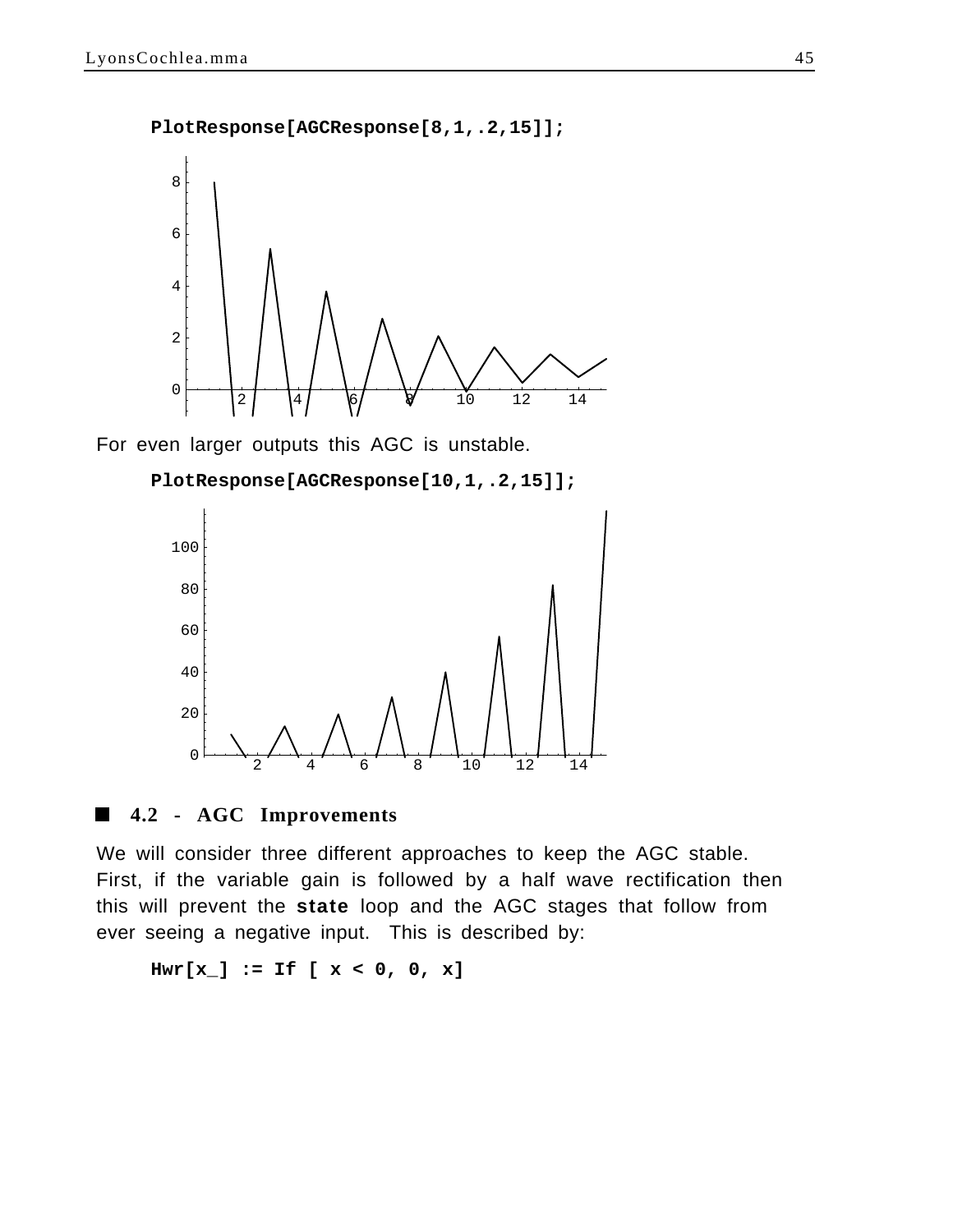```
AGCResponse1[input_, target_, epsilon_, count_] :=
    Block[{response,state,eps,eps1},
         state = 0;
         eps = epsilon/target;
         eps1 = 1 - epsilon;
         response = Table[0, {i, 1, count};
         Do [response[[i]] = Hwr[(1-state)*input];
              state = response[[i]]*eps + state*eps1,
              {i,1,count+1}];
         response]
```
Note that this AGC does not blow up like **AGCResponse** above but its output is not very well behaved. For large enough inputs (and short enough time constants) the output will eventually oscillate between zero and a large number with a value between the input and the target.

```
PlotResponse[AGCResponse1[8,1,.2,20]];
```




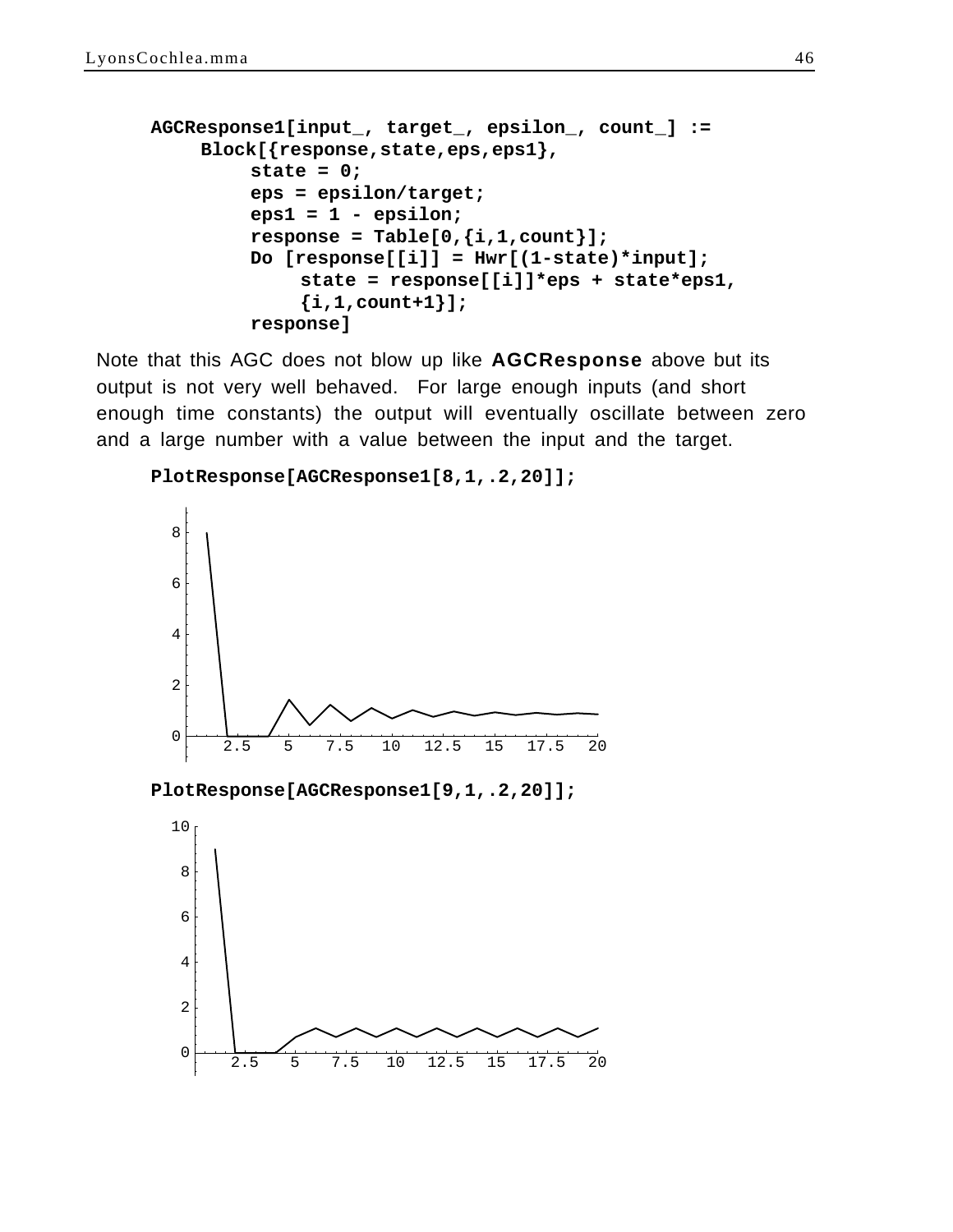**PlotResponse[AGCResponse1[10,1,.2,20]];**



A second approach is to limit the value of the **state** variable to be less than one. This keeps the gain from ever going negative.

```
LimitValue[x_,value_] := If [ x < value, x, value]
AGCResponse2[input_, target_, epsilon_, count_] :=
    Block[{response,state,eps,eps1},
         state = 0;
         eps = epsilon/target;
         eps1 = 1 - epsilon;
         response = Table[0,{i,1,count}];
         Do [response[[i]] = (1-state)*input;
             state = LimitValue[response[[i]]*eps + 
                                    state*eps1,
                                1.0],
             {i,1,count+1}];
         response]
```
Again the response does not blow up, but it is still oscillatory.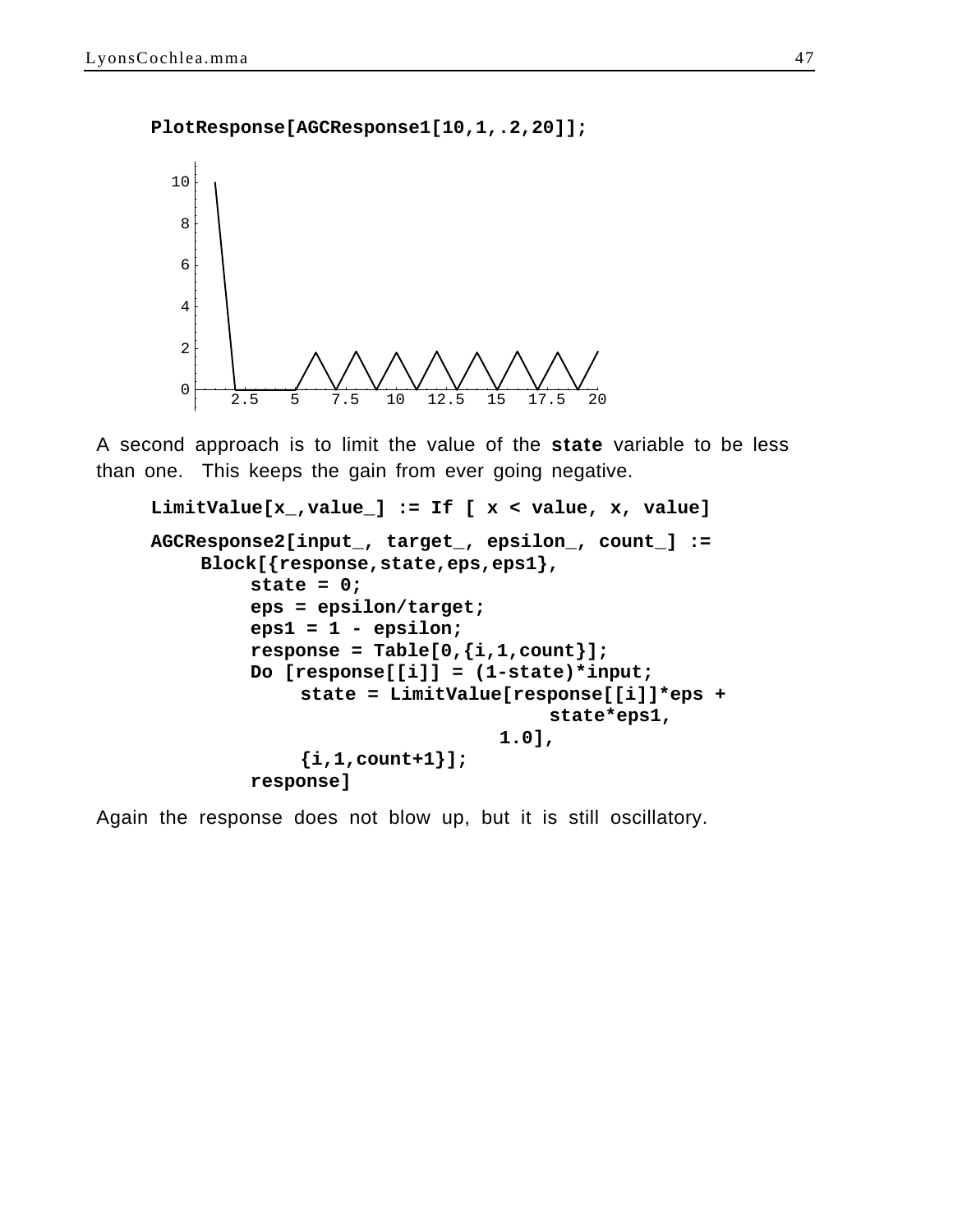**PlotResponse[AGCResponse2[10,1,.2,20]];**



Finally, a third approach is to use a soft limiter so that the gain approaches but never quite reaches zero. In this case we have replaced the **state** variable in the gain equation with **state/(1+state)**. This function slowly approaches one as the **state** variable gets large and thus prevents the AGC from shutting off completely.

```
AGCResponse3[input_, target_, epsilon_, count_] :=
    Block[{response,state,eps,eps1},
         state = 0;
         eps = epsilon/target;
         eps1 = 1 - epsilon;
         response = Table[0,{i,1,count}];
         Do [response[[i]] = (1-state/(1+state))*input;
             state = response[[i]]*eps + state*eps1,
             {i,1,count+1}];
         response]
```
The response to this AGC is now more desireable, even for very large inputs, though the output is no longer kept below target for large inputs.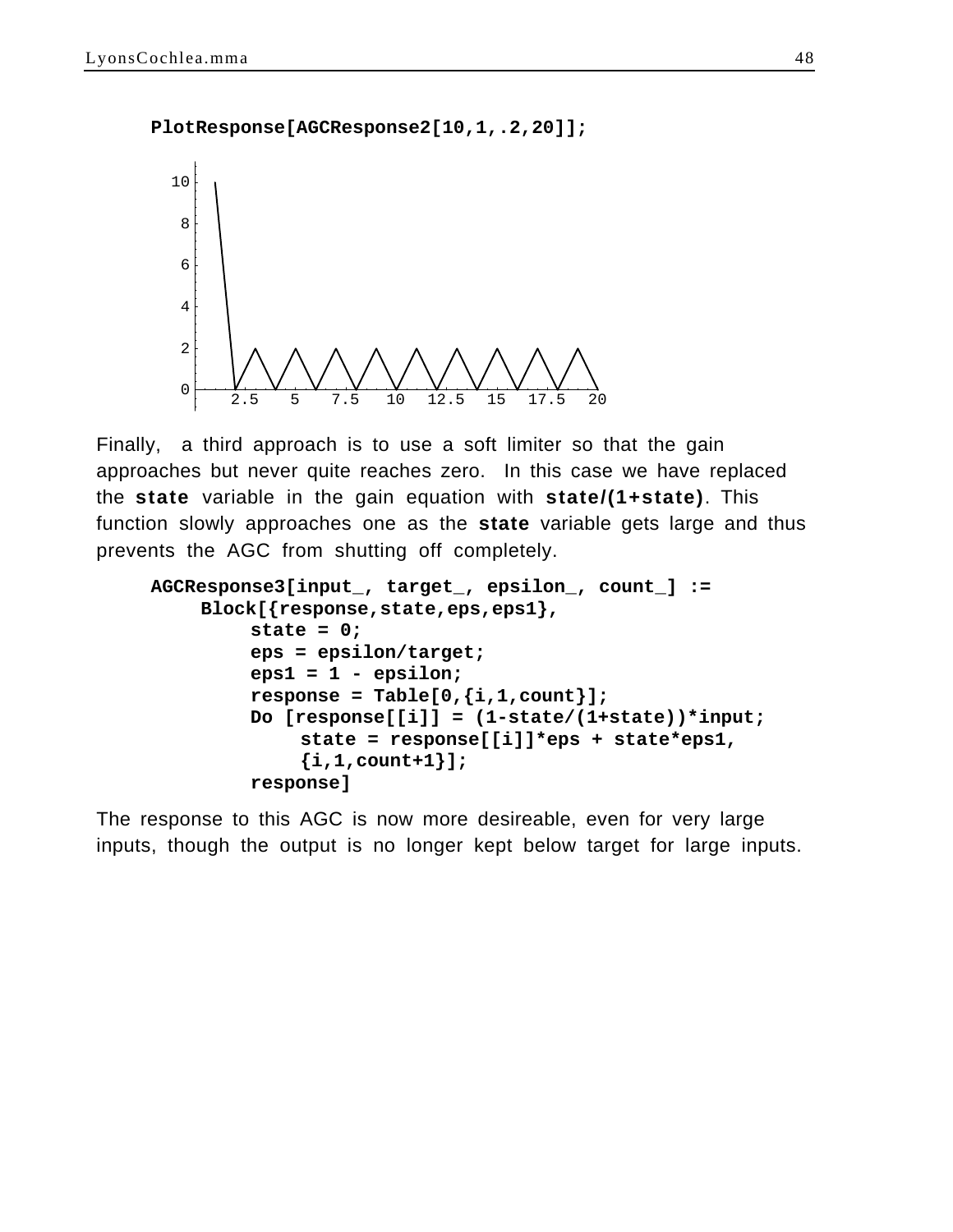

**PlotResponse[AGCResponse3[400,1,.2,20]];**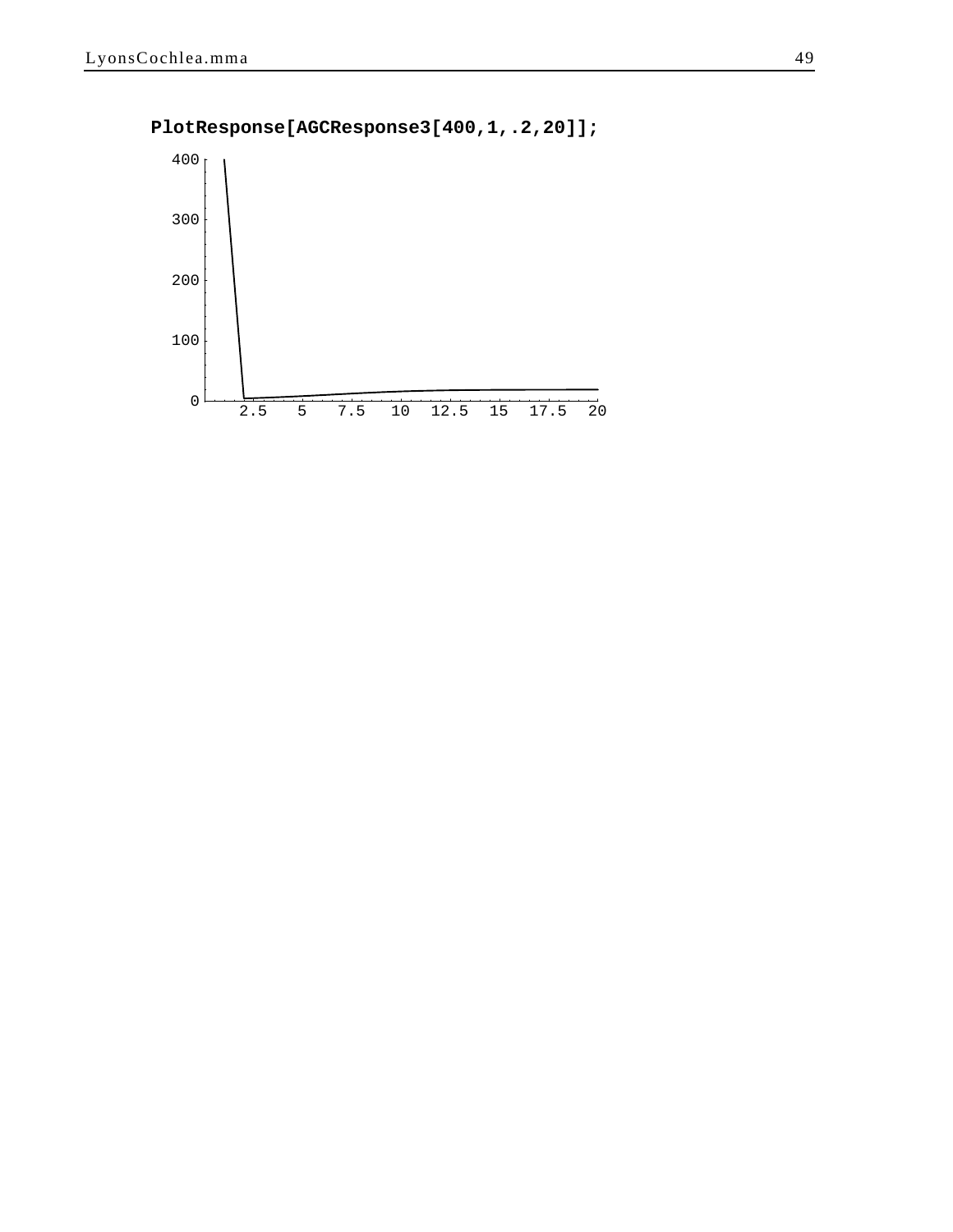# **5 - Conclusions**

This report has described the implementation of one of Richard Lyon's models of the cochlea (or inner ear.) While we hope this model accurately dscribes the total mechanical effects of the cochlea it makes no attempt to accurately model each individual component. However, we do not think this distinction is important when building speech recognizers. Seperate models of the hair cells and the neurons will be published later.

I wish to acknowledge the help of Richard Lyon, Steve Milne, Robert Hon (all at Apple) and Steve Skienna (now at the State University of New York, Stony Brook) for their help with this notebook. This model was first defined and implemented while Richard Lyon was a member of the Schlumberger Palo Alto Research Laboratory.

 **6 - Usage**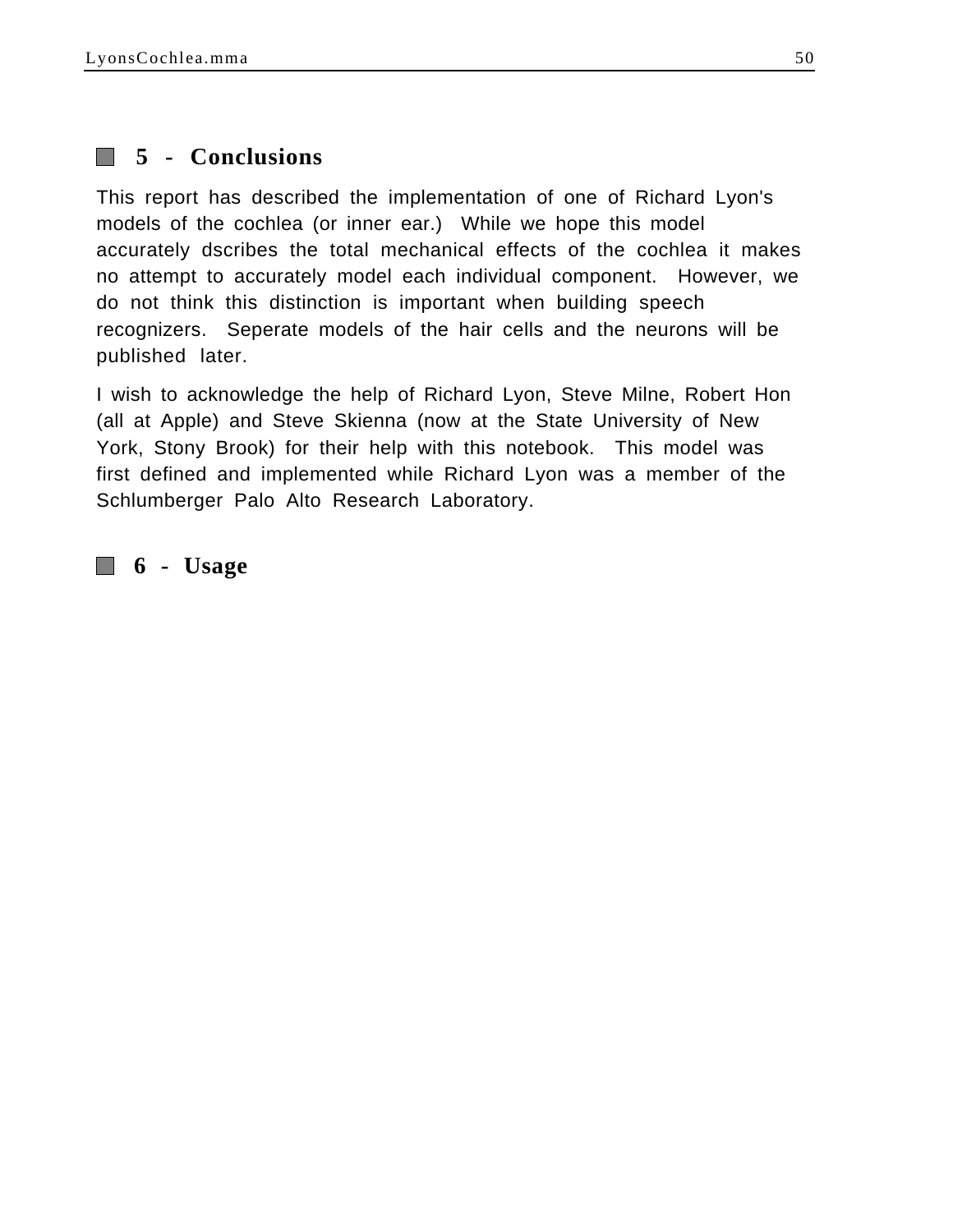

# **7 - References**

Lyon82 - R. F. Lyon, "A computational model of filtering, detection and compression in the cochlea," in Proc. of the IEEE Int. Conf. Acoust., Speech, Signal Processing, Paris, France, May 1982.

Lyon85 - R. F. Lyon and N. Lauritzen, "Processing speech with the multi-serial signal processor," in *Proc. of the IEEE Int. Conf. Acoust.*, Speech, Signal Processing, Tampa, FL, Mar. 1985.

Lyon88a - R. F. Lyon and C. Mead, "An analog electronic cochlea," in IEEE Transactions on Acoustics, Speech and Signal Processing, ASSP-36, pp. 1119-1134, July 1988.

Lyon88b - R. F. Lyon and C. Mead, "Cochlear Hydrodynamics Demystified," California Institute of Technology, Computer Science Department Technical Report, 1988.

Oppenheim75 - Alan V. Oppenheim and Ronald W. Schafer, Digital Signal Processing, Prentice Hall, Englewood Cliffs, NJ, 1975.

Pickels82 - J. O. Pickels, An Introduction to the Physiology of Hearing, Academic Press, London, 1982.

Schroeder73 - M. R. Schroeder, "An integrable model for the basilar membrane," JASA 53, pp. 429-434, 1973.

Wolfram88 - Stephen Wolfram, Mathematica™: A System for doing Mathematics by Computer, Addison Wesley, Redwood City, CA, 1988.

Zweig76 - G. Zweig, R. Lipes and J. R. Pierce, "The cochlear compromise," JASA 59, pp. 975-982, 1976.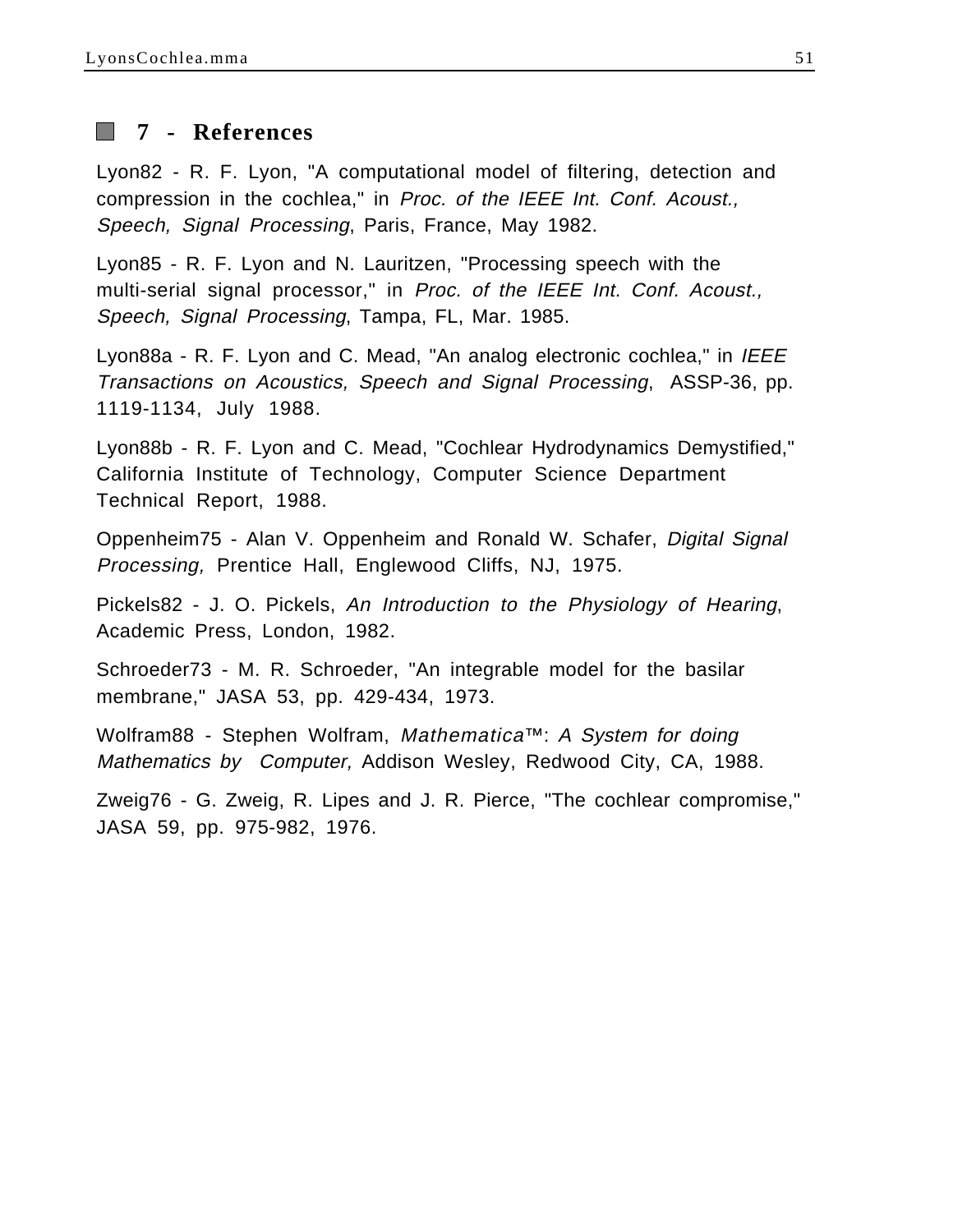# Appendix - Filter Design

This appendix defines several *Mathematica* functions for signal processing applications. Mostly we concentrate on first and second order filters since the cochlear model is defined this way. In the first section we will describe continuous time filters and then we will describe the discrete time versions of these filters. In general the functions provided in the continuous case and in the discrete case are similar. To avoid confusion we use the word "Continuous" in the names of the continuous domain filters.

## **A.1 - Continuous Time Filter Design**

### **A.1.1 - Roots of the filters**

Continuous time filters are described by giving the filter's response as a function of complex frequency **s**. The following functions are used to evaluate the complex response of a filter for a real frequency (in cycles per second), its magnitude, phase and the response in decibels. A filter's response function is evaluated along the imaginary axis by making the substitution **s->I 2 Pi f** (or **j 2 Pi f** in conventional EE notation.) In the expressions that immediately follow **filter** can be an arbitrary function of the complex frequency s.

```
ContinuousFilterEval[filter_, f_] :=
         filter /. s->f;
ContinuousFilterGain[filter_,f_] := 
         ContinuousFilterEval[filter,I 2 Pi f];
ContinuousFilterMag[filter_,f_] := 
         Abs[ContinuousFilterGain[filter,f]]
ContinuousFilterPhase[filter_,f_] := 
         Arg[ContinuousFilterGain[filter,f]]
dB[x_] := 20 Log[10,x]
ContinuousFilterDb[filter_,f_] := 
         dB[ContinuousFilterMag[filter,f]]
```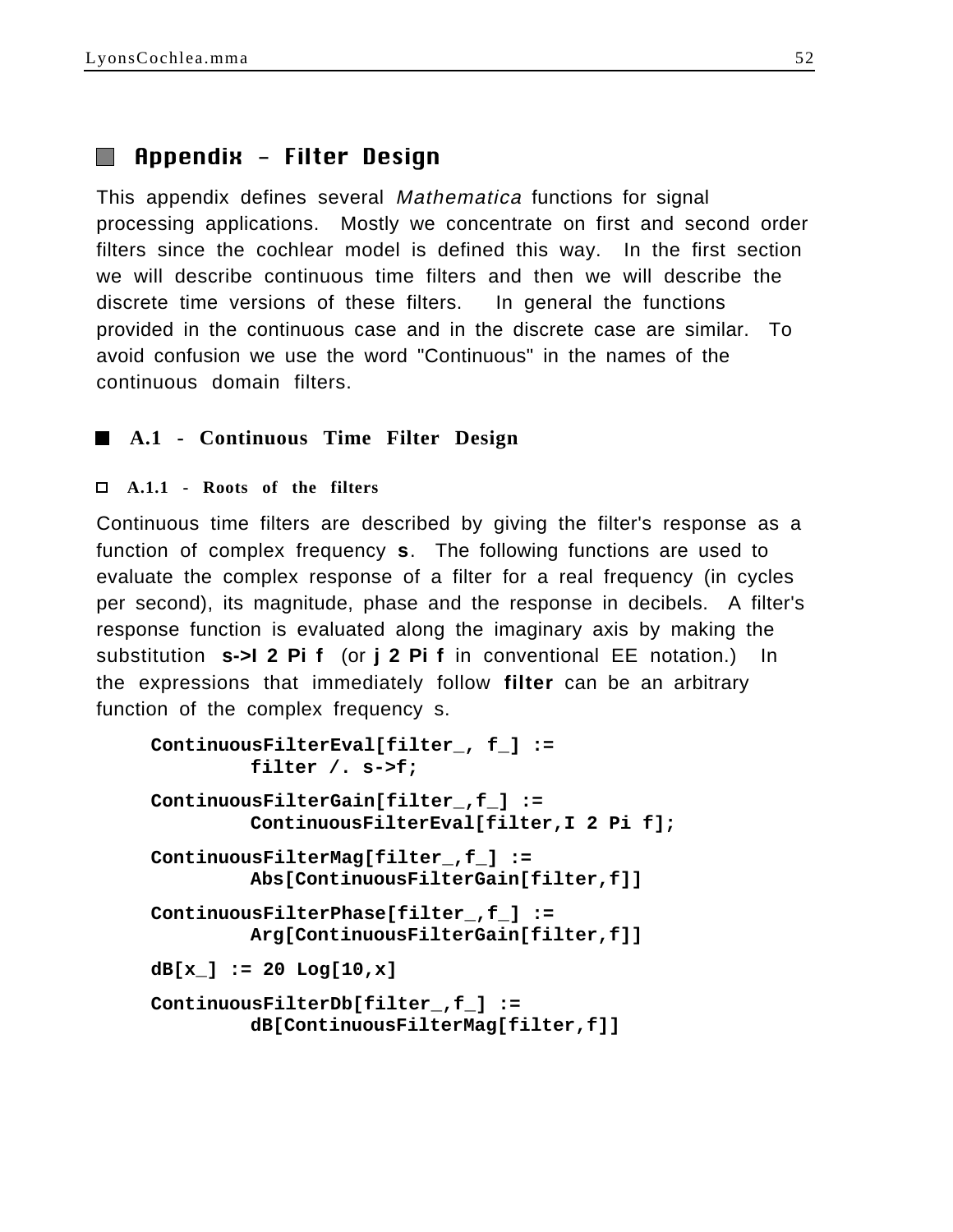Finally, we use the following function to display the frequency response of a continuous filter. (We start the plot at 1Hz to avoid any problems with filters that have a zero at DC.)

```
ContinuousFreqResponse[filter_, maxf_] :=
    Block[{response},
             response = N[ContinuousFilterDb[filter,f]];
             Plot[response,{f,1,maxf},
             AxesLabel->{" Hz", "dB"},
             PlotLabel->"Response"]];
```
The **ContinuousAdjustGain** function is used to modify a filter so that it has unity gain at any desired frequency.

```
ContinuousAdjustGain[filter_,f_] := 
         filter/ContinuousFilterGain[filter,f]
```
A second order filter is described by its resonant frequency (**f**) and its quality factor (**q**). The 3dB bandwidth of the resulting filter is approximately equal to **f/q**. The following function computes the roots of a second order polynomial with a given center frequency (**f** in cycles per second) and bandwidth (**q**). These roots will be used later in the numerator of a filter function to make a notch in the frequency response or in the denominator to make a peak.

```
ContinuousSecondOrderRoot[f_,q_] := -2 Pi f/q/2 + 
                                I 2 Pi f Sqrt[1-1/(2q)^2]
```
For any given frequency these roots trace out a circle in the **s**-plane. For very large **q** the roots are close to the imaginary axis. Thus as the frequency response is measured along the imaginary axis the roots closest to the imaginary axis (high **q**) will have a sharper response than those that are farther away (low **q**).

The plot below shows the location of one of the two roots of a second order filter with a constant resonant frequency. Those roots that are closest to the imaginary axis have a high q (2.2 in this case) while those on the left near the real axis have a low q (.501) and thus a broad response in the frequency domain.

The radius of this circle is 2 Pi times the resonant frequency (1000Hz). As the resonance frequency is increased this plot will trace out a circle with a larger radius. In all cases a filter with real coefficients will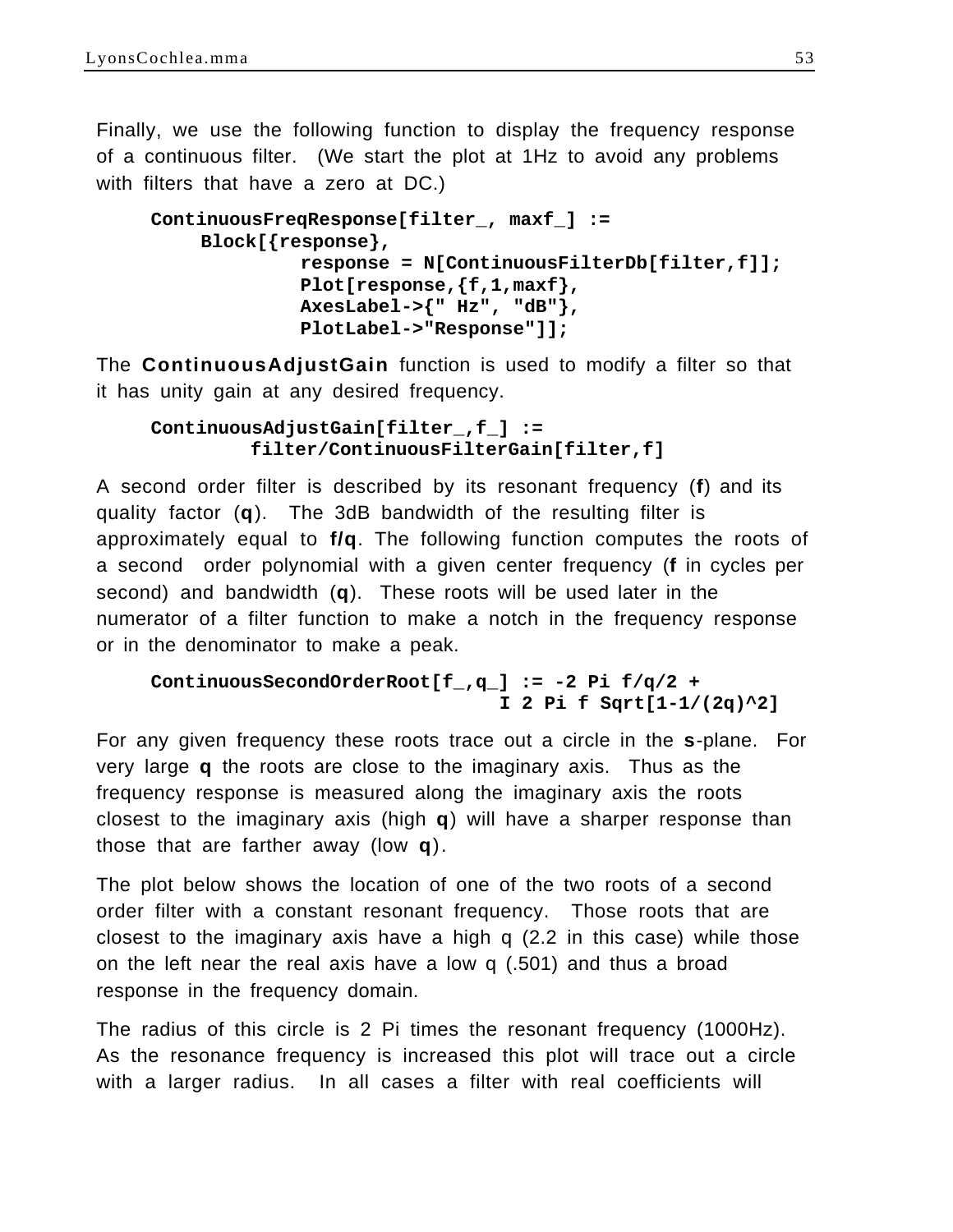have a second set of roots that are complex conjugates of the ones shown below. Also for the filter to be stable all of the roots must be in the left half of the complex plane.



We can create a second order filter using a pair of complex conjugate roots as a function of the complex frequency **s**.

```
ContinuousSecondOrderFilter[f_,q_] := 
    Expand[(s-ContinuousSecondOrderRoot[f,q])
         (s-Conjugate[ContinuousSecondOrderRoot[f,q]])]//N
```
The maximum response of this filter is not at its "center" frequency but at a slightly lower frequency given by.

```
ContinuousNaturalResonance[f_,q_] := 
                                     f Sqrt[1 - 1/(2q^2)]
```
The approximate location of the 3dB points of the response curve are defined by the following two equations.

```
Lower3DbPoint[f_,q_] := 
         ContinuousNaturalResonance[f,q] - f/(2q)
Upper3DbPoint[f_,q_] := 
         ContinuousNaturalResonance[f,q] + f/(2q)
```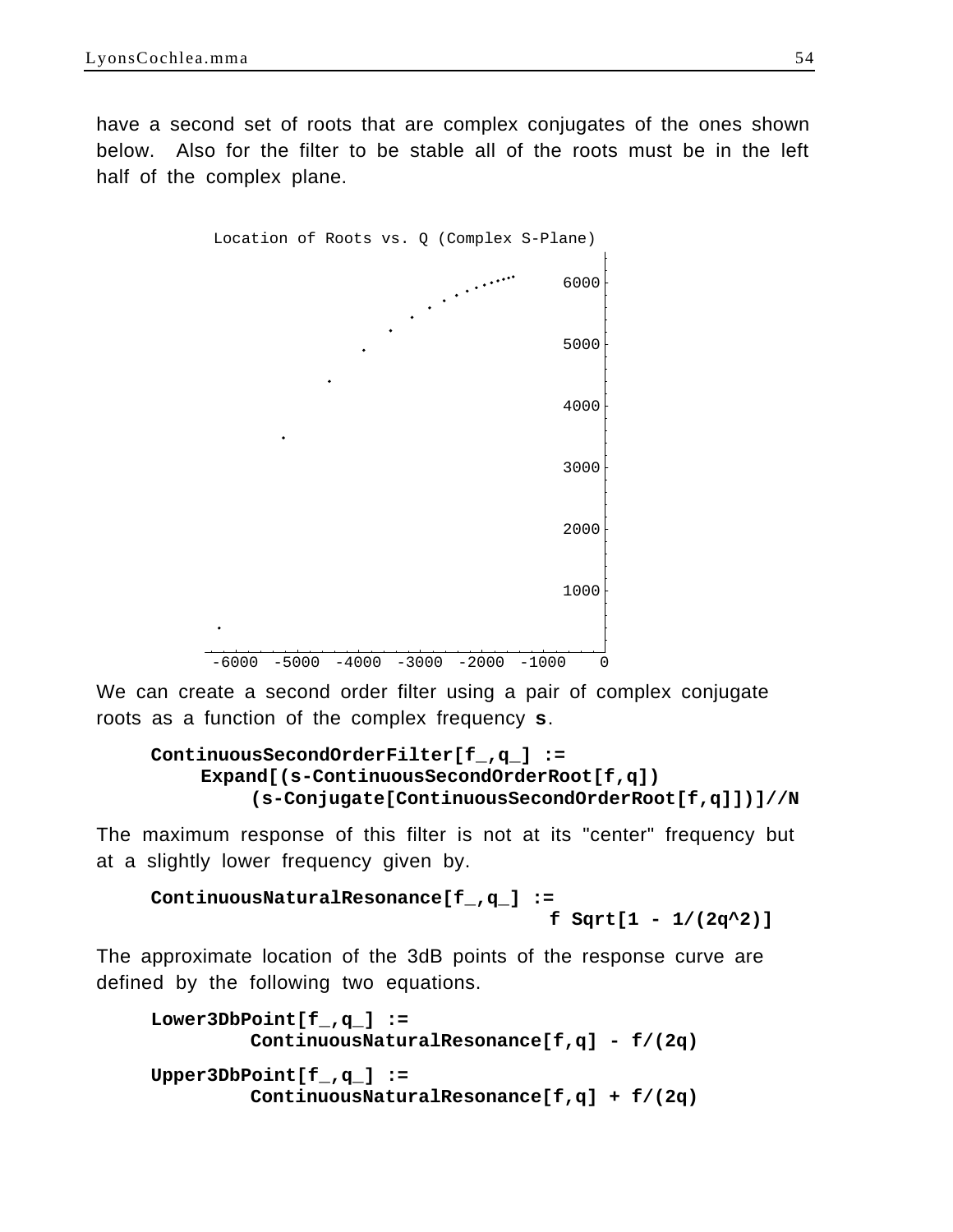### **A.1.2 - Test Code**

The following two equations verify that the two 3dB frequencies really do solve the definining equations (See Hayt and Kemmerly, "Engineering Circuit Analysis".)

```
Simplify[q(Upper3DbPoint[f,q]/f-f/Upper3DbPoint[f,q])]
```


**Simplify[q(Lower3DbPoint[f,q]/f-f/Lower3DbPoint[f,q])]**

$$
f \, \text{Sqrt}[1 - \frac{1}{2} - \frac{f}{2q}] - \frac{1}{2q}
$$
\n
$$
f \, \text{Sqrt}[1 - \frac{1}{2} - \frac{f}{2q}] + \frac{2f}{2q}
$$
\n
$$
f \, \text{Sqrt}[1 - \frac{1}{2} - \frac{f}{2q}] - \frac{1}{2q}
$$

Note that if we subtract the two 3dB frequencies we get the bandwidth of the filter (in cycles per second) as a function of the center frequency and **q**.

```
Simplify[Upper3DbPoint[f,q] - Lower3DbPoint[f,q]]
f
-
q
ContinuousSecondOrderRoot[1000,10]
-100 Pi + 100 I Sqrt[399] Pi
N[Abs[%]/ ( 2 Pi ) ]
1000.
```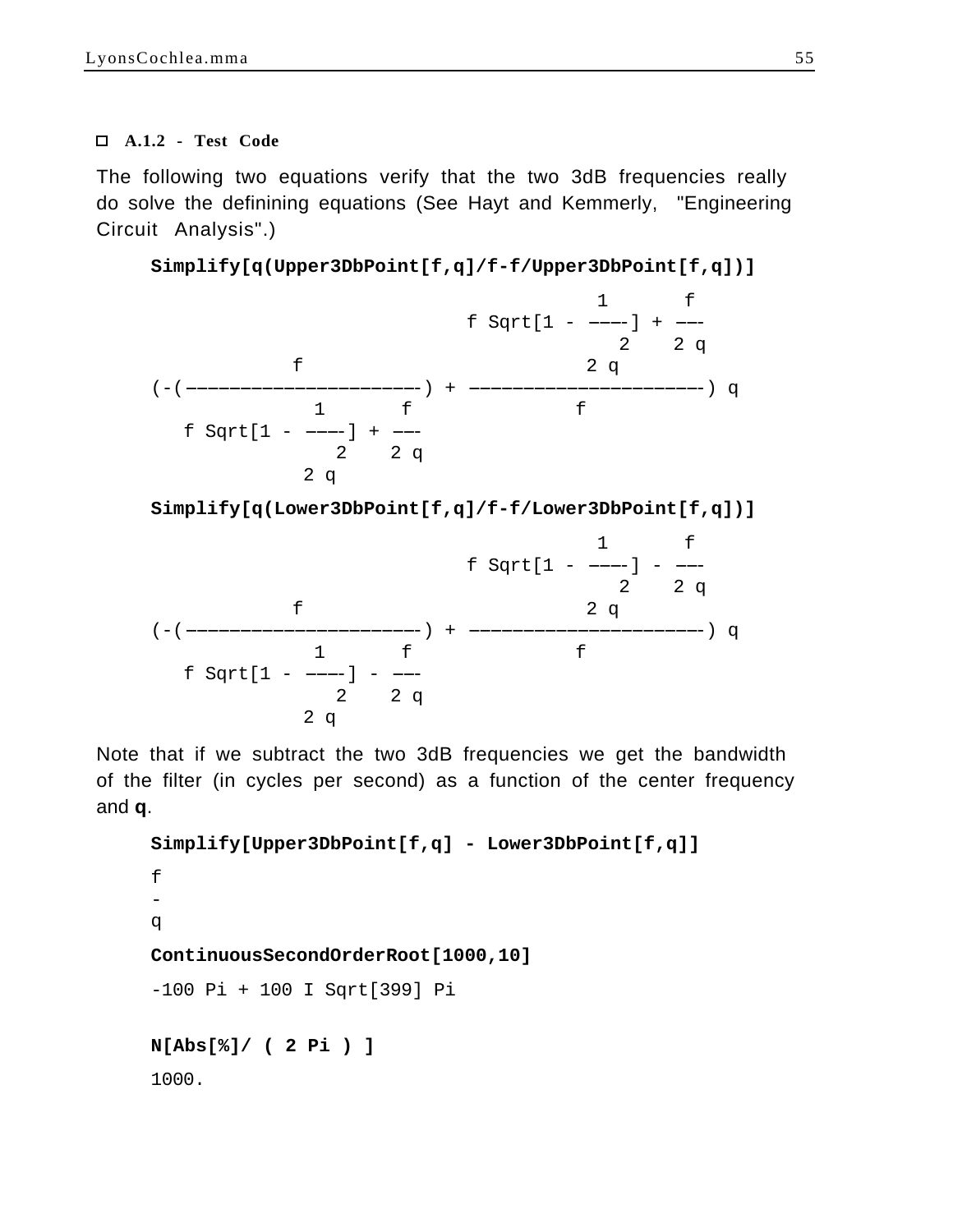#### **A.1.3 - Continuous Filter Design**

Now we can actually create a filter. A bandpass filter (or resonator) is defined by placing the roots of a second order polynomial in the denominator. This time we normalize the gain of the filter so at its peak (at the NaturalResonance frequency) it has unity gain.

```
MakeContinuousResonance[f_,q_] := 
    ContinuousAdjustGain[1/ContinuousSecondOrderFilter[f,q],
                           ContinuousNaturalResonance[f,q]]
```
A typical bandpass filter (or resonator) with a center frequency of 1000Hz and a q of 10 looks like this.

**MakeContinuousResonance[1000,10]//N**

 $\sim$  6 197392. + 3.93796 10 I ---------------------------- --------------------------- 7 2 3.94784 10 + 628.319 s + s

The gain of this bandpass filter is shown below.





Finally, we can also show how the phase of this bandpass filter shifts as the frequency passes through the resonant frequency. The phase is equal to zero near the center frequency since we have normalized the gain of the filter so that it is equal to one at the resonance frequency.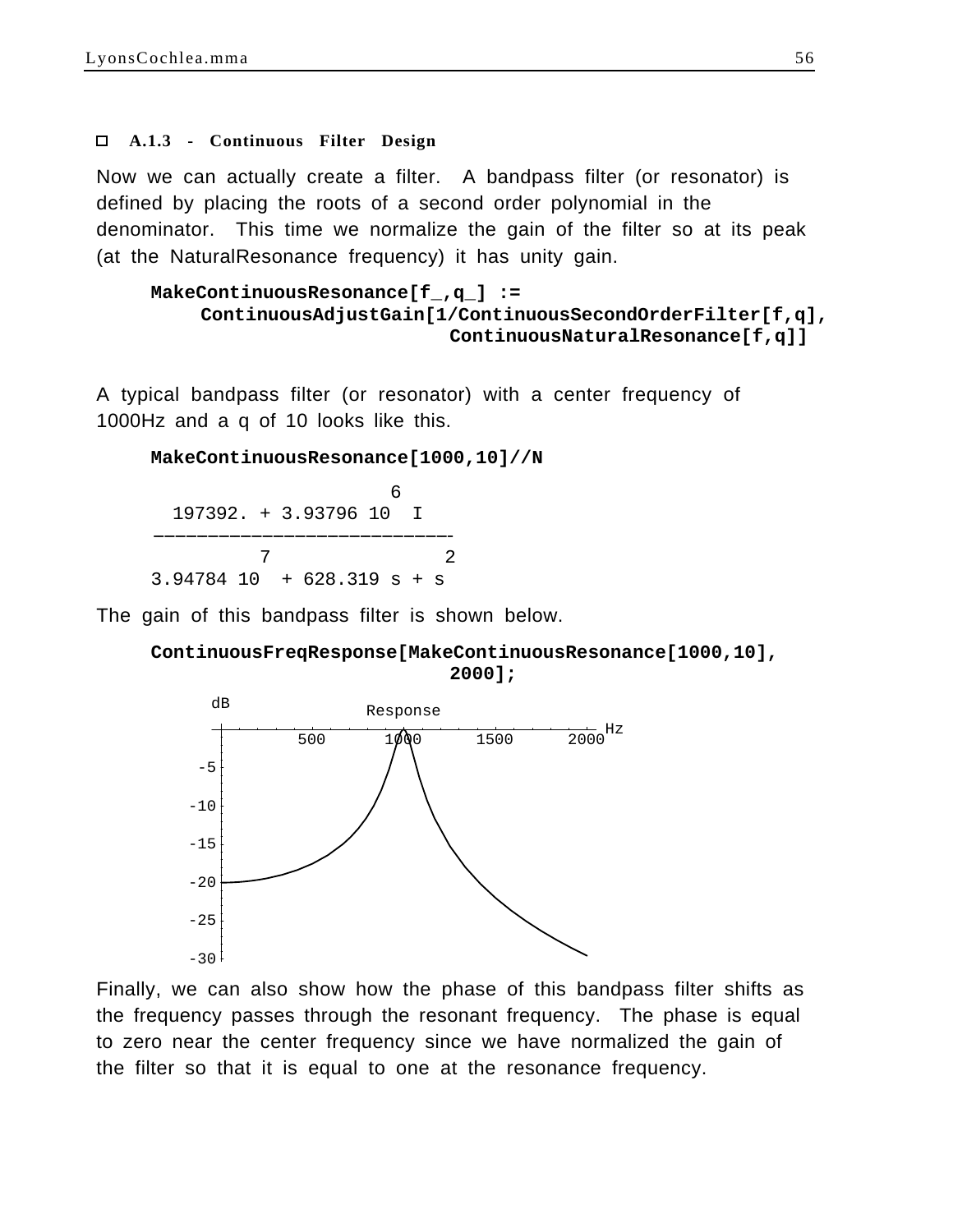

The plot below shows the frequency response of second order bandpass filters with a center frequency of 1000Hz as the quality factor (**q**) is varied. The flattest curve is the frequency response of a filter with a **q** of .7 while the narrowest (sharpest) filter has a **q** of 10.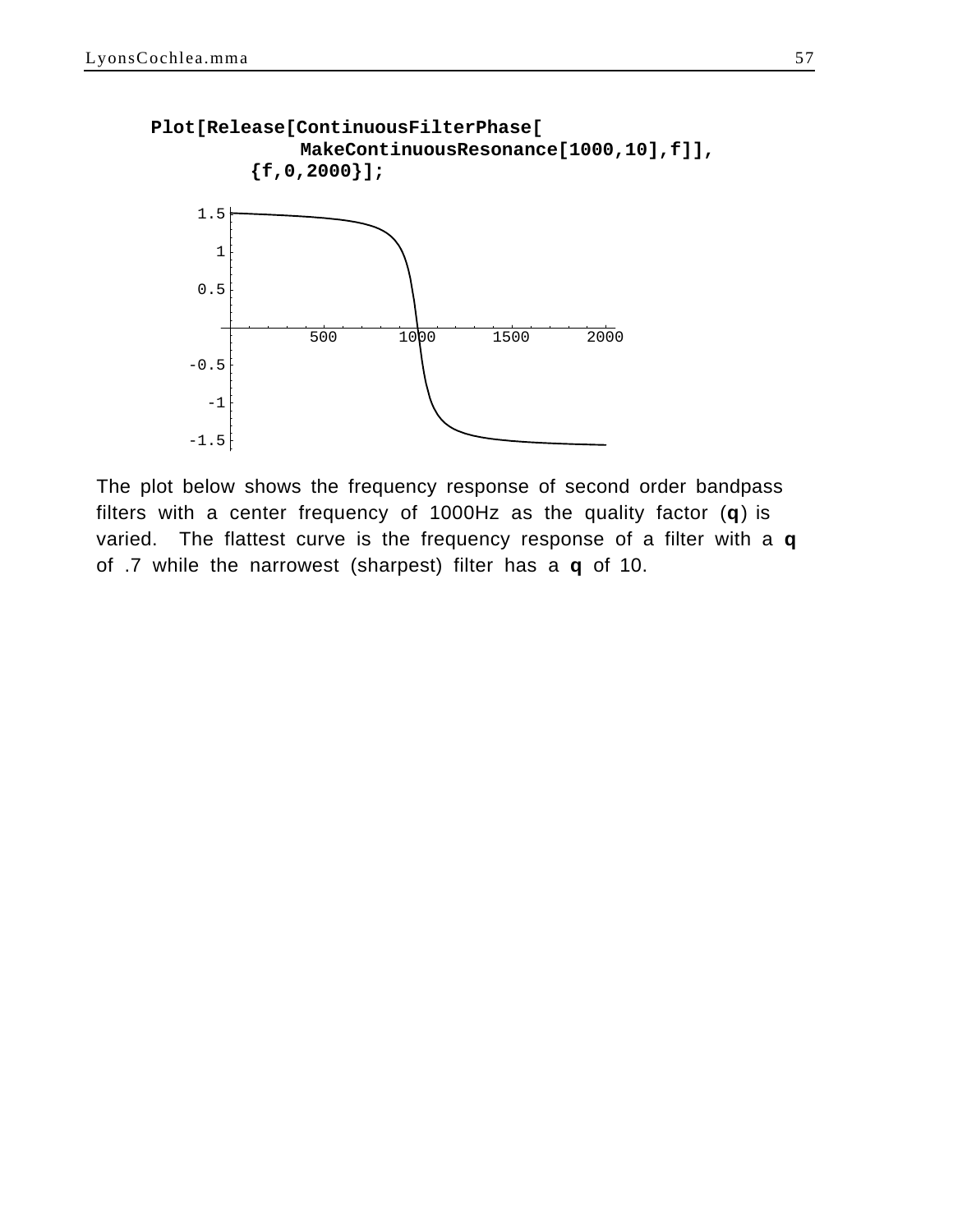

Likewise we can create a second order filter with a notch in the frequency response. In this case all of the roots are in the numerator so there is a zero (or a notch) in the frequency response. We normalize the filter's gain so that at DC there is unity gain.

```
MakeContinuousAntiResonance[f_,q_] := 
    ContinuousAdjustGain[ContinuousSecondOrderFilter[f,q],
                                0]
```
A filter with a notch centered at 1000 Hz and with a **q** of 10 is described by the following equation.

**MakeContinuousAntiResonance[1000,10]**

 $-8$  7 2 2.53303 10 (3.94784 10 + 628.319 s + s )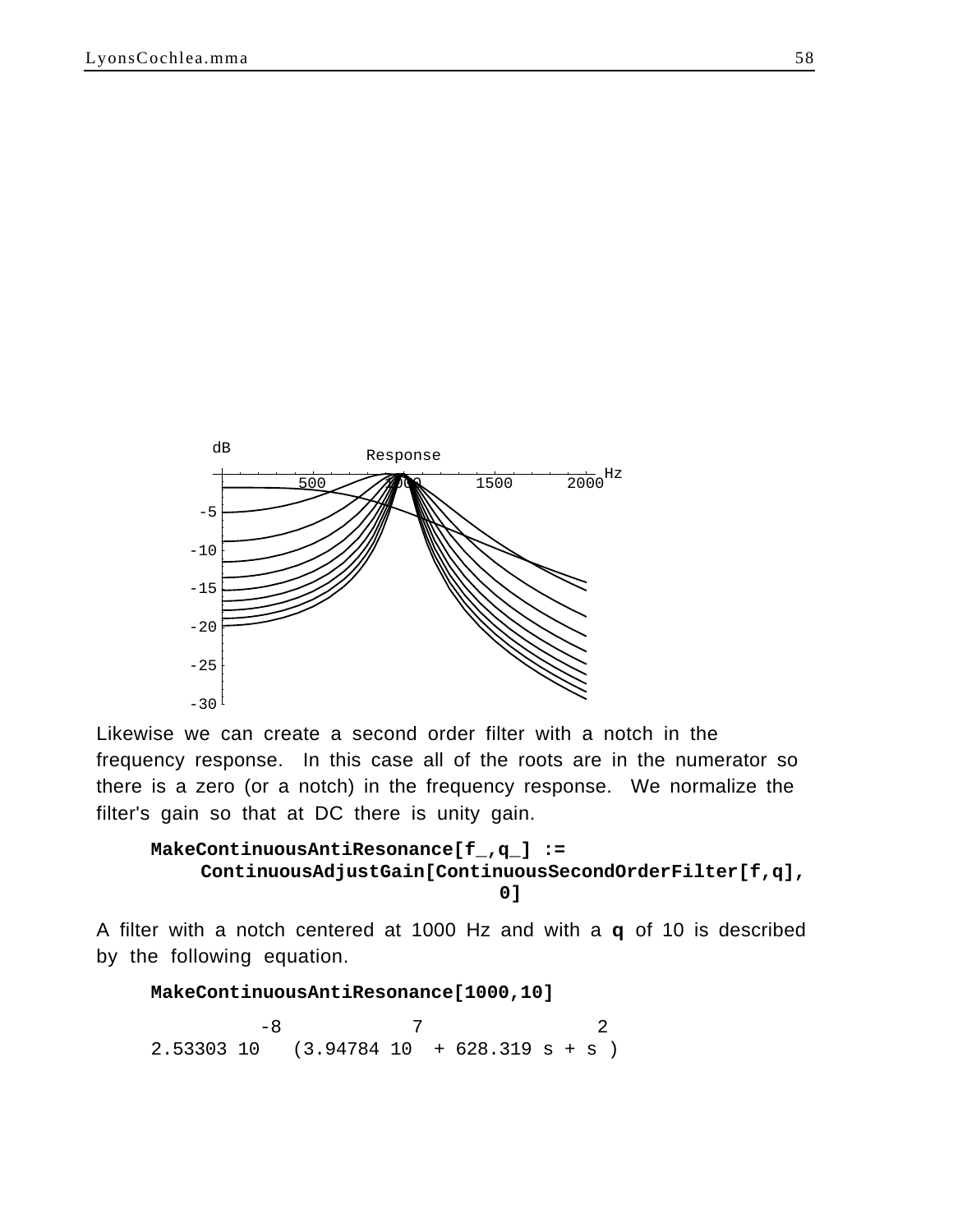The response of this filter in the frequency domain is shown below.

```
ContinuousFreqResponse[
             MakeContinuousAntiResonance[1000,10],2000];
```


### **A.1.4 - More Test Code**

The following function prints some interesting information about a filter function.

```
FilterCheck[filter_,f_,q_] :=
         Block[{center,fd,f1,f2,g1,g2},
                  f1 = N[Lower3DbPoint[f,q]];
                  f2 = N[Upper3DbPoint[f,q]];
                  fd = N[ContinuousNaturalResonance[f,q]];
                  g = N[ContinuousFilterMag[filter,fd]];
                  g1 = N[ContinuousFilterMag[filter,f1]];
                  g2 = N[ContinuousFilterMag[filter,f2]];
                  Print["Gain at f1=",f1," is ",g1];
                  Print[" or ",dB[g1/g],"dB"];
                  Print["Gain at fd=",fd," is ",g];
                  Print["Gain at f2=",f2," is ",g2];
                  Print[" or ",dB[g2/g],"dB"];
                  ]
FilterCheck[MakeContinuousResonance[1000,10],1000,10]
```

```
Gain at f1=947.497 is 0.71646
  or -2.89616dB
Gain at fd=997.497 is 1.
Gain at f2=1047.5 is 0.698751
  or -3.11355dB
```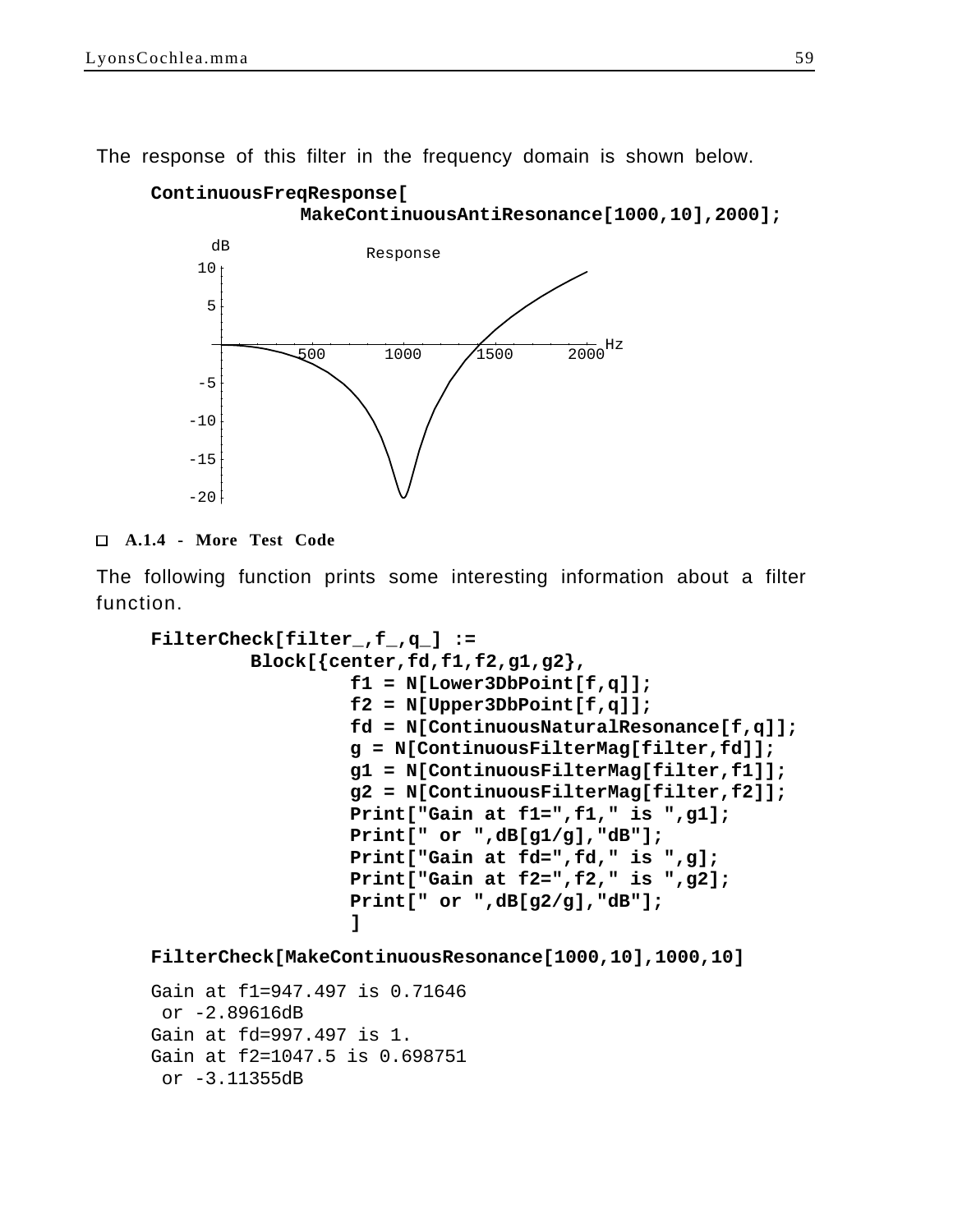Note that the calculation of the 3dB points is only approximate. As the **q** gets larger the approximation is better.

```
FilterCheck[MakeContinuousResonance[1000,100],1000,100]
```

```
Gain at f1=994.975 is 0.707996
  or -2.99939dB
Gain at fd=999.975 is 1.
Gain at f2=1004.97 is 0.706228
  or -3.0211dB
```
I've written the following function to look for the 3dB points. I couldn't figure out any way to make Mathematica solve the equation for me.

```
\texttt{FilterSearch}[f_, v_, l_, h'] := \text{Block}[\{vl, vw, vh, m\}, \text{and}m = (l + h) / 2;
              If [Abs[m-l] < m/1000000,
                   Return[N[m]]];
              vl = N[ContinuousFilterMag[f,l]];
              vm = N[ContinuousFilterMag[f,(l+h)/2]];
              vh = N[ContinuousFilterMag[f,h]];
              If [ Between[vl,v,vm], 
                   FilterSearch[f,v,l,m],
                   If [ Between [vm, v, vh],
                        FilterSearch[f,v,m,h],
                        Print["Error vl=",vl," vm=",vm," vh=",vh]
                         ]
                    ]
               ]
Between[l_,m_,h_] := (m >= l && m < h) || 
                         (m < l && m >= h)
```
Get a simple resonator with center frequency 1000 and a **q** of 2.

**a=MakeContinuousResonance[1000,2]//N**

 6 7 4.9348 10 + 1.84643 10 I ---------------------------- --------------------------- 7 2 3.94784 10 + 3141.59 s + s

First look for the upper 3dB point. Note that it is few percent lower in frequency than the equations predict.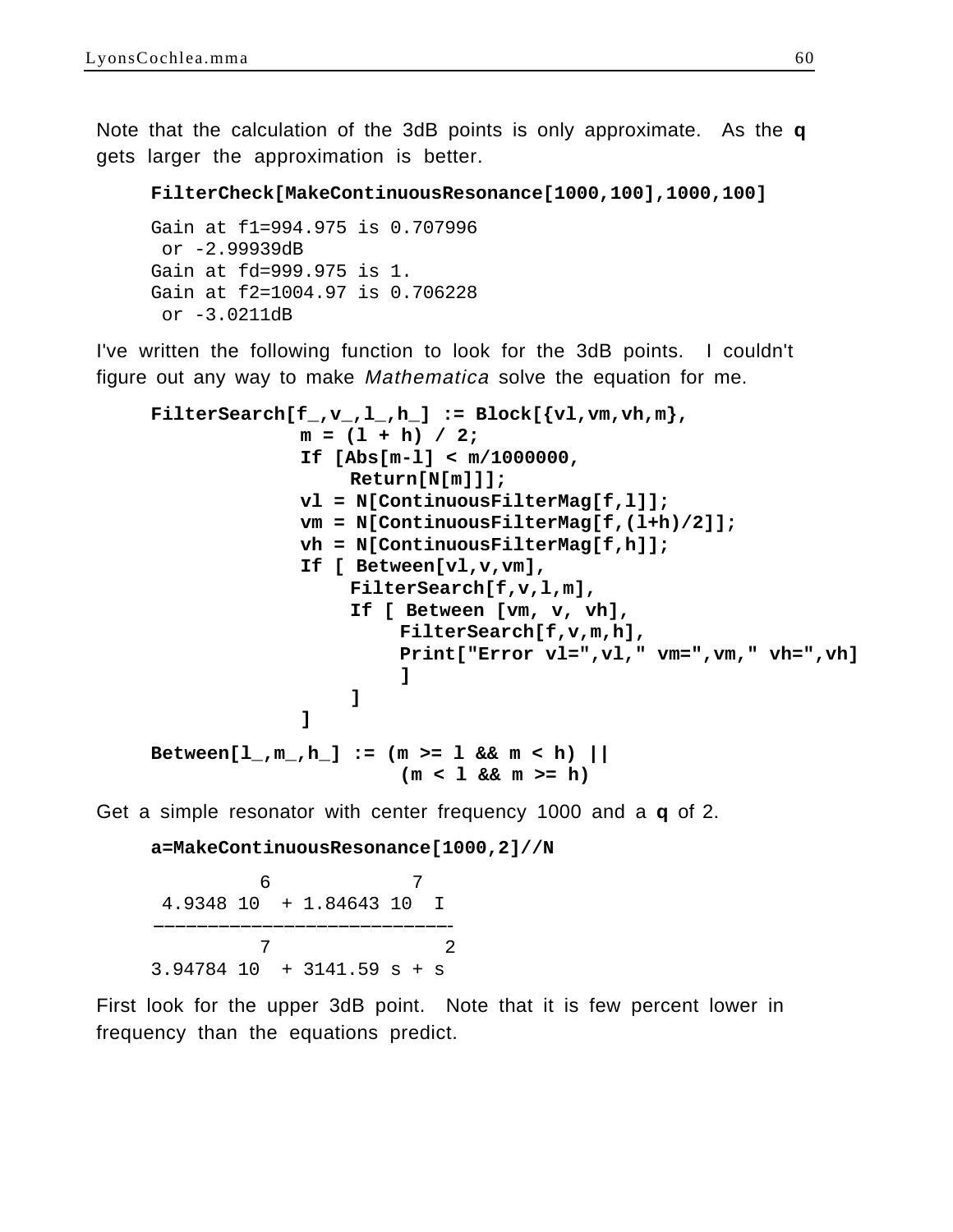**f2=FilterSearch[a,N[Sqrt[2]/2],1000,1200]** 1165.81 **Upper3DbPoint[1000,2]//N** 1185.41 Likewise the lower 3dB point is also off by a bit.

**f1=FilterSearch[a,N[Sqrt[2]/2],500,1000]** 625.202 **Lower3DbPoint[1000,2]//N** 685.414

 **A.1.5 - Playing Around**

We can now combine notch and resonance filters to get more interesting responses. The following combination of a resonance with a q of 2 at 1000Hz and a notch with a q of 5 at 1100Hz is similar to the cascade-only ear filters described in the main part of this report.

```
MakeContinuousResonance[1000,2] *
        MakeContinuousAntiResonance[1100,5]//N
 7 2
(0.103306 + 0.386535 I) (4.77689 10 + 1382.3 s + s)----------------------------------------------------- ---------------------------------------------------- 
 7 2
            3.94784 10 + 3141.59 s + s
```

```
ContinuousFreqResponse[MakeContinuousResonance[1000,2]*
        MakeContinuousAntiResonance[1100,5]//N,2000];
```
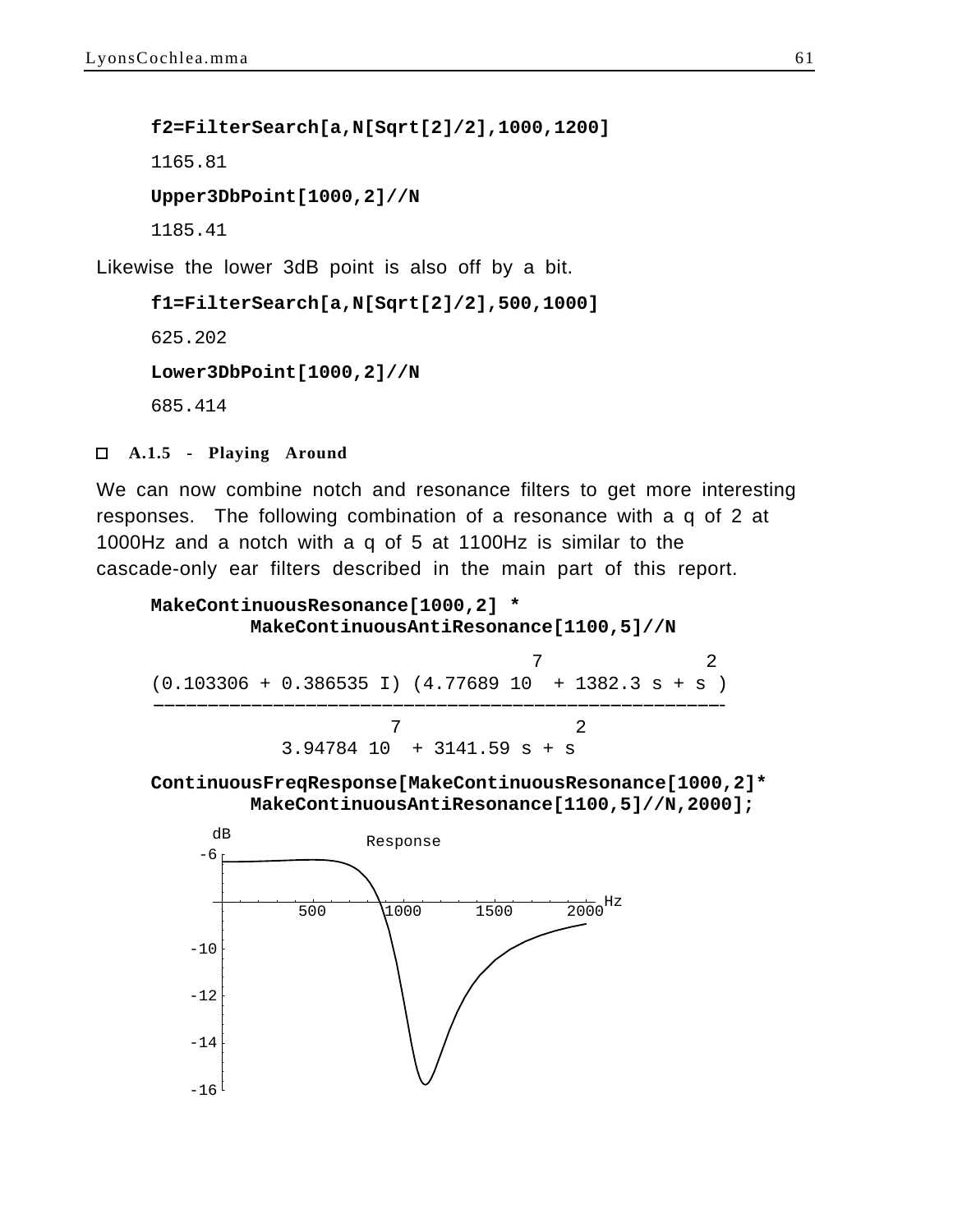A second filter is shown below. We have combined a broad notch with a narrow resonance to give a bandpass filter.



**ContinuousFreqResponse[MakeContinuousResonance[1000,5]\* MakeContinuousAntiResonance[1000,2]//N,2000];**



We can gain more insight about this filter by examining the response in the complex s-plane. This is shown below with the white spots representing the location of the resonance (or greatest response) and the black representing the zeros or lowest response.

```
gg[x_] := Abs[(MakeContinuousResonance[1000,5] *
                  MakeContinuousAntiResonance[1000,2])
                      /.s->x]
```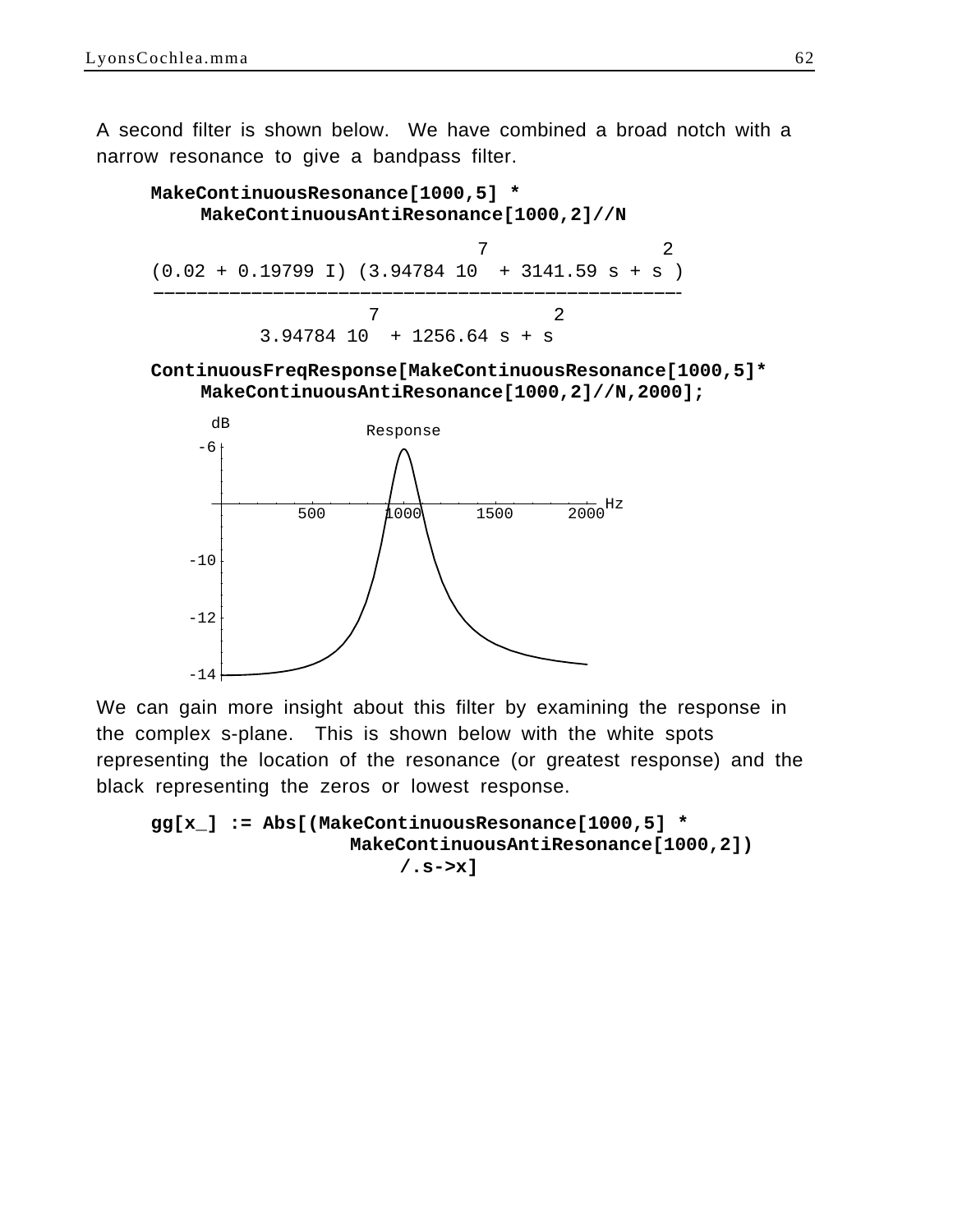

## **DensityPlot[gg[x + I y],{x,-8000,8000},{y,-8000,8000}, PlotPoints->33];**

 **A.1.6 - Usage**

### **A.2 - Discrete Time Filter Design**

This section of the notebook describes how to calculate first and second order digital filters. Discrete time filters are described by their response in the z-domain. This section first describes some simple routines for describing polynomials in the z-domain and describes how to design first and second order filters. The frequency response and impulse response of these filters are then shown.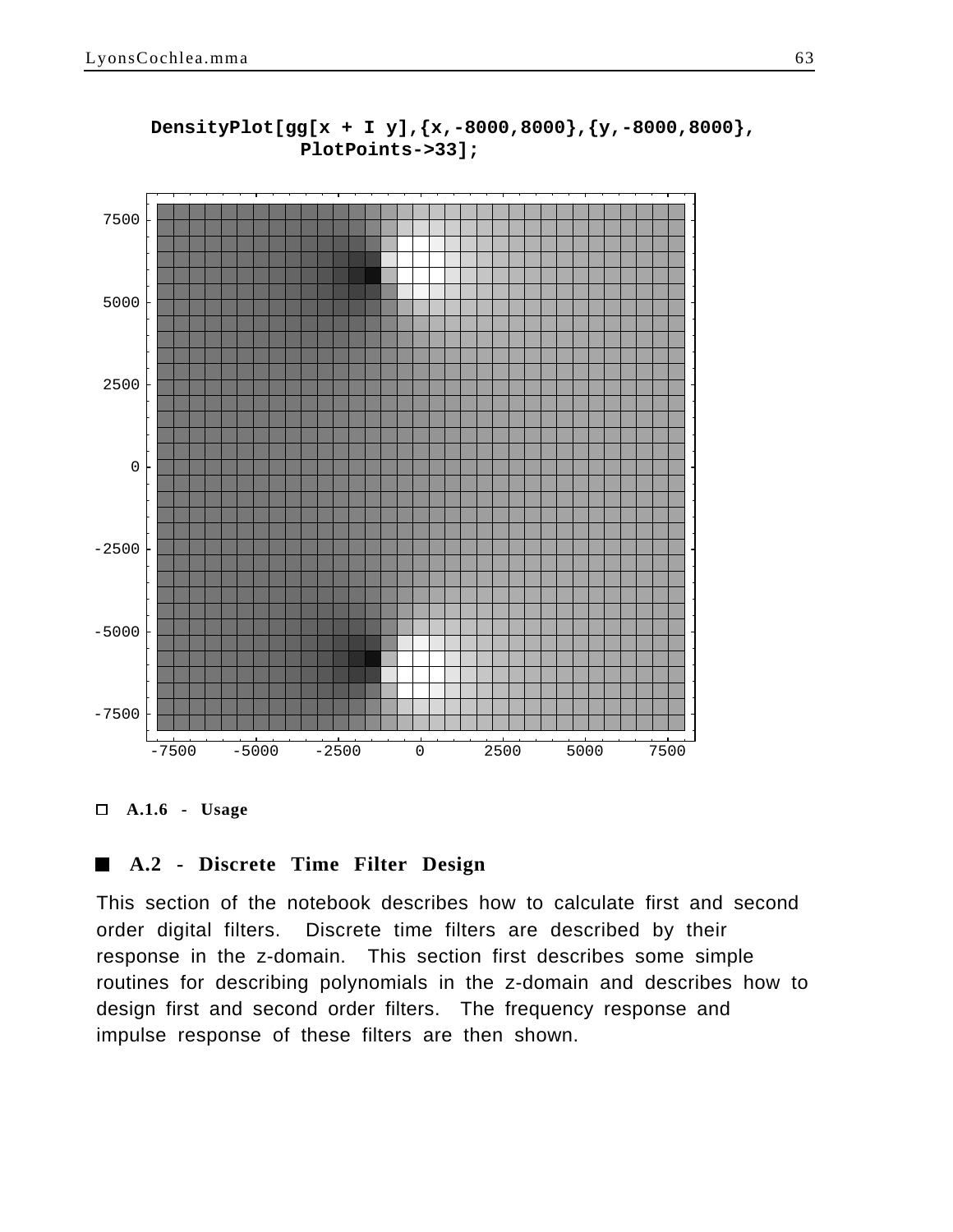# **A.2.1 - Polynomial Evaluation Utilities**

This section of the report defines some Mathematica functions to make it easier to work with filter functions in the Z-domain. These functions allow us to define a new polynomial given a list of its coefficients (**MakePoly**) , evaluate a polynomial (**FilterEval**), and find the zeros and roots of ratios of polynomials (**RationalZeros** and **RationalPoles**). These function will be used in the next section when the ear filters are defined.

In this notebook polynomials in **z** will be represented as lists of polynomial coefficients. The coefficients of a polynomial are listed from the initial constant to the coefficient multiplying the highest power. All coefficients past the end of the list are defined to be zero. The **PolyCoeff** function is used to pick out the **n**'th coefficient of a polynomial.

```
PolyCoeff[coeffs_, n_] :=
    If [ n < Length[coeffs],
         coeffs[[n+1]],
         0]
```
Given a list of coefficients, **MakePoly** returns a Mathematica expression that represents the polynomial. The use of **z** for the polynomial variable is arbitrary and was chosen to make the polynomials look good when printed.

```
MakePoly[coeffs_List] := 
    Block[{i},
         PolyCoeff[coeffs,0] + 
         Sum[PolyCoeff[coeffs,i] z^i,
              { i, 1, Length[coeffs]}]]
```
FilterEval will return the value of a polynomial at a given point by substituting the desired value into the polynomial. Note, this function will work on all z-transforms.

```
FilterEval[poly_, x_] := (poly)/. z->x
```
For example the following is a third order polynomial and the result of evaluating it at **z=1**.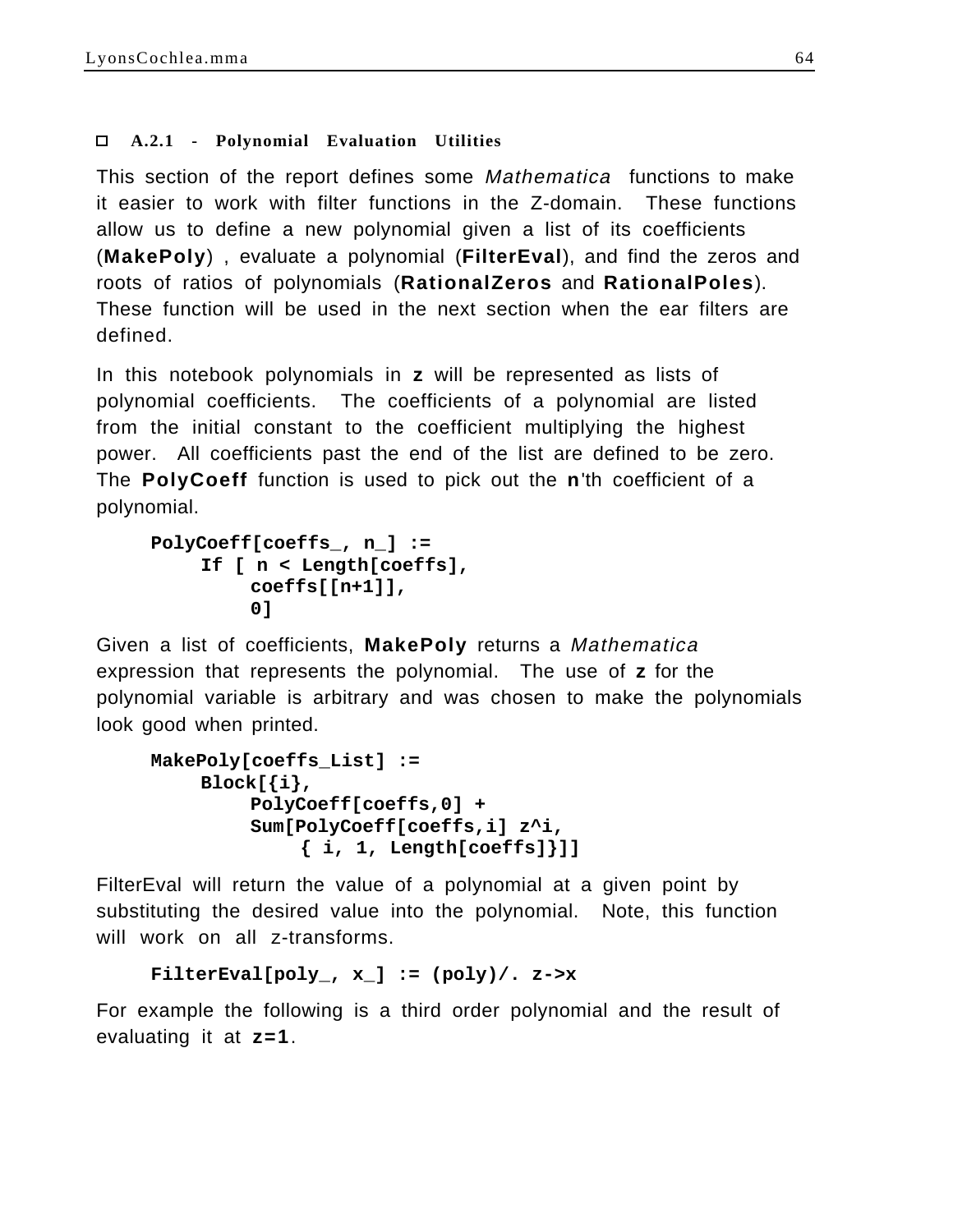```
poly = MakePoly[{1,4,2,1}] 2 3
1 + 4 z + 2 z + zFilterEval[poly,1]
8
```
Likewise we can define a rational function by writing the ratio of two **MakePoly**'s and then evaluate it using **FilterEval**.

```
rat = MakePoly[\{1,-1,-1,1\}] / MakePoly[\{3,2,1\}] 2 3
1 - z - z + z--------------- -------------- 
 2
 3 + 2 z + zFilterEval[rat,2]
3
--- 
11
```
Finally we define two functions, **RationalPoles** and **RationalZeros**, that return a list of the poles and zeros of a rational function. The function **GetSolution** is used to pick apart the stylized expression that Mathematica uses to show the roots of an equation.

```
GetSolution[x_] :=
    If [x == \{\},{},
         x[[1]][[2]]]
RationalPoles[rat_] :=
    Block[{roots},
         roots = Solve[FilterEval[Denominator[rat],x] == 0,x];
         Map[GetSolution, roots]]
RationalZeros[rat_] :=
    Block[{roots},
         roots = Solve[FilterEval[Numerator[rat],x] == 0,x];
         Map[GetSolution, roots]]
```
Using the previously defined rational polynomial (**rat**), we can find the poles and zeros of this filter: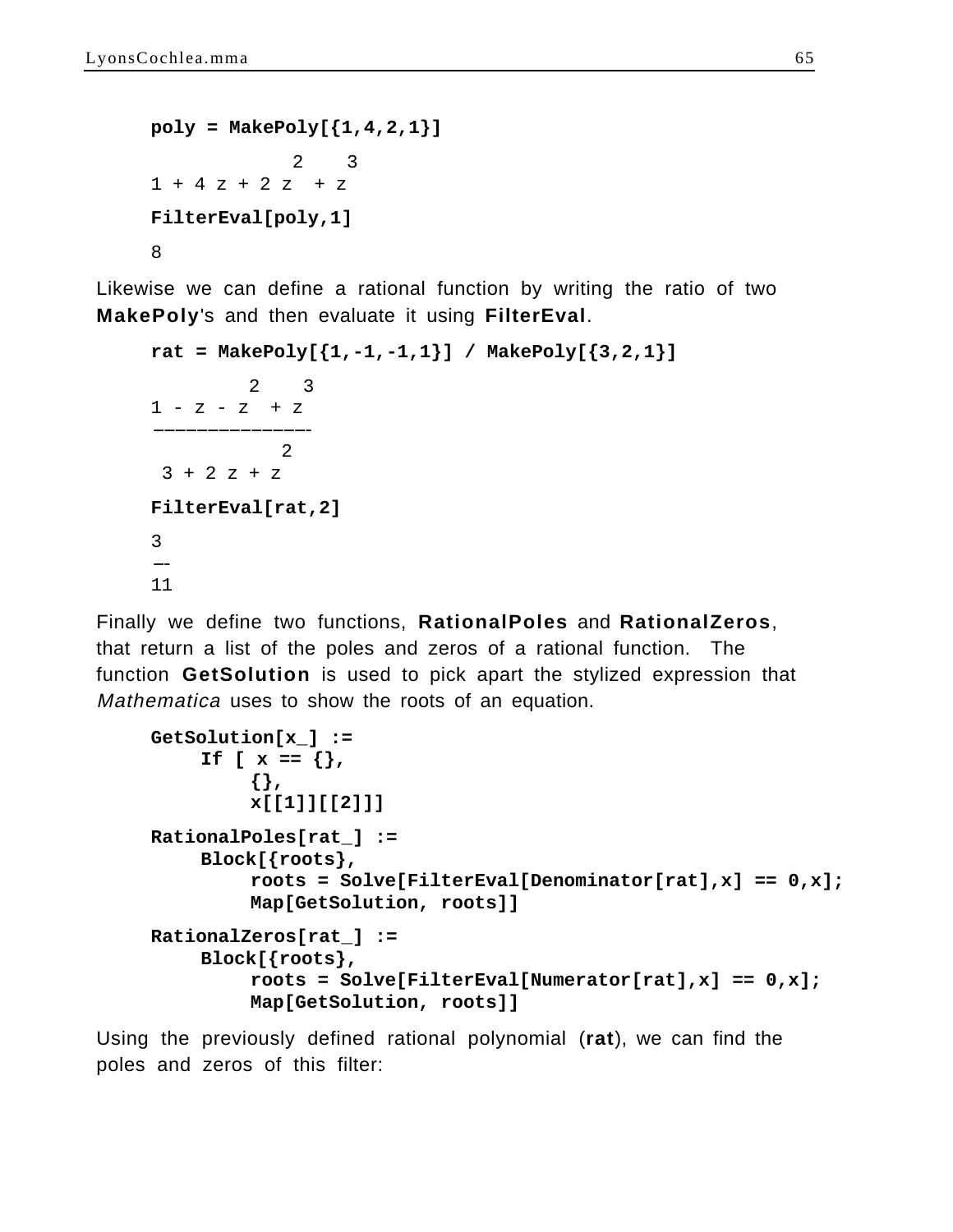#### **RationalPoles[rat]**

 $-2 - 2 I Sqrt[2] -2 + 2 I Sqrt[2]$  $\{\,\underline{\hspace{1cm}}\,\,$  ,  $\,\underline{\hspace{1cm}}\,\,$  ,  $\,\underline{\hspace{1cm}}\,\,$ 2 2

**RationalZeros[rat]**

 $\{-1, 1, 1\}$ 

 **A.2.2 - The Filter Design Equations**

This section describes some general first and second order filter design functions. We will use these functions later to define the filters used in the ear model.

A one pole (first-order lowpass) filter is defined by the following transfer function (in the **z** domain):

```
1 / MakePoly[{-epsilon,1}]
       1
------------ ----------- 
-epsilon + z
```
This filter will have a time constant of **tau** if **epsilon** is given by

**EpsilonFromTauFS[tau\_, fs\_] := E^(-1 / tau / fs)**

Note that **epsilon** is a function of not only the time constant (**tau**) but also the sampling frequency (**fs**) of the digital filter. A first-order filter with time constant **tau** is given by (high pass in this case):

```
FirstOrderFromTau[tau_, fs_] :=
    MakePoly[{-EpsilonFromTauFS[tau, fs],1}]
```
A first order filter with a time constant (**tau**) of 1ms is given by

```
fo = FirstOrderFromTau[0.001, 16000]
```
 $-0.939413 + z$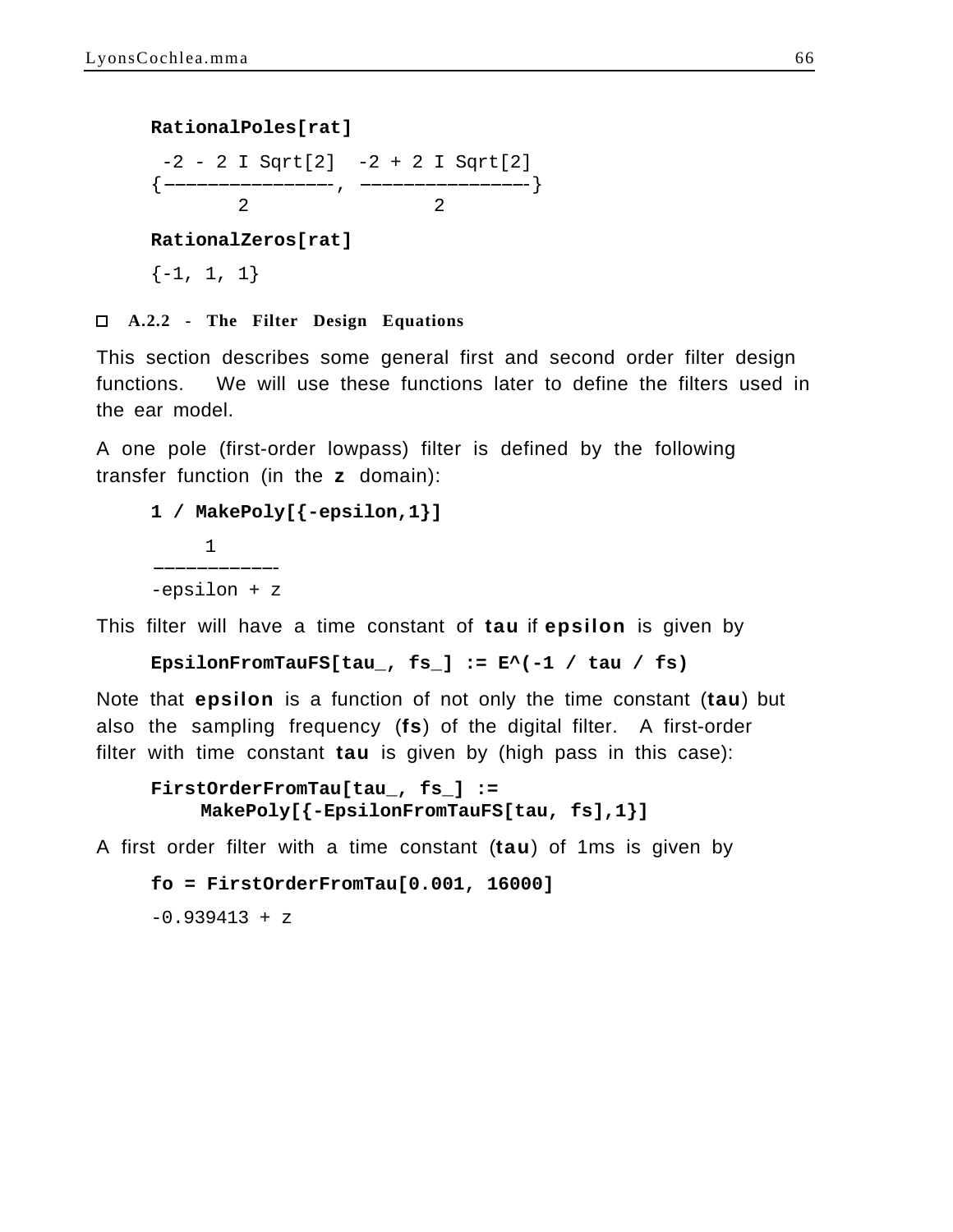**ListPlot[FindImpulseResponse[1/fo,32]];**



Likewise, a first-order filter with a corner frequency of **f** is described by :

```
FirstOrderFromCorner[f_, fs_] :=
    MakePoly[{1,-E^(-2 Pi f / fs)}]
```
A second order filter is defined by its center frequency (**f**), quality factor (**q**) and sampling frequency (**fs**):

```
SecondOrderFromCenterQ[f_, q_, fs_] :=
    Block[{cft, rho, theta},
         cft := f/fs;
         rho := E^(-Pi cft / q);
         theta := 2 Pi cft Sqrt[1 - 1/(4 q^2 2)];
         MakePoly[{rho^2, -2 rho Cos[theta], 1}]]
```
The function **FilterGain** evaluates the filter transfer function (**z** transform) at the frequency **f** by making the substitution

**z -> E ^ ( I 2 Pi f / fs )**

where **fs** is the sampling interval.

```
FilterGain[filter_,f_,fs_] :=
    FilterEval[filter,E^(I 2 Pi f / fs)]
```
Likewise the functions **FilterMag**, **FilterPhase** and **FilterDb** compute the magnitude, phase and gain in dB of a digital filter.

```
FilterMag[filter_,f_,fs_] := 
    Abs[FilterGain[filter,f,fs]]
FilterPhase[filter_,f_,fs_] := 
    Arg[FilterGain[filter,f,fs]]
```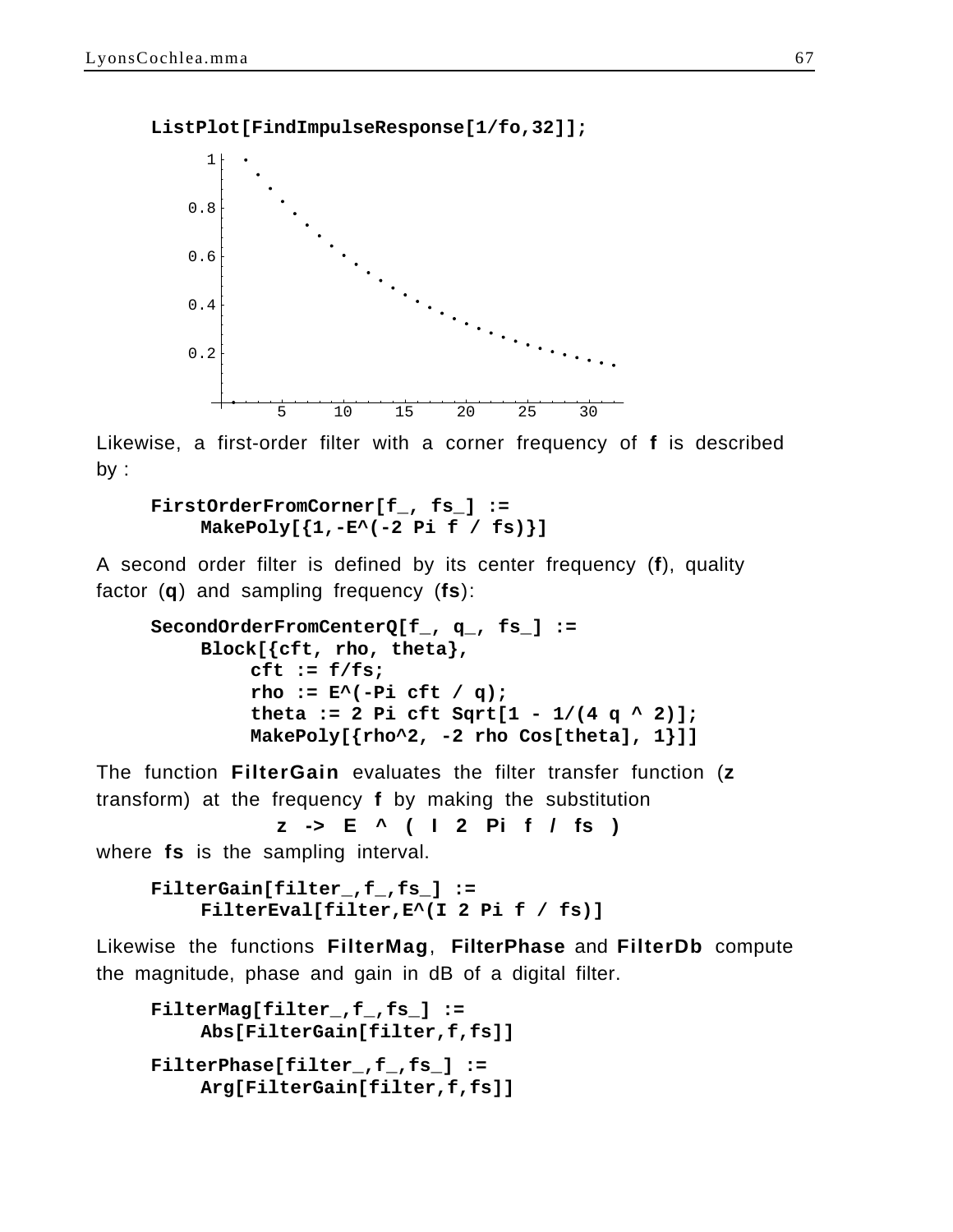```
FilterDb[filter_,f_,fs_] :=
    Db[FilterMag[filter,f,fs]]
```
The function **AdjustGain** adjusts the gain of a filter so that it has unit gain at any desired frequency.

```
AdjustGain[filter_,f_,fs_] :=
    filter/FilterGain[filter,f,fs]
```
We define the **MakeFilter** function to design a filter with a given feedback (poles) and feedforward (zeros) response. The resulting filter is just the ratio of the two polynomials. In addition a **frequency** and **gain** are specified so that the resulting filter can be normalized to have any desired **gain** at a specified **frequency**.

```
MakeFilter[forward_, feedback_, fs_, f_, gain_] :=
    gain AdjustGain[forward/feedback,f,fs]
```
The frequency response of a filter can be plotted in Mathematica using the following function.

```
FreqResponse[coeffs_, fs_] :=
    Block[{function,f},
    function = N[dB[Abs[FilterGain[coeffs,f,fs]]]];
    Plot[function,
             {f,1,fs/2-fs/1000},
             AxesLabel->{" f","Response in dB"}]]
```
For example we can define a first order low pass filter with a 3dB point at 1000Hz (the frequency response would look better with a logarithmic frequency scale):

```
first = MakeFilter[1,FirstOrderFromCorner[1000,16000],
                      16000,0,1]//N
```
0.324768

--------------- --------------  $1. - 0.675232 z$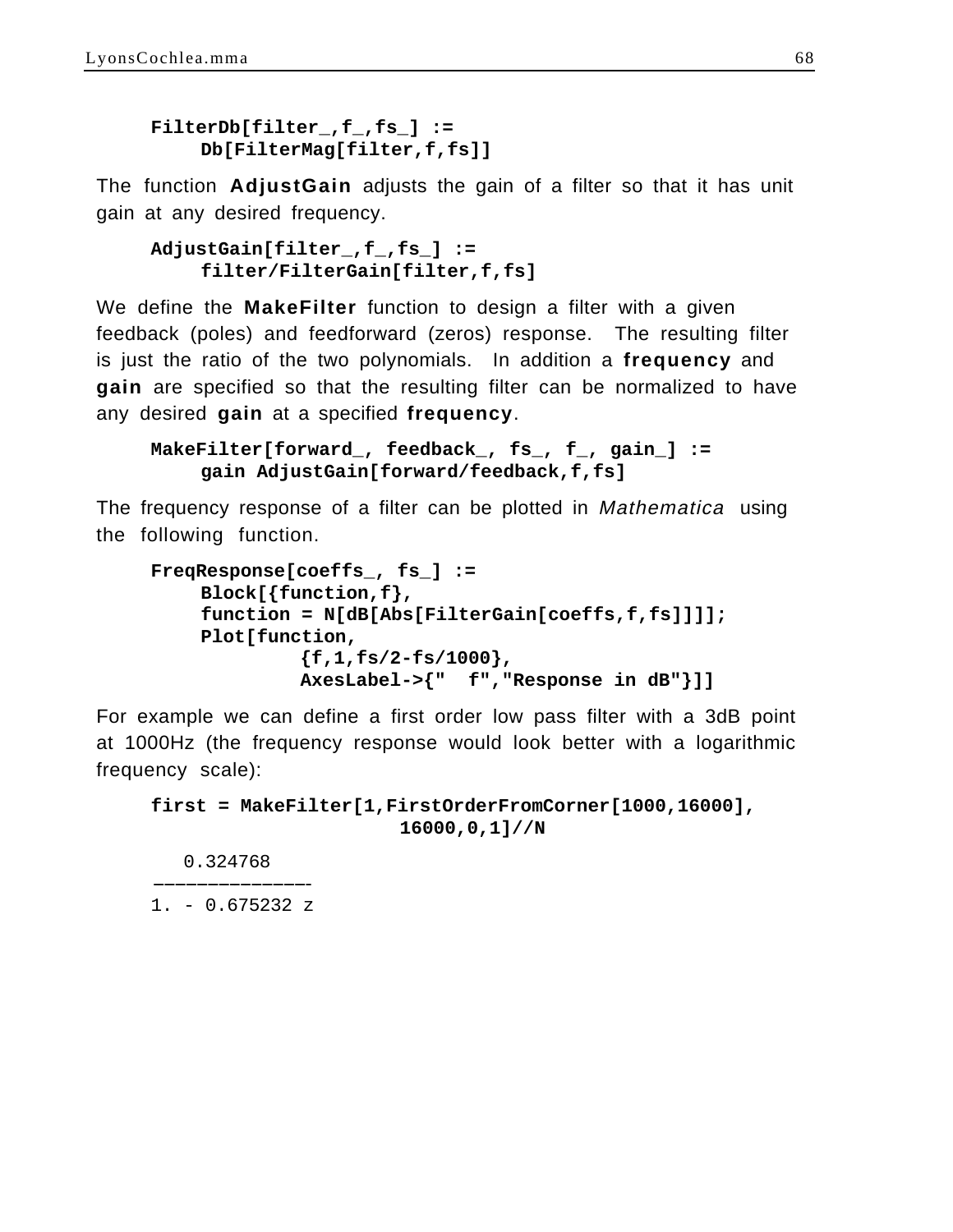**FreqResponse[first,16000];**



The gain at the corner frequency is given by the following Mathematica expression:

**20 Log[ 10, Abs[N[FilterGain[first,1000,16000]]]]**

-2.95485

A second order bandpass filter with center frequency 3000 and a **Q** of 10 is given by

```
second = MakeFilter[1,
                  SecondOrderFromCenterQ[3000,10,16000],
                  16000,3000,1]//N
```
 -0.0953624 + 0.0380781 I -------------------------- -------------------------

 2  $0.888865 - 0.724151 z + z$ 

#### **FreqResponse[second,16000];**

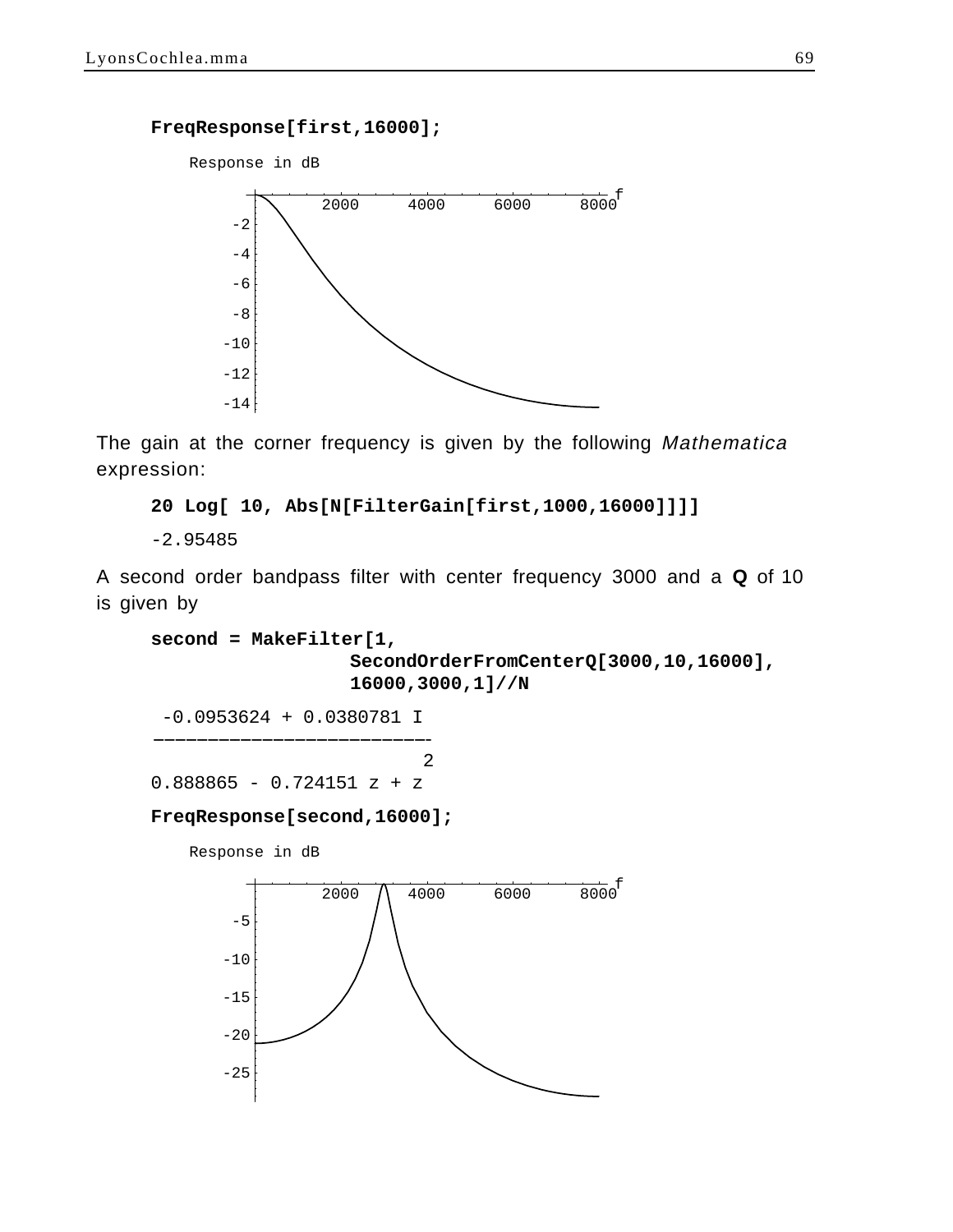$-14$ 

A less peaky response is possible using a lower **Q**.



The poles and zeros in the complex z-plane of a stable discrete time filter are inside the unit circle. In general the resonant frequency of the root is proportional to the angle of the root from the positive real axis. Roots that are close to the unit circle will have a high **q**. The plot below shows the roots of a second order section with resonant frequency of 1000Hz and a sampling frequency of 16000Hz as the **q** varies from .5 to 2.2.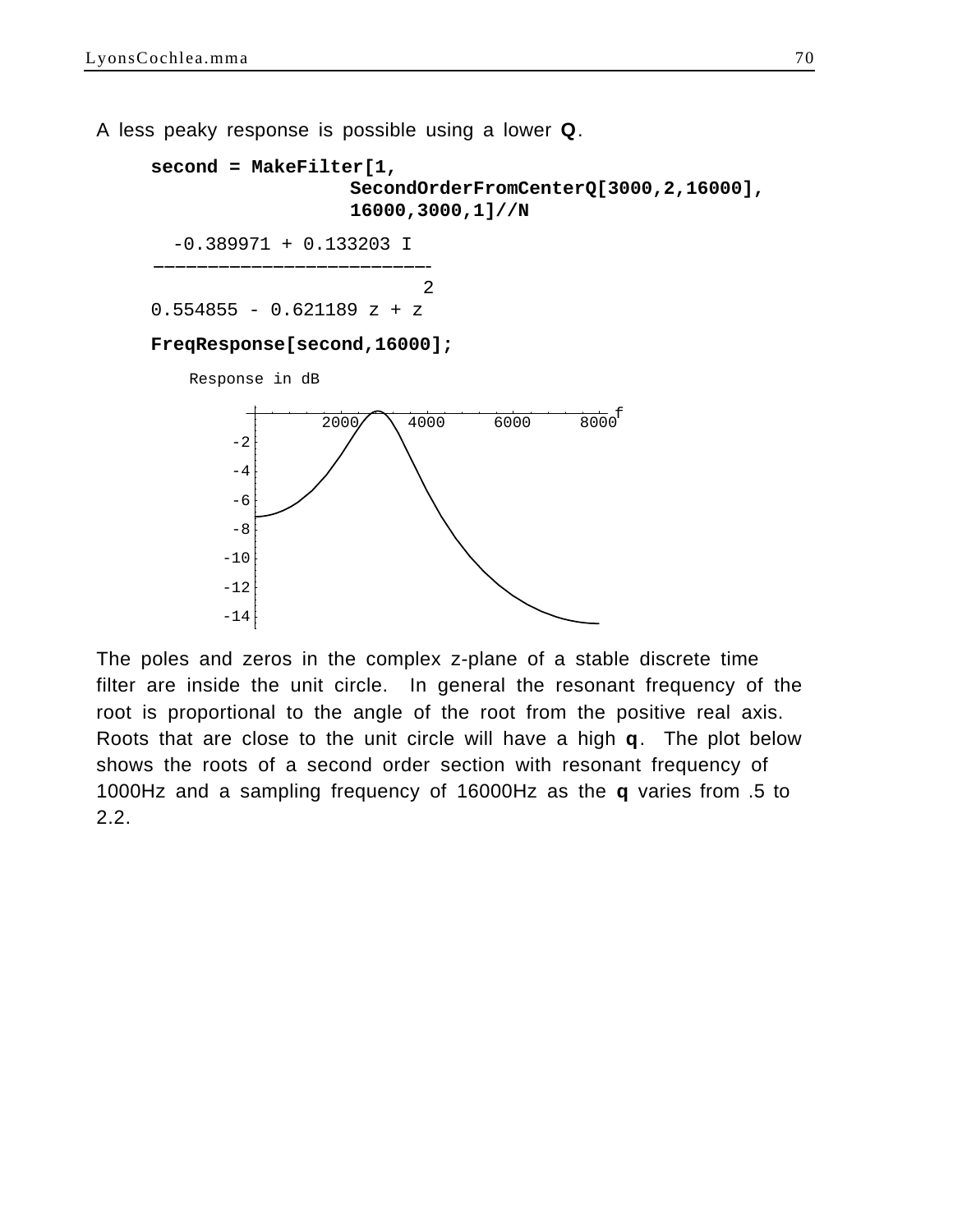```
ListPlot[Map[{Re[#],Im[#]}&,
     Flatten[Table[
         RationalZeros[
              N[SecondOrderFromCenterQ[1000,q,16000]]],
          {q,.501,2.2,.1}]]],
         PlotRange->{{-1,1},{-1,1}},
         AspectRatio->1,
          PlotLabel->"Location of Roots vs. Q (Complex Z-Plane)"];
    -1 -0.75 -0.5 -0.25 \qquad 0.25 0.5 0.75 1
      Location of Roots vs. Q (Complex Z-Plane)
                       -1<sup>[</sup>
                    -0.75-0.5-0.250.25
                      0.5
                     0.75
                        1
```
The following plot shows the frequency response of a number of second order discrete bandpass filters with a center frequency of 1000Hz and a sampling frequency of 16000. The flattest curve is the frequency response of a second order bandpass filter with a **q** of .7 while the sharpest (narrowest) curve is the frequency response when the **q** is 10.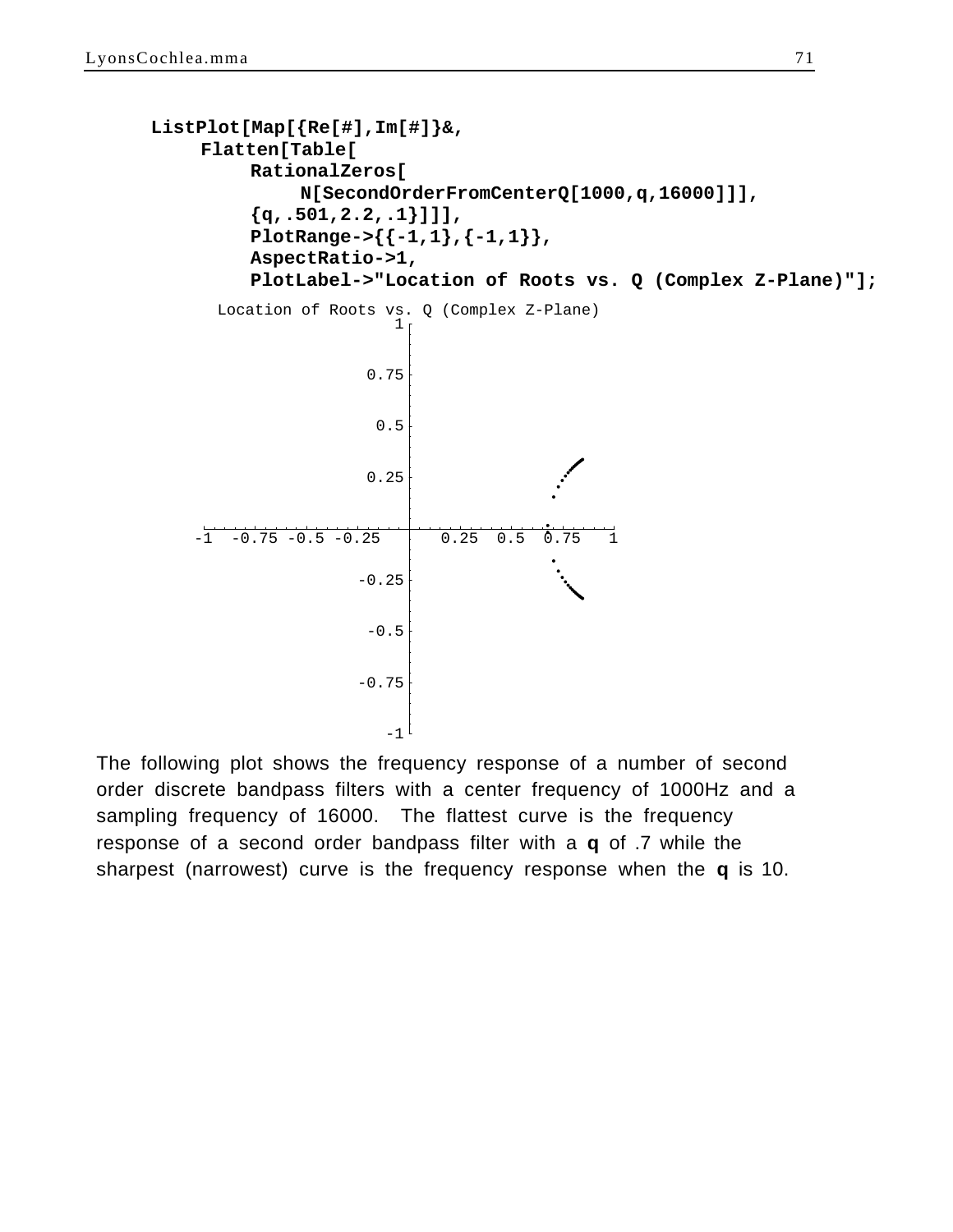

 **A.2.3 - Time Domain Implementation**

The following signal flow graph shows how the filter A0 + A1/z + A2/z^2 ---------------------------- 1 +  $B1/z$  +  $B2/z^2$ 

can be computed. Each stage of the ear cascade model discussed in this report is implemented this way.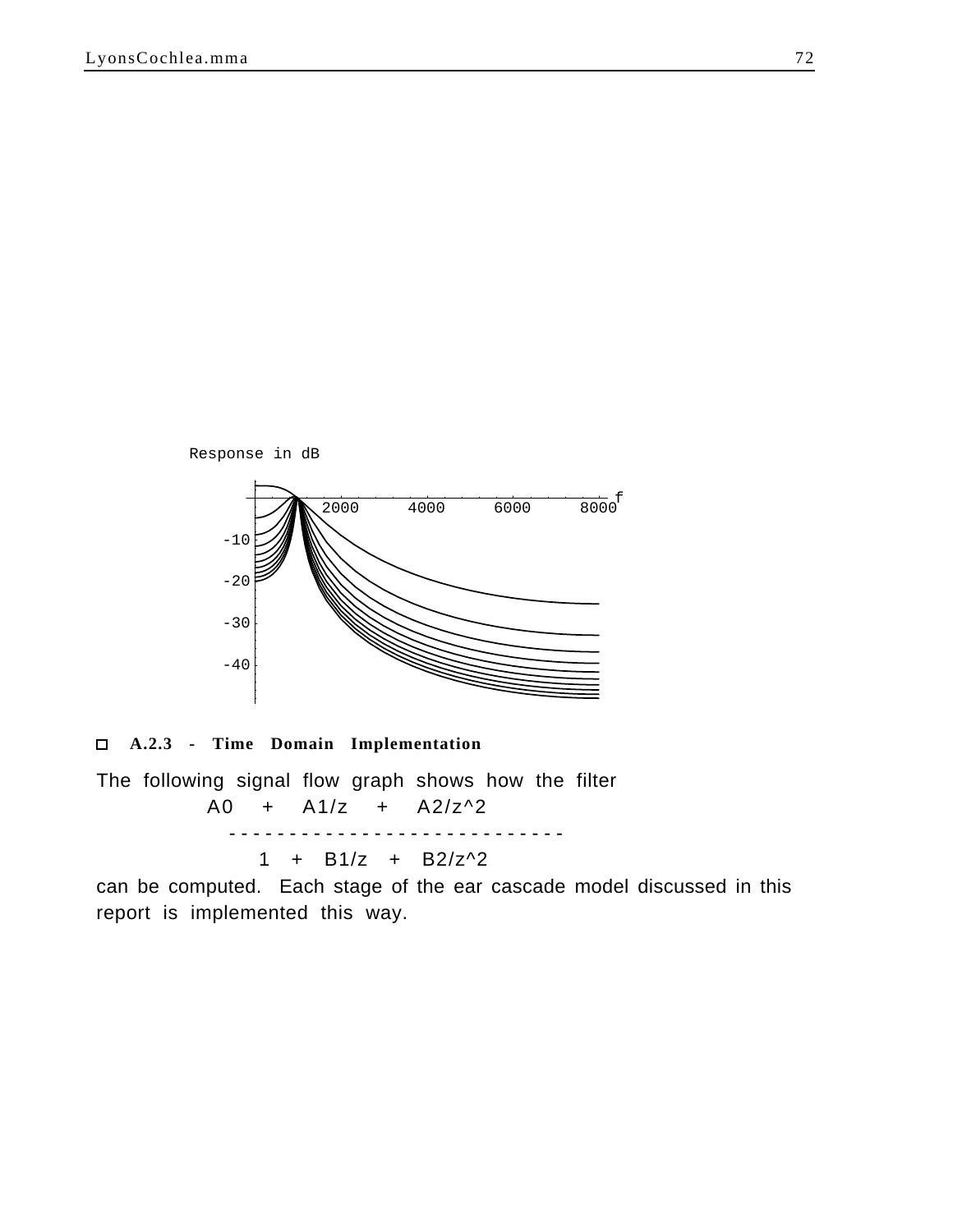

The following function can be used only to evaluate the inverse z-transform of a ratio of two polynomials in z.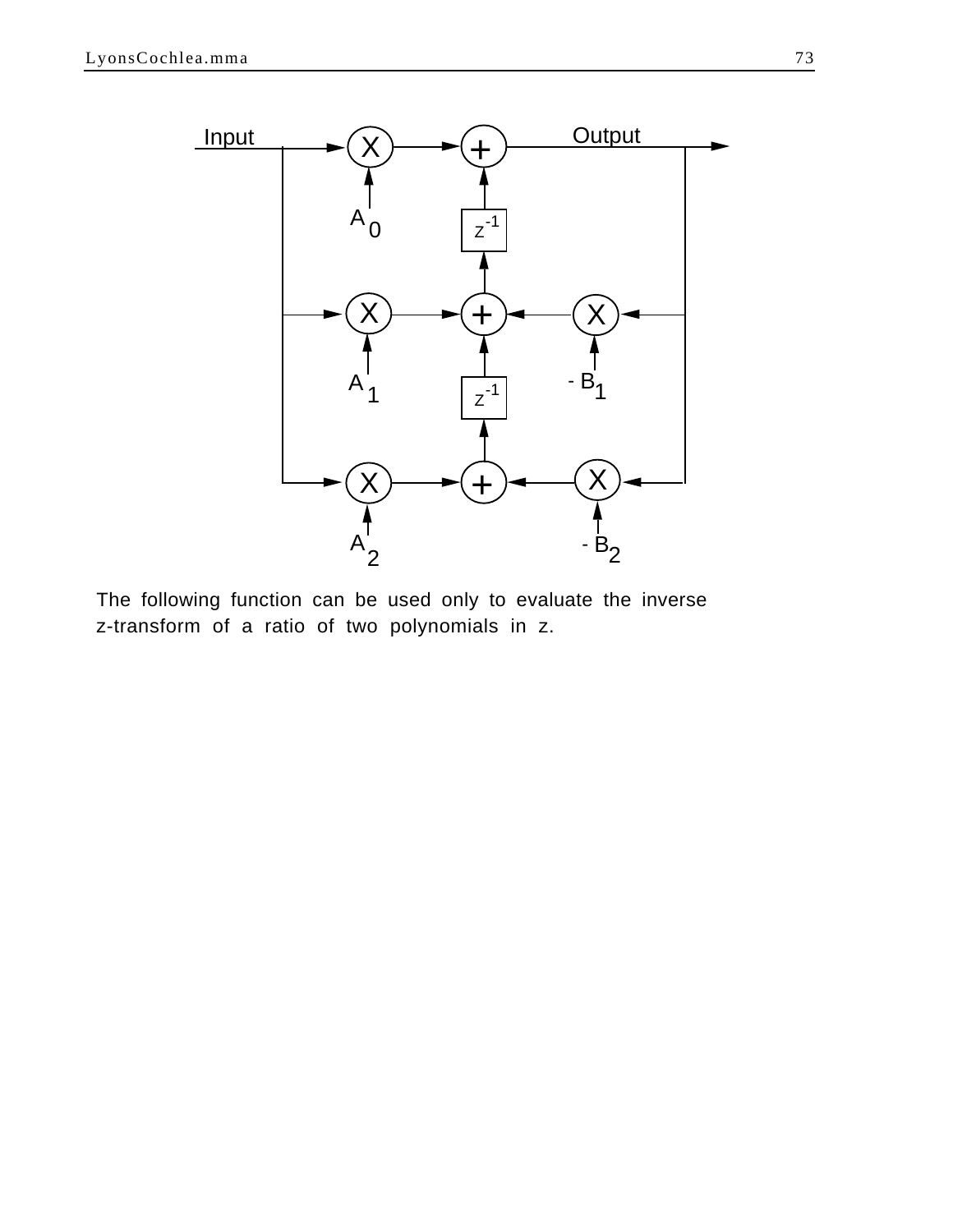```
FindImpulseResponse[filter_,maxn_] :=
    Block[{num, denom, numorder, denomorder, response,
             order, inverse, new},
             new = Expand[Numerator[filter]] /
                           Expand[Denominator[filter]];
             order = Abs[Exponent[Numerator[new],z]-
                           Exponent[Denominator[new],z]];
             inverse = Expand[new/.z->1/z];
             num = Expand[Numerator[inverse]];
             denom = Expand[Denominator[inverse]];
             inverse = Simplify[Expand[z^order num]/
                                    Expand[z^order denom]];
             num = Expand[Numerator[inverse]];
             denom = Expand[Denominator[inverse]];
             numorder = Exponent[num,z];
             denomorder = Exponent[denom,z];
             response = Table[0,{maxn}];
             Do [ response[[i+1]] = 
                       (Coefficient[num,z,i] - 
                        Sum[Coefficient[denom,z,j] *
                                response[[i-j+1]],
                           {j,1,Min[i,denomorder]}])/
                        Coefficient[denom,z,0],
                  {i, 0, maxn-1}];
             Return[response]]
```
This is the impulse response for a simple low pass filter.

```
FindImpulseResponse[z/(z-.9),10]
```
{1, 0.9, 0.81, 0.729, 0.6561, 0.59049, 0.531441,

0.478297, 0.430467, 0.38742}

 **A.2.4 - Test Code**

The following examples are from page 35 of [Rabiner1975]

```
Simplify[Table[-a a'^i/(b-a) + b b'^i/(b-a), {i, 0, 4}]] 14 14
\{1, (3.1658 \ 10 \ -1.82236 \ 10 \ 1) \} 7 2
  ((3.94784 10 + 3141.59 s + s) 6 7 7
```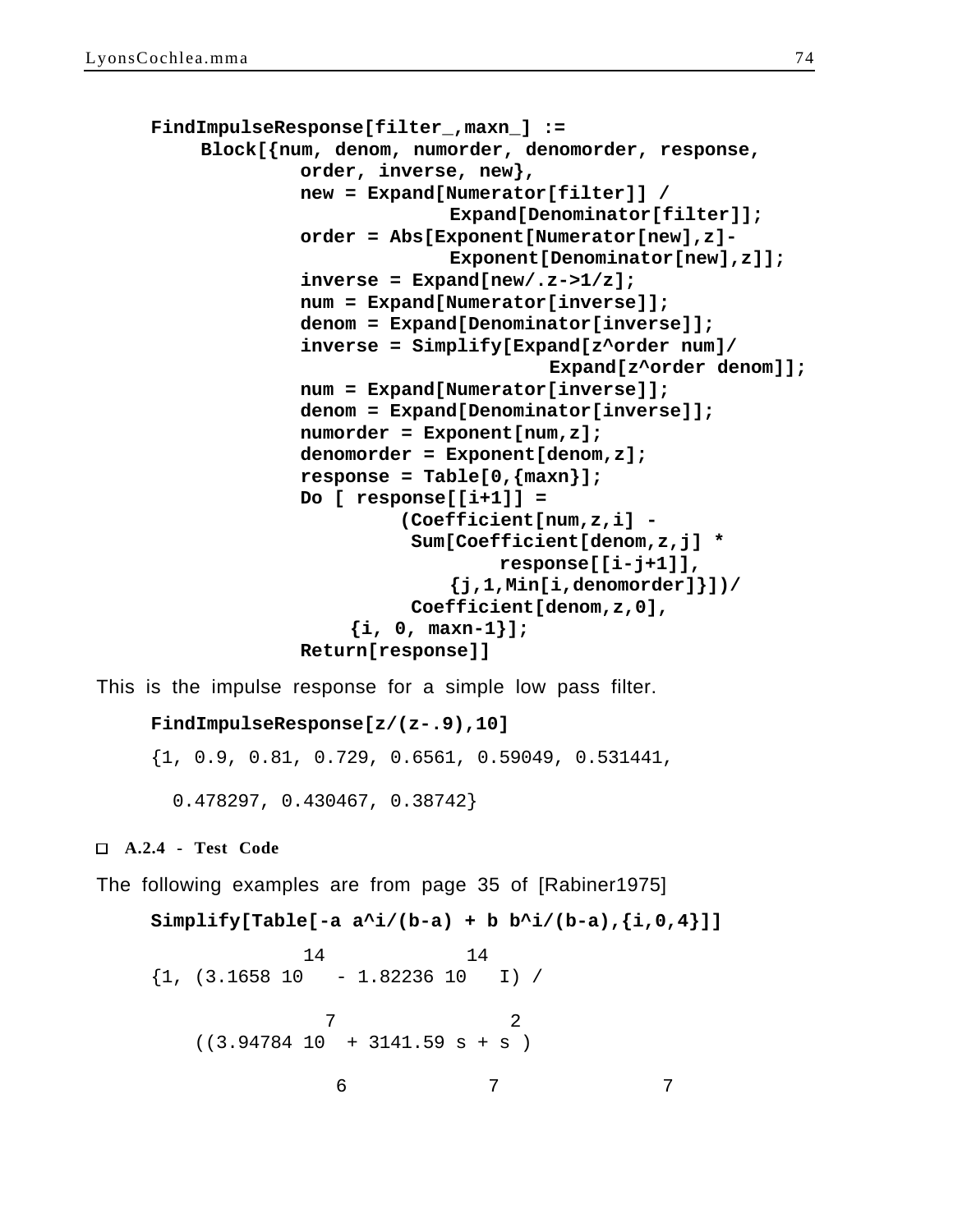(-4.9348 10 - 1.84643 10 I + 3.94784 10 b + 2  $3141.59$  b s + b s  $)$  + 2 b<sub>a</sub> barang dina barang dina barang dina barang dina barang dina barang dina barang dina barang dina barang dina b --------------------------------, ------------------------------- 6 7  $-4.9348$  10 - 1.84643 10 I  $b + -$  7 2 3.94784 10 + 3141.59 s + s 21 21 (4.92712 10 + 4.94613 10 I) / 7 2 2  $((3.94784 10 + 3141.59 s + s))$  6 7 7  $(-4.9348 \ 10 \ -1.84643 \ 10 \ \ I \ + \ 3.94784 \ 10 \ \ b \ +$  2  $3141.59$  b s + b s  $)$  + 3 b<sub>a</sub> barang dina barang dina barang dina barang dina barang dina barang dina barang dina barang dina barang dina b --------------------------------, ------------------------------- 6 7  $-4.9348$  10  $-1.84643$  10 I  $b + -$  7 2 3.94784 10 + 3141.59 s + s 28 29 (-6.70128 10 + 1.15384 10 I) / 7 2 3  $((3.94784 10 + 3141.59 s + s))$  6 7 7  $(-4.9348 \ 10 \ -1.84643 \ 10 \ \ I \ + \ 3.94784 \ 10 \ \ b \ +$  2  $3141.59$  b s + b s  $)$  +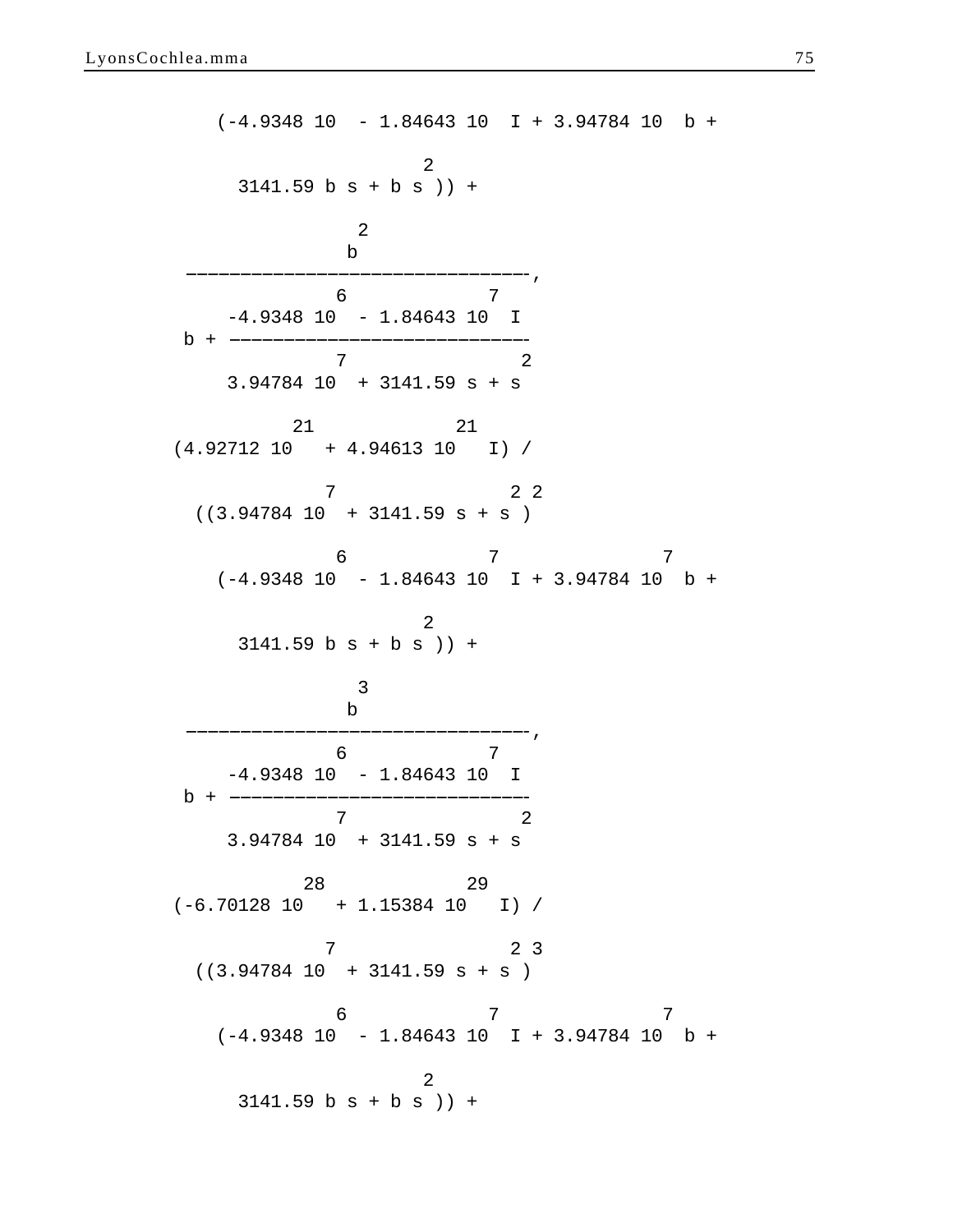4 b<sub>a</sub> barang dina barang dina barang dina barang dina barang dina barang dina barang dina barang dina barang dina b --------------------------------, ------------------------------- 6 7 -4.9348 10 - 1.84643 10 I  $b + -$  7 2 3.94784 10 + 3141.59 s + s 36 35 (2.46119 10 + 6.67948 10 I) / 7 2 4  $((3.94784 10 + 3141.59 s + s)$  6 7 7 (4.9348 10 + 1.84643 10 I - 3.94784 10 b - 2  $3141.59$  b s - b s  $)$  + 5 (1992) 1994 (1994) 1995 (1995) 1995 (1996) 1995 (1996) 1995 (1996) 1995 (1996) 1995 (1996) 1996 (1996) 1996 b<sub>a</sub> barang dina barang dina barang dina barang dina barang dina barang dina barang dina barang dina barang dina b --------------------------------} ------------------------------- 6 7 -4.9348 10 - 1.84643 10 I  $b + -$  7 2 3.94784 10 + 3141.59 s + s

**Simplify[FindImpulseResponse[1/(1-a z)/(1-b z),5]]**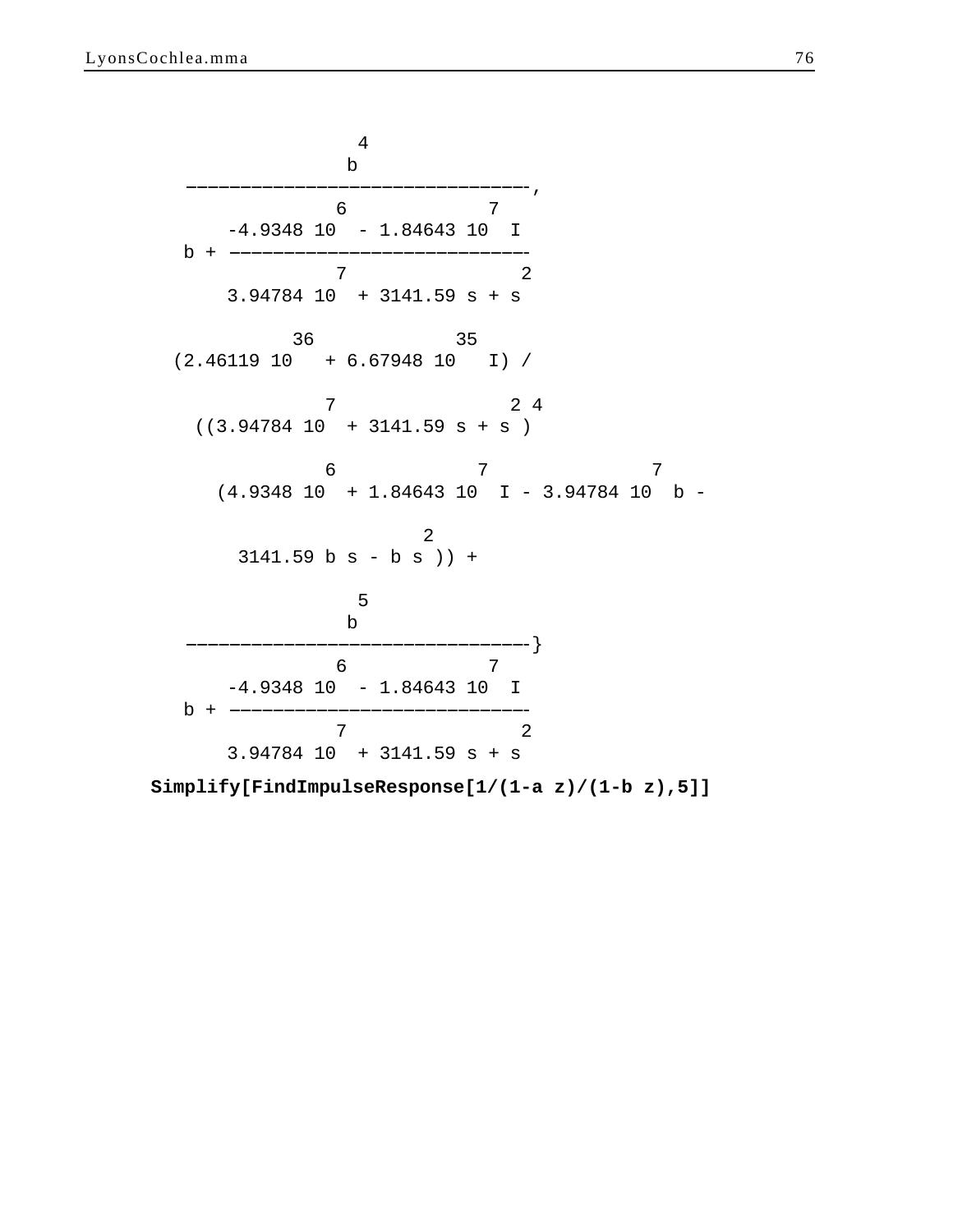$-8$   $-8$  $\{0, 0, ((1.35095 10 - 5.05479 10 I))\}$  7 2 (3.94784 10 + 3141.59 s + s )) / b,  $-15$   $-15$  $((-2.37258 10 - 1.36575 10 1))$  7 2  $(3.94784 10 + 3141.59 s + s)$  6 7 7 (4.9348 10 + 1.84643 10 I + 3.94784 10 b + 2 2  $3141.59$  b s + b s )) / b ,  $-8$   $-8$  $((1.35095 10 - 5.05479 10 I))$  7 2 (3.94784 10 + 3141.59 s + s )  $-8$   $-8$  $(((-1.35095 10 + 5.05479 10 1))$  7 2  $(3.94784 \ 10 \ + \ 3141.59 \ s + s)$  ) / b +  $-15$   $-15$  $((-2.37258 10 - 1.36575 10 1))$  6 7 Power[4.9348 10 + 1.84643 10 I + 7 2 3.94784 10 b + 3141.59 b s + b s , 2]) / 2 b )) / b}

The first example is the impulse response for a perfect oscillator with a pair of poles on the unit circle.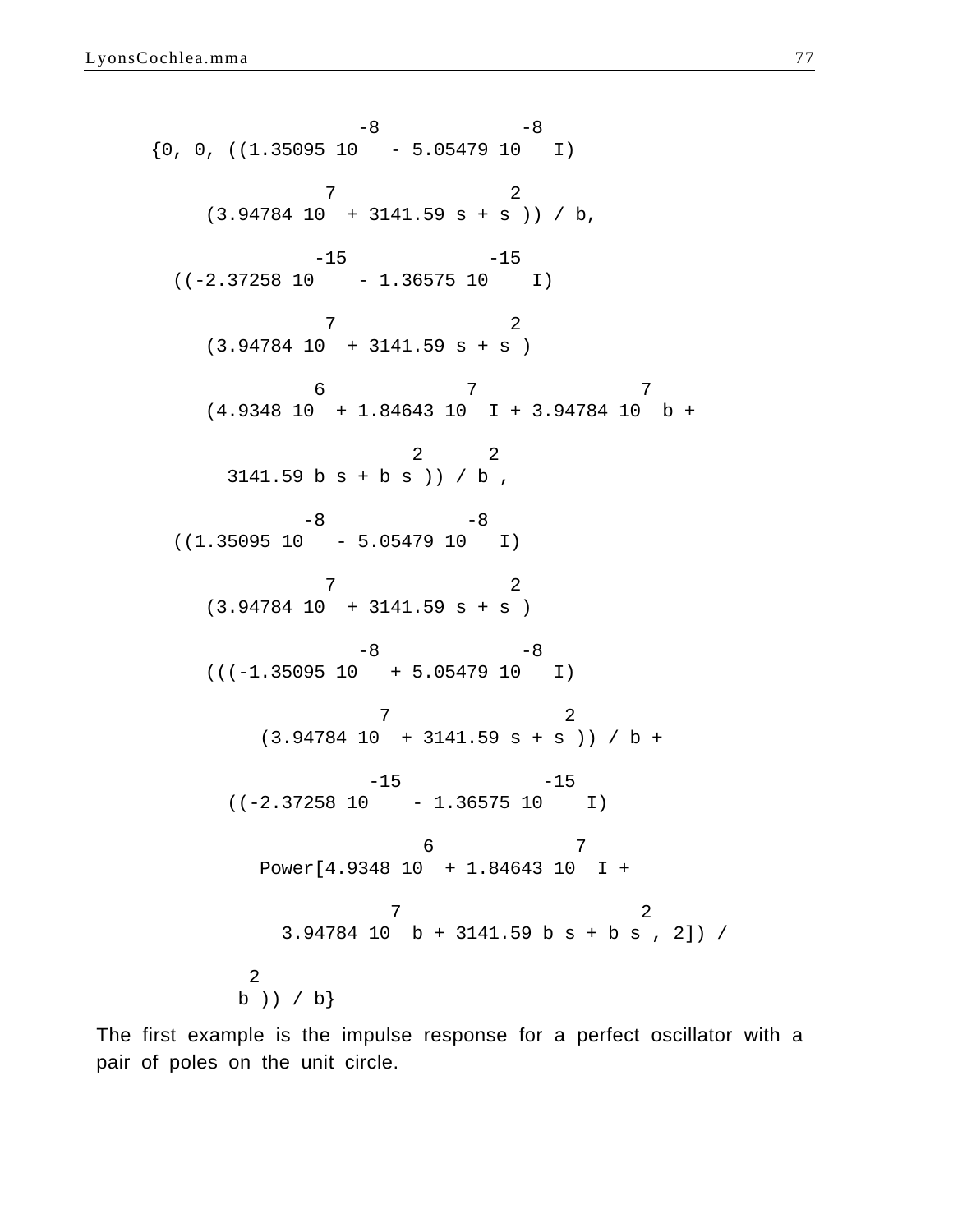

A second order filter with finite q will have an impulse response that is a decaying sinusoid. The following example shows the impulse response to a second order filter with a center frequency of 1000Hz, sampling frequency of 8000Hz and a q of 10.

```
filter = SecondOrderFromCenterQ[1000,10,8000] //N
```
 2  $0.924465 - 1.36109$  z + z

## **RationalPoles[1/filter]**

 ${0.680544 - 0.679209 \text{ I}, 0.680544 + 0.679209 \text{ I}}$ 

```
ListPlot[FindImpulseResponse[1/filter,50],
         PlotJoined->True];
```